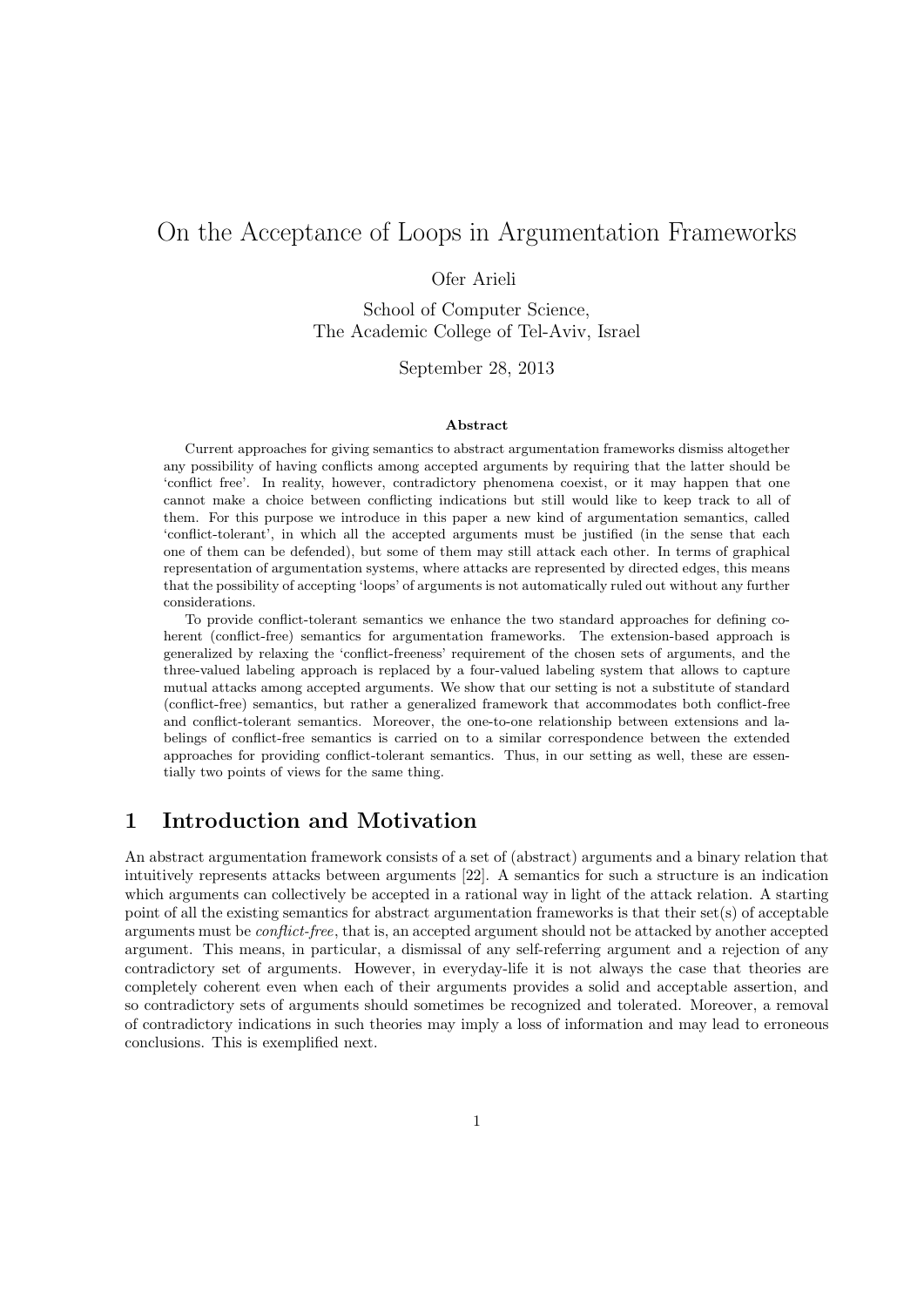**Example 1** The phenomena of interference on one hand and the photoelectric effect on the other hand may stand behind conflicting arguments about whether light is a particle or a wave. Any choice between such arguments would obviously be arbitrary, and the dismissal of one of them would unavoidably yield erroneous conclusions about the nature of light. For having a realistic theory it is therefore essential in this case to adopt an attitude that tolerates both conflicting arguments.

Another situation where conflicting arguments may be accepted is when a gullible approach is beneficial. This is demonstrated by the next example.

**Example 2** The following is a variation of the decision-making problem presented in [28]: suppose that a traveler has doubts whether to take a coat or sunglasses to her journey. She consults with two weather websites, one says that the weather in her destination is rainy, while the other one says that the weather is sunny. If one website is considered more reliable than the other, the traveler may act accordingly. However, if the web-sources are equally reliable, the traveler still has *two* options for making a choice: she may withhold any action and wait until the weather conditions are clarified, or she may take a more practical decision and take both a coat and sunglasses. The later is a pragmatic approach, accepting contradictory indications whenever this doesn't cause any real risk or damage. In other situations, for instance when there are conflicting symptoms obliging different medical treatments, it may be more rational to refrain from irreversible acts. In both cases, though, the two neutral options have totally different consequences, so it is useful to clearly distinguish between them (as we do in what follows).

In this paper, we consider a new approach for argumentation semantics, accommodating conflicting arguments and making a clear distinction between two kinds of uncertainty in argumentation: insufficient or irrelevant arguments on one hand and conflicting or ambiguous arguments on the other hand. For this, we extend the following standard approaches of defining semantics to abstract argumentation frameworks:

- *Extension-Based Semantics.* According to this method the semantics of a given argumentation framework (i.e., the consequences of a dispute) is determined by sets of arguments (called extensions) that can collectively be accepted. According to standard extension-based approaches, all the extensions must have at least two primary properties: admissibility and conflict-freeness (see, e.g., [9, 11]). The former property, guaranteeing that an extension *Ext* 'defends' all of its elements (i.e., *Ext* 'counterattacks' each argument that attacks some  $e \in Ext$ ), is preserved also in our framework, since otherwise acceptance of arguments would be an arbitrary choice. However, the other property is lifted in our case, since  $-$  as indicated above  $-$  we would like to permit, in some situations, conflicting arguments.
- *• Labeling-Based Semantics.* According to this method each argument is assigned a label that designates its status (accepted, rejected, undecided – see  $[17, 19]$ ). We extend this traditional three-states labelings of arguments by a fourth state, so now apart from accepting or rejecting an argument we have *two* additional states, representing two opposite reasons for avoiding a definite opinion about the argument as hand: one ('none'), indicating that there is too little evidence for reaching a precise conclusion about the argument's validity, and the other ('both') indicating 'too much' (contradictory) evidence, i.e., the existence of both supportive and opposing arguments concerning the argument under consideration.

Both of the generalized approaches described above are a conservative extension of the standard approaches for giving semantics to abstract argumentation systems, in the sense that they do not exclude standard extensions or labelings, but rather offer additional points of views to the state of affairs as depicted by the argumentation framework. This allows us to introduce a brand new family of semantics that tolerate conflicts in the sense that internal attacks among accepted arguments are allowed, while the set of accepted arguments is not trivialized (i.e., it is not the case that every argument is necessarily accepted).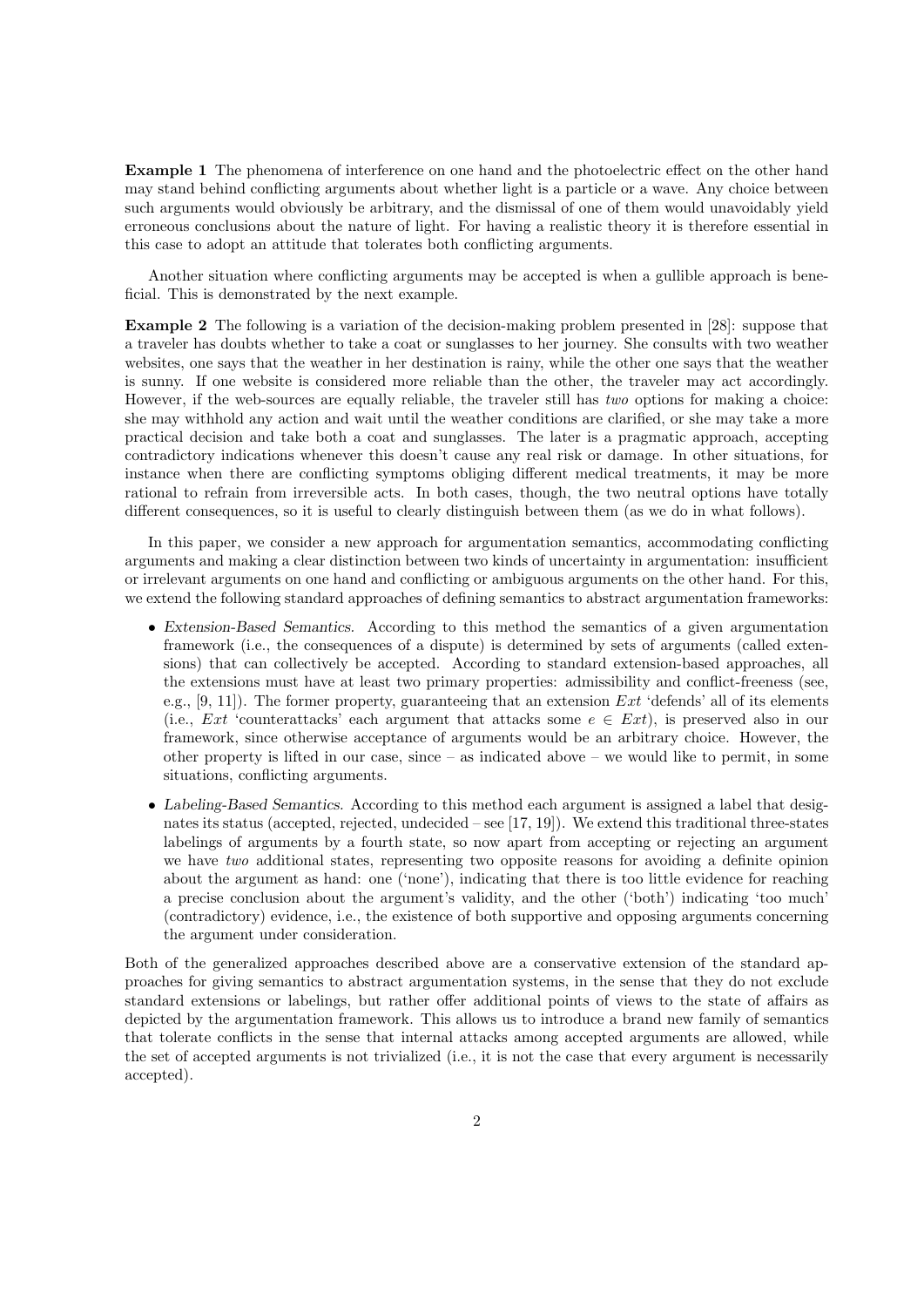We introduce an extended set of criteria for selecting the most plausible four-valued labelings for an argumentation framework. These criteria are then justified by showing that the one-to-one relationship between extensions and labelings obtained for conflict-free semantics (see [19]) is carried on to a similar correspondence between the extended approaches for providing conflict-tolerant (paraconsistent) semantics. This also shows that in the case of conflict-tolerant semantics as well, extensions and labelings are each other's dual.

The rest of this paper is organized as follows: In the next section we briefly review some basic concepts and definitions behind abstract argumentation theory, including the two standard approaches mentioned above for giving semantics to argumentation frameworks. In Section 3 we introduce conflicttolerant semantics for argumentation frameworks and show how the two standard semantic approaches can be generalized for accommodating conflicts in the accepted sets of arguments. Section 4 shows the correspondence between conflict-tolerant semantics and their conflict-free counterparts, and in Section 5 we demonstrate the usefulness of conflict-tolerant semantics in the context of constrained argumentation frameworks. Section 6 shows how conflict-tolerant semantics can be formalized in terms of propositional theories, and in Section 7 we conclude.

This paper combines and extends the conference papers [4] (covered in Sections 2–4) and [5] (covered in Section 5 and part of Section 6).

# **2 Preliminaries**

Let us first recall some basic definitions and useful notions regarding abstract argumentation theory.

**Definition 3** A (finite) *argumentation framework* [22] is a pair  $\mathcal{AF} = \langle \mathcal{Args}, \mathcal{Att} \rangle$ , where  $\mathcal{Args}$  is a finite set, the elements of which are called *arguments*, and *Att* is a relation on *Args×Args* whose instances are called *attacks*. When  $(A, B) \in Att$  we say that *A attacks B* (or that *B* is *attacked by A*).

Given an argumentation framework  $A\mathcal{F} = \langle Args, Att \rangle$ , in the sequel we shall use the following notations for an argument  $A \in \text{Args}$  and a set of arguments  $S \subseteq \text{Args}$ :

- *•* The set of arguments that are *attacked by A* is denoted *A*<sup>+</sup>, i.e., *A*<sup>+</sup> = *{B ∈ Args |* (*A, B*) *∈ Att}*.
- *•* The set of arguments that *attack A* is denoted *A−*, i.e., *A<sup>−</sup>* = *{B ∈ Args |* (*B, A*) *∈ Att}*.

Similarly,  $S^+ = \bigcup_{A \in S} A^+$  and  $S^- = \bigcup_{A \in S} A^-$  denote, respectively, the set of arguments that are attacked by some argument in S and the set of arguments that attack some argument in S. Accordingly, we denote:

• The set of arguments that are *defended by*  $S$  is Def( $S$ ) = { $A \in \text{Args} \mid A^{-} \subseteq S^{+}$  }.

Thus, an argument *A* is defended by *S* if each attacker of *A* is attacked by (an argument in) *S*. The two primary principles of acceptable sets of arguments are now defined as follows:

**Definition 4** Let  $\mathcal{AF} = \langle \text{Args}, \text{Att} \rangle$  be an argumentation framework.

- A set *S ⊆ Args* is *conflict-free* (with respect to *AF*) iff *S ∩ S*<sup>+</sup> = *∅*.
- A conflict-free set *S ⊆ Args* is *admissible* for *AF*, iff *S ⊆* Def(*S*).

Conflict-freeness assures that no argument in the set is attacked by another argument in the set, and admissibility guarantees, in addition, that the set is self defendant. A stronger notion is the following:

– A conflict-free set *S ⊆ Args* is *complete* for *AF*, iff *S* = Def(*S*).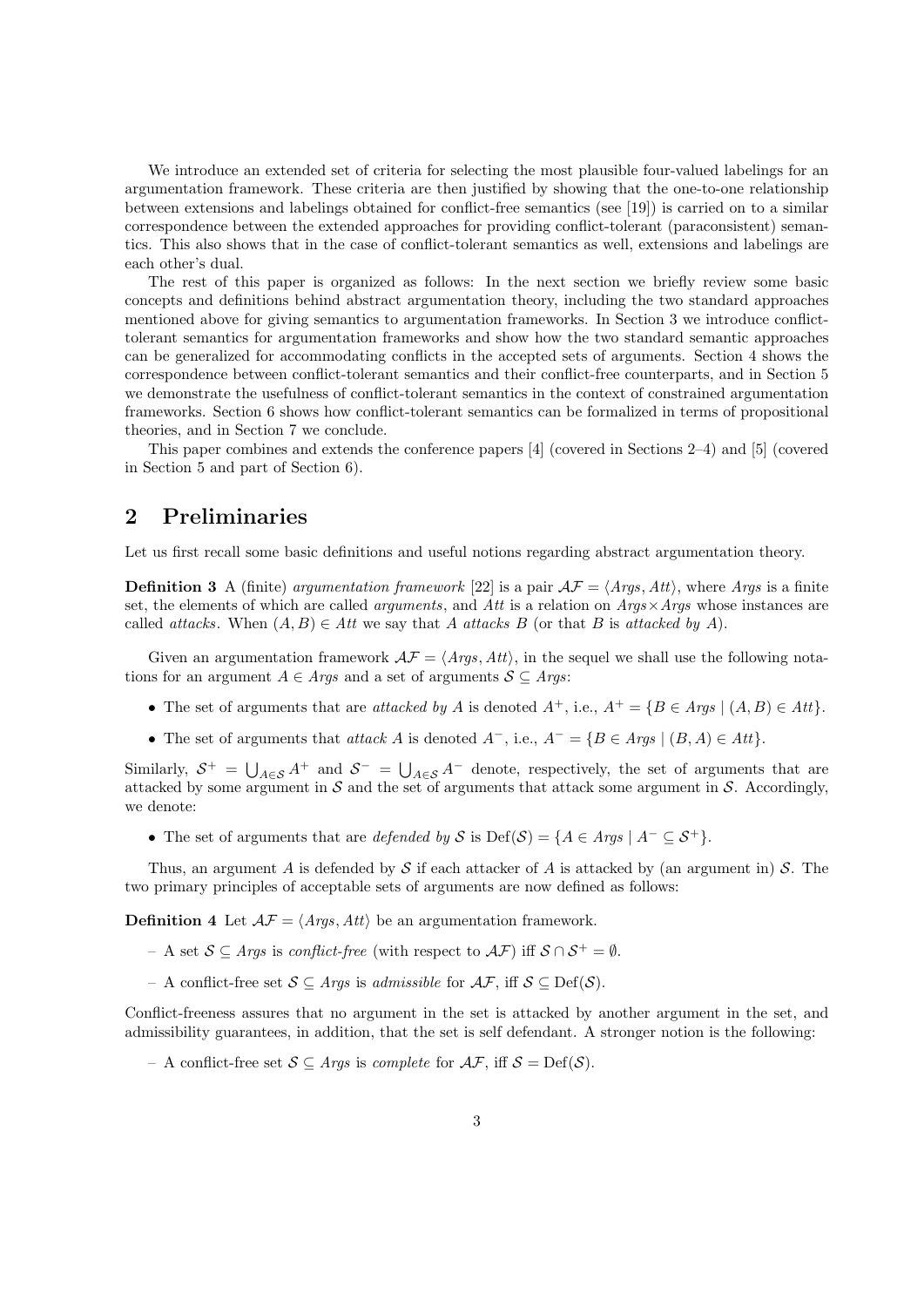The principles defined above are a cornerstone of a variety of extension-based semantics, which formalize what sets of arguments can collectively be accepted from a given argumentation framework  $\mathcal{AF} = \langle \textit{Args}, \textit{Att} \rangle$  (see, e.g., [22, 29]). In what follows, we shall usually denote an extension by *Ext*. This includes, among others, *grounded extensions* (the minimal subset of *Args*, with respect to set inclusion, that is complete for  $\mathcal{AF}$ ), *preferred extensions* (maximal subsets of *Args* that are complete for  $\mathcal{AF}$ ), *stable extensions* (any complete subset *Ext* of *Args* for which  $Ext^+ = Args\text{\textbackslash}Ext$ ), and so forth.<sup>1</sup>

An alternative way to describe argumentation semantics is based on the concept of an *argument labeling* [17, 19]. The main definitions and the relevant results concerning this approach are surveyed below.

**Definition 5** Let  $A\mathcal{F} = \langle \text{Args}, \text{Att} \rangle$  be an argumentation framework. An *argument labeling* is a complete function  $lab: Args \rightarrow \{in, out, under\}$ . We shall sometimes write  $ln(lab)$  for  ${A \in Args \mid lab(A) = in\}$ , Out(*lab*) for  ${A \in Args \mid lab(A) = out}$  and  $Under(lab)$  for  ${A \in Args \mid lab(A) = undec}$ .

In essence, an argument labeling expresses a position on which arguments one accepts (labeled in), which arguments one rejects (labeled out), and which arguments one abstains from having an explicit opinion about (labeled undec). Since a labeling *lab* of  $\mathcal{AF} = \langle \text{Arg} s, \text{Att} \rangle$  can be seen as a partition of *Args*, we shall sometimes write it as a triple *⟨*In(*lab*)*,* Out(*lab*)*,*Undec(*lab*)*⟩*.

**Definition 6** Consider the following conditions on a labeling *lab* and an argument *A* in a framework  $\mathcal{AF} = \langle \mathit{Args}, \mathit{Att} \rangle$ :

| Pos1    | If $lab(A) =$ in then there is no $B \in A^-$ such that $lab(B) =$ in.          |
|---------|---------------------------------------------------------------------------------|
| Pos2    | If $lab(A) =$ in then for every $B \in A^-$ it holds that $lab(B) =$ out.       |
| Neg     | If $lab(A) =$ out then there exists some $B \in A^-$ such that $lab(B) =$ in.   |
| Neither | If $lab(A)$ = undec then not for every $B \in A^-$ it holds that $lab(B)$ = out |
|         | and there does not exist a $B \in A^-$ such that $lab(B) = \text{in}$ .         |

Now, given a labeling *lab* of an argumentation framework *⟨Args, Att⟩*, we say that

- *lab* is *conflict-free* (for *AF*), if for every *A ∈ Args* it satisfies conditions **Pos1** and **Neg**,
- *lab* is *admissible* (for *AF*), if for every *A ∈ Args* it satisfies conditions **Pos2** and **Neg**,
- *lab* is *complete* (for *AF*), if for every *A ∈ Args* it satisfies conditions **Pos2**, **Neg**, and **Neither**. 2

Again, the labelings considered above serve as a basis for a variety of labeling-based semantics that have been proposed for an argumentation framework  $A\mathcal{F}$ , each one of which is a counterpart of a corresponding extension-based semantics. This includes, for instance, the *grounded labeling* (a complete labeling for *AF* with a minimal set of in-assignments), *preferred labelings* (complete labelings for *AF* with a maximal set of in-assignments), *stable labelings* (any complete labeling of  $A\mathcal{F}$  without undecassignments), and so forth.

The following correspondence between extensions and labelings is shown in  $[19]:$ <sup>3</sup>

**Proposition 7** Let  $AF = \langle Args, Att \rangle$  be an argumentation framework,  $CFE$  the set of all conflict*free extensions of AF, and CFL the set of all conflict-free labelings of AF. Consider the function*  $\mathcal{LE}_{AF}: \mathcal{CFL} \to \mathcal{CFE}$ , defined by  $\mathcal{LE}_{AF}(lab) = \ln(lab)$  and the function  $\mathcal{EL}_{AF}: \mathcal{CFE} \to \mathcal{CFL}$ , defined by  $\mathcal{EL}_{AF}(Ext) = \langle Ext, Ext^+, Args \setminus (Ext \cup Ext^+) \rangle$ *. It holds that:* 

<sup>1</sup>Common definitions of conflict-free extension-based semantics for argumentation frameworks, different methods for computing them, and computational complexity analysis appear, e.g., in [7, 18, 22, 23, 24, 25].

<sup>2</sup> In particular, a complete labeling is admissible.

<sup>3</sup>Works on the relations between Dung's-style extensions and (partial) status assignments may be traced back to [32].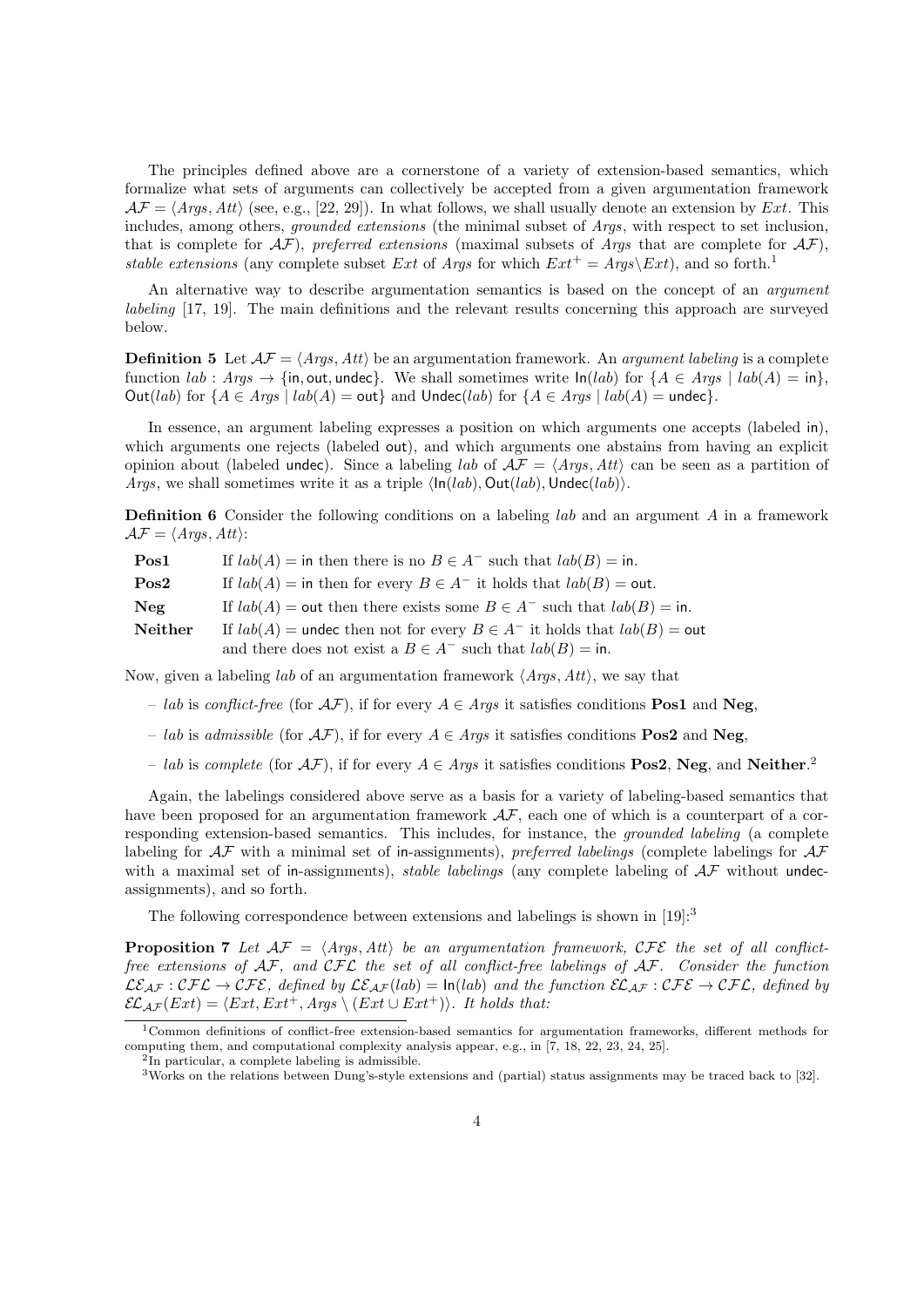- 1. If Ext is an admissible (respectively, complete) extension, then  $\mathcal{EL}_{AF}(Ext)$  is an admissible (re*spectively, complete) labeling.*
- 2. If lab is an admissible (respectively, complete) labeling, then  $\mathcal{LE}_{\mathcal{AF}}(lab)$  is an admissible (respec*tively, complete) extension.*
- *3. When the domain and range of ELAF and LEAF are restricted to complete extensions and complete labelings of AF, these functions become bijections and each other's inverses, making complete extensions and complete labelings one-to-one related.*

# **3 Tolerance of Conflicts**

In this section we extend the two approaches considered previously in order to define conflict-tolerant semantics for abstract argumentation frameworks. Recall that our purpose here is twofold:

- 1. Introducing self-referring argumentation and avoiding information loss that may be caused by the conflict-freeness requirement (Thus, for instance, it may be better to accept extensions with a small fragment of conflicting arguments than, say, sticking to the empty extension).
- 2. Refining the undec-indication in standard labeling systems, which reflects (at least) two totally different situations: one case is that the reasoner abstains from having an opinion about an argument because there are no indications whether this argument should be accepted or rejected. Another case that may cause a neutral opinion is that there are simultaneous considerations for and against accepting a certain argument. These two cases should be distinguishable, since their outcomes may be different.

### **3.1 Four-Valued Paraconsistent Labelings**

Item 2 above may serve as a motivation for the following definition:

**Definition 8** Let  $A\mathcal{F} = \langle \text{Args}, \text{Att} \rangle$  be an argumentation framework. A *four-valued labeling* for  $A\mathcal{F}$  is a complete function  $lab: Aras \rightarrow \{in, \text{out}, \text{none}, \text{both}\}.$  We shall sometimes write None $(lab)$  for  ${A \in Aras}$  $lab(A) =$  none*}* and  $Both(lab)$  for  ${A \in Arg \mid lab(A) = both}$ .

As before, a labeling function reflects the state of mind of the reasoner regarding each argument in *AF*. The difference is, of-course, that four-valued labelings are a refinement of 'standard' labelings (in the sense of Definition 5), so that *four* states are allowed. Thus, we continue to denote by  $ln(lab)$ the set of arguments that one accepts and by Out(*lab*) the set of arguments that one rejects, but now the set Undec(*lab*) is splitted to two new sets: None(*lab*), consisting of arguments that may neither be accepted nor rejected, and Both(*lab*), consisting of arguments that have both supportive and rejective evidences. Since a four-valued labeling *lab* is a partition of *Args*, we shall sometimes write it as a quadruple *⟨*In(*lab*)*,* Out(*lab*)*,* None(*lab*)*,* Both(*lab*)*⟩*.

**Definition 9** Let  $A\mathcal{F} = \langle \text{Arg} s, \text{Att} \rangle$  be an argumentation framework.

*•* Given a set *Ext ⊆ Args* of arguments, the function that is *induced by* (or, is *associated with*) *Ext* is the four-valued labeling  $p\mathcal{EL}_{AF}(Ext)$  of  $\mathcal{AF},^4$  defined for every  $A \in \mathcal{A}$ *rgs* as follows:

$$
p\mathcal{EL}_{\mathcal{AF}}(Ext)(A) = \begin{cases} \text{in} & \text{if } A \in Ext \text{ and } A \notin Ext^+, \\ \text{both} & \text{if } A \in Ext \text{ and } A \in Ext^+, \\ \text{out} & \text{if } A \notin Ext \text{ and } A \in Ext^+, \\ \text{none} & \text{if } A \notin Ext \text{ and } A \notin Ext^+. \end{cases}
$$

<sup>4</sup>Here, *<sup>p</sup>EL* stands for a **<sup>p</sup>**araconsistent-based conversion of **<sup>e</sup>**xtensions to **<sup>l</sup>**abelings.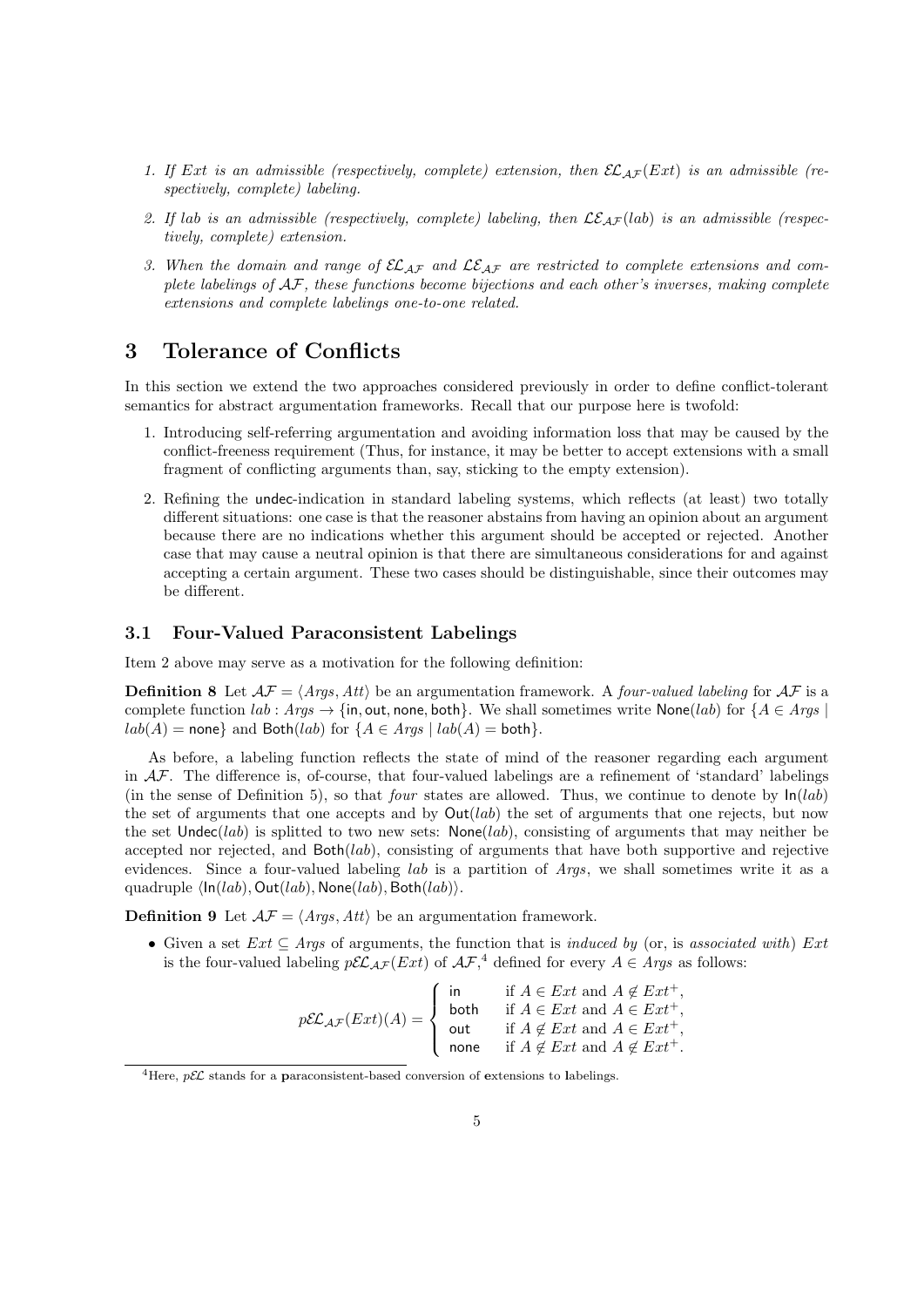A four-valued labeling that is induced by some subset of *Args* is called a *paraconsistent labeling* (or a *p-labeling*) of *AF*.

*•* Given a four-valued labeling *lab* of *AF*, the set of arguments that is *induced by* (or, is *associated with*) *lab* is defined by

$$
p\mathcal{LE}_{\mathcal{AF}}(lab) = \ln(lab) \cup \text{Both}(lab).
$$

The intuition behind the transformation from a labeling *lab* to its extension  $p\mathcal{LE}_{\mathcal{AF}}(lab)$  is that any argument for which there is some supportive indication (i.e., it is labeled in or both) should be included in the extension (even if there are also opposing indications). The transformation from an extension *Ext* to its induced labeling function  $p\mathcal{EL}_{AF}(Ext)$  is motivated by the aspiration to accept the arguments in the extension by marking them as either in or both. Since *Ext* is not necessarily conflict-free, two labels are required to indicate whether the argument at hand is attacked by another argument in the extension, or not.

Definition 9 indicates a one-to-one correspondence between sets of arguments of an abstract argumentation framework and the labelings that are induced by them. It follows that while there are 4*|Args<sup>|</sup>* four-valued labelings for an argumentation framework  $\mathcal{AF} = \langle \mathcal{A}\mathcal{r}gs, \mathcal{A}tt \rangle$ , the number of paraconsistent labelings (p-labelings) for *AF* is limited by the number of the subsets of *Args*, i.e., 2*|Args<sup>|</sup>* .

**Example 10** Consider the argumentation framework  $AF<sub>1</sub>$  of Figure 1.



Figure 1: The argumentation framework *AF*<sup>1</sup>

To compute the paraconsistent labelings of  $\mathcal{AF}_1$ , note for instance that if for some  $Ext \subseteq \text{Args}$  it holds that  $p\mathcal{EL}_{AF}(Ext)(A) = \text{in, then } A \in Ext$  and  $A \notin Ext^+$ , which implies, respectively, that  $B \in Ext^+$ and  $B \notin Ext$ , thus *B* must be labeled out. Similarly, if *A* is labeled out then *B* must be labeled in, if *A* is labeled both, *B* must be labeled both as well, and if *A* is labeled none, so *B* is labeled none. These labelings correspond to the four possible choices of either accepting exactly one of the mutually attacking arguments *A* and *B*, accepting both of them, or rejecting both of them. In turn, each such choice is augmented with four respective options for labeling  $C$  and  $D$ . Table 1 lists the corresponding sixteen p-labelings of  $\mathcal{AF}_1$ .

A p-labeling may be regarded as a description of the state of affairs for *any* chosen set of arguments in a framework. For instance, the second p-labeling in Table 1 (Example 10) indicates that if  $\{A, C, D\}$ is the accepted set of arguments, then *B* is rejected (labeled out) since it is attacked by an accepted argument, and the status of *D* is ambiguous (so it is labeled both), since on one hand it is included in the set of accepted arguments, but on the other hand it is attacked by an accepted argument (*C*). Note, further, that choosing *D* as an accepted argument in this case is somewhat arguable, since *D* is not defended by the set *{A, C, D}*.

The discussion above implies that the role of a p-labeling is *indicative* rather than *justificatory*; A labeling that is induced by *Ext* describes the role of each argument in the framework according to *Ext*, but it does not *justify* the choice of *Ext* as a plausible extension for the framework. For the latter, we should pose further restrictions on the p-labelings. This is what we do next.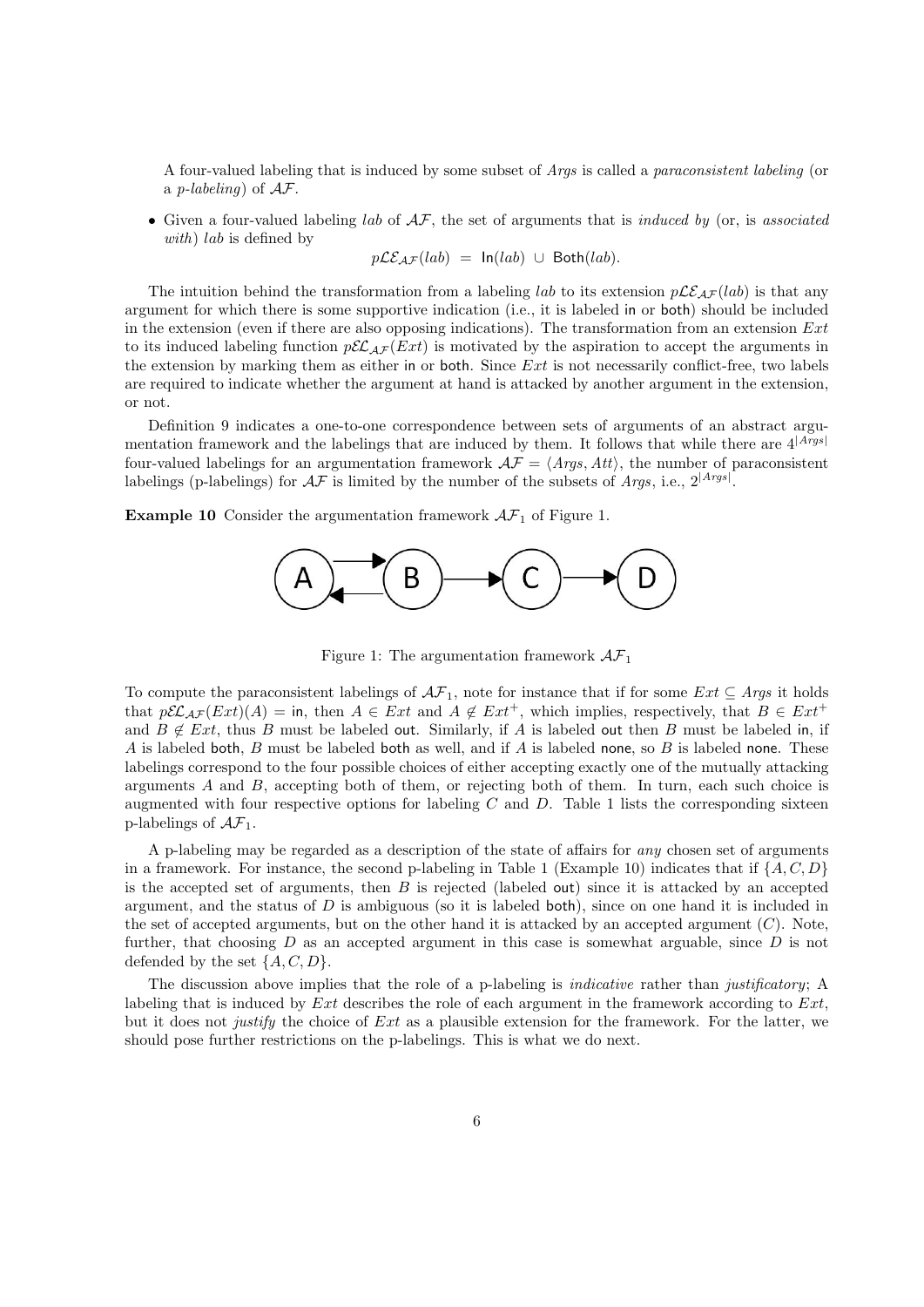|                | А                        | B    | C    | D    | Induced set    |
|----------------|--------------------------|------|------|------|----------------|
| 1              | $\overline{\mathsf{in}}$ | out  | in   | out  | $\{A, C\}$     |
| $\overline{2}$ | in                       | out  | in   | both | ${A, C, D}$    |
| 3              | in                       | out  | none | in   | ${A, D}$       |
| $\overline{4}$ | in                       | out  | none | none | ${A}$          |
| $\overline{5}$ | out                      | in   | out  | in   | ${B,D}$        |
| 6              | out                      | in   | out  | none | $\{B\}$        |
| 7              | out                      | in   | both | out  | $\{B,C\}$      |
| 8              | out                      | in   | both | both | ${B, C, D}$    |
| 9              | none                     | none | in   | out  | $\{C\}$        |
| 10             | none                     | none | in   | both | $\{C, D\}$     |
| 11             | none                     | none | none | in   | $\{D\}$        |
| 12             | none                     | none | none | none | ∤∤             |
| 13             | both                     | both | out  | in   | ${A, B, D}$    |
| 14             | both                     | both | out  | none | ${A, B}$       |
| 15             | both                     | both | both | out  | ${A, B, C}$    |
| 16             | both                     | both | both | both | ${A, B, C, D}$ |

Table 1: The p-labelings of  $\mathcal{AF}_1$ 

**Definition 11** Let  $A\mathcal{F} = \langle \text{Args}, \text{Att} \rangle$  be an argumentation framework. A p-labeling *lab* for  $A\mathcal{F}$  is called  $p$ -*admissible*, if it satisfies the following rules:<sup>5</sup>

| pIn             | If $lab(A) = \text{in}$ , then for every $B \in A^-$ it holds that $lab(B) = \text{out}$ .                                                               |
|-----------------|----------------------------------------------------------------------------------------------------------------------------------------------------------|
| $\mathbf{pOut}$ | If $lab(A) = \text{out}$ , then there exists some $B \in A^-$ such that $lab(B) \in \{\text{in}, \text{both}\}.$                                         |
| pBoth           | If $lab(A) =$ both, then for every $B \in A^-$ it holds that $lab(B) \in \{$ out, both }<br>and there exists some $B \in A^-$ such that $lab(B) =$ both. |
| pNone           | If $lab(A)$ = none, then for every $B \in A^-$ it holds that $lab(B) \in \{$ out, none $\}$ .                                                            |

The constraints in Definition 11 may be strengthen as follows:

**Definition 12** Let  $A\mathcal{F} = \langle \text{Args}, \text{Att} \rangle$  be an argumentation framework. A p-labeling *lab* for  $A\mathcal{F}$  is called *p-complete*, if it satisfies the following rules:

| $pIn^{+}$ | $lab(A) =$ in iff for every $B \in A^-$ it holds that $lab(B) =$ out.                                                                                  |
|-----------|--------------------------------------------------------------------------------------------------------------------------------------------------------|
| $pOut^+$  | $lab(A) =$ out iff there is some $B \in A^-$ such that $lab(B) \in \{\text{in}, \text{both}\}\$                                                        |
|           | and there is some $B \in A^-$ such that $lab(B) \in \{\text{in}, \text{none}\}.$                                                                       |
| $pBoth+$  | $lab(A)$ = both iff for every $B \in A^-$ it holds that $lab(B) \in \{$ out, both $\}$<br>and there exists some $B \in A^-$ such that $lab(B) =$ both. |
| $pNone^+$ | $lab(A)$ = none iff for every $B \in A^-$ it holds that $lab(B) \in \{$ out, none $\}$<br>and there exists some $B \in A^-$ such that $lab(B)$ = none. |

**Example 13** Consider again the p-labelings for  $A\mathcal{F}_1$  (Example 10), listed in Table 1.

*•* The rule **pIn** is violated by labelings 3, 9, 10, 11, and the rule **pBoth** is violated by labelings 2, 7, 8, 10. Therefore, the p-admissible labelings in this case are 1, 4, 5, 6, 12–16.

<sup>&</sup>lt;sup>5</sup>The notion of p-admissibility should not be confused with a similar notion, used in [20] for prudent semantics.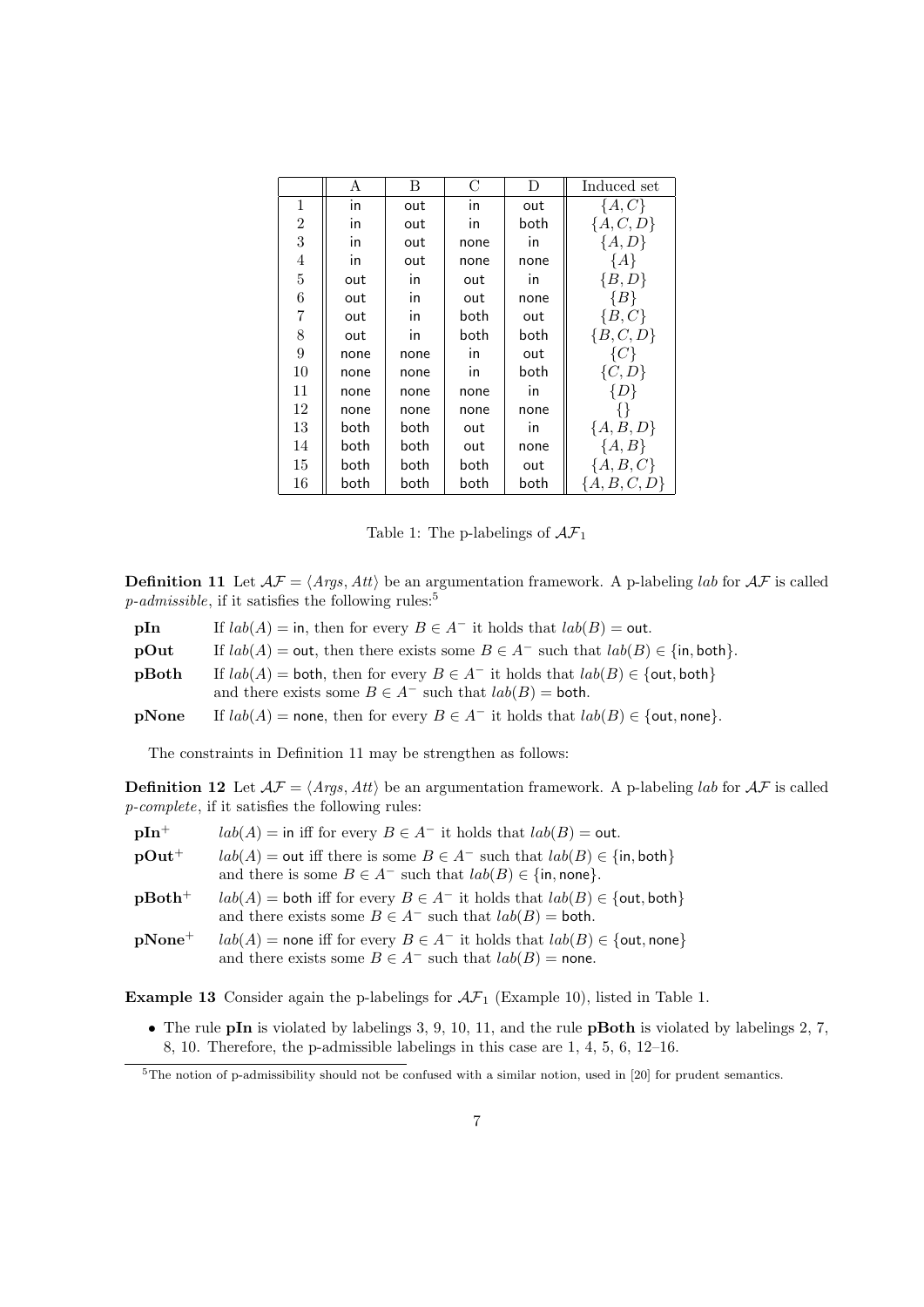*•* Among the p-admissible labelings in the previous item, labelings 4 and 6 violate **pNone**<sup>+</sup>, and labelings 13–15 violate  $\mathbf{pOut}^+$ . Thus, the p-complete labelings of  $\mathcal{AF}_1$  are 1, 5, 12 and 16.<sup>6</sup>

In Section 3.3 and Section 4 we shall justify the rules in Definitions 11 and 12 by showing the correspondence between p-admissible/p-complete labelings and related extensions.

**Note 14** Four-valued labeling for abstract argumentation frameworks has already been considered by Jakobovits and Vermeir in [26].<sup>7</sup> Their motivation and goals are different though, which leads to different types of semantics than the present ones. According to [26], using our notations, the four possible labels intuitively indicate acceptance (in), rejection (out), undecided positions (both), and don't-care states (none). The intuitive understanding of both as indicating neither acceptance nor rejection imply, in particular, that accepted arguments are only those with in-labels, and that the underlying semantics of [26] accepts only conflict-free sets.<sup>8</sup>

### **3.2 Paraconsistent Extensions**

Recall that Item 1 at the beginning of Section 3 suggests that the 'conflict-freeness' requirement in Definition 4 may be abandoned. However, the other properties in the same definition, implying that an argument in an extension must be defended, are still necessary.

**Definition 15** Let  $A\mathcal{F} = \langle \text{Args}, \text{Att} \rangle$  be an argumentation framework and let  $Ext \subseteq \text{Args}$ .

- *• Ext* is a *paraconsistently admissible* (or: *p-admissible*) extension for *AF*, if *Ext ⊆* Def(*Ext*).
- *Ext* is a *paraconsistently complete* (or: *p-complete*) extension for  $\mathcal{AF}$ , if  $Ext = Def(Ext)$ .

Thus, every admissible (respectively, complete) extension for *AF* is also p-admissible (respectively, p-complete) extension for *AF*, but not the other way around.

**Example 16** The argumentation framework  $A\mathcal{F}_2$  that is shown in Figure 2 has two p-complete extensions:  $\emptyset$  (which is also the only complete extension of  $\mathcal{AF}_2$ ), and  $\{A, B, C\}$ .



Figure 2: The argumentation framework  $\mathcal{AF}_2$ 

<sup>&</sup>lt;sup>6</sup>Intuitively, these labelings represent the most plausible states corresponding to the four possible choices of arguments out of the mutually attacking arguments *A* and *B*.

<sup>7</sup>Martin Caminada is thanked for pointing this out.

<sup>8</sup>We note, however, that in [26] some primary notions (like definability) differ from those of Dung's theory (given in Section 2), and are based on sets of arguments that are not necessarily conflict-free.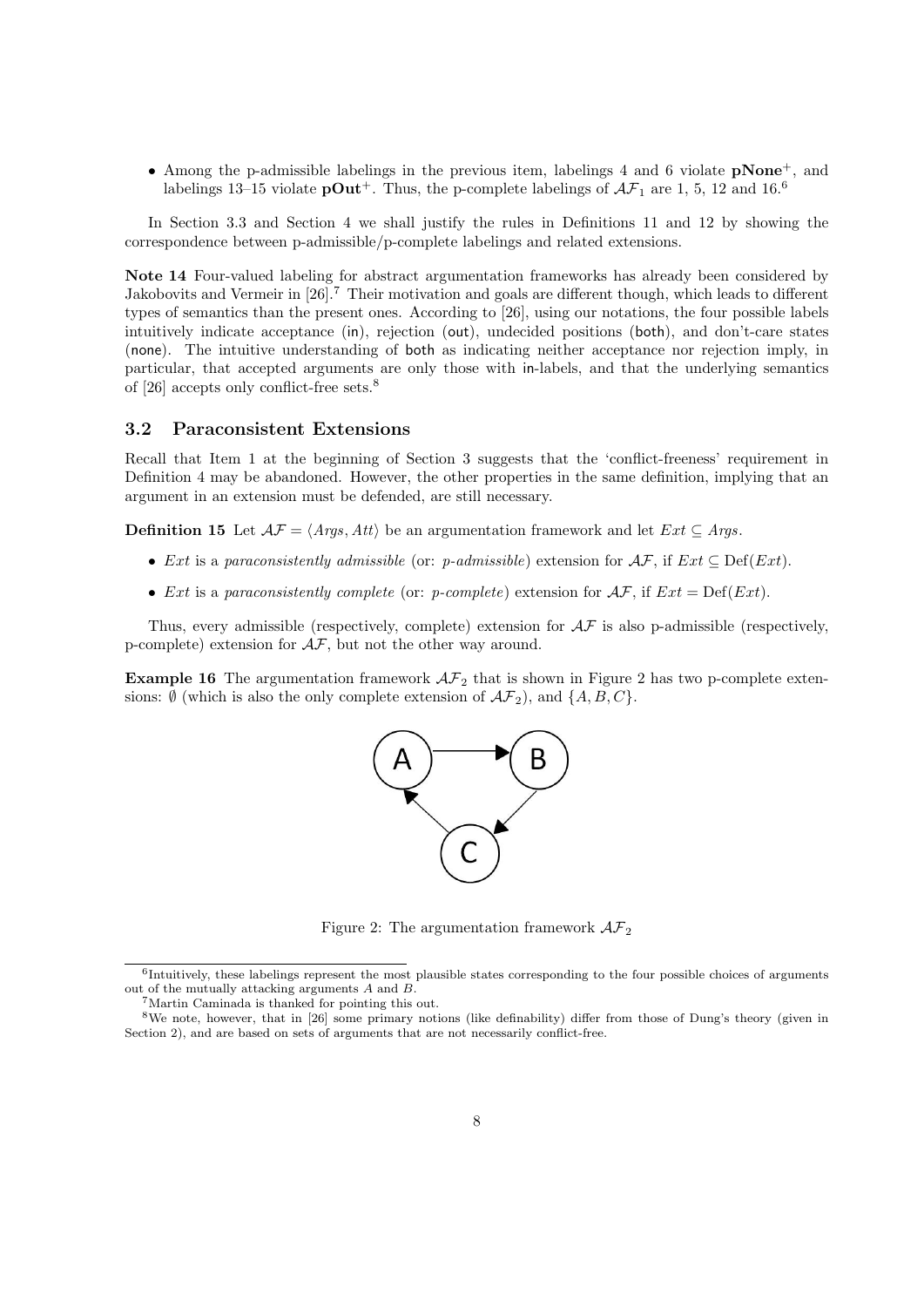It is well-known that every argumentation framework has at least one complete extension. However, there are cases (e.g., the argumentation framework  $\mathcal{AF}_2$  in Figure 2) that the only complete extension for a framework is the empty set. The next proposition shows that this is not the case regarding p-complete extensions.

#### **Proposition 17** *Any argumentation framework has a nonempty p-complete extension.*

**Proof.** Let  $A\mathcal{F} = \langle \text{Args}, \text{Att} \rangle$  be an argumentation framework. Suppose first that there is an argument *A* ∈ *Args* that is not attacked by any other argument (i.e,  $A^- = \emptyset$ ). In this case, it is well known that the set consisting of all the non-attacked arguments, as well as the arguments that are directly or indirectly defended by non-attacked arguments, is the unique grounded extension of *AF*. As such, this set is in particular a complete extension of *AF*, and so it is a p-complete extension of *AF*.

Suppose now that every argument in *Args* is attacked. We show that in this case *Args* itself is a p-complete extension of *AF*. Indeed, trivially Def(*Args*) *⊆ Args*, since any set of arguments is a subset of Args. For the converse, let  $A \in Args$ , and let  $B \in A^-$ . Since  $B \in Args$ ,  $B^- \neq \emptyset$ , and so  $B \in Args^+$ . It follows that  $A^-$  ⊆  $Args^+$ , and so  $A \in \text{Def}(Args)$ . This shows that  $Args$  ⊆  $\text{Def}(Args)$ , and so we conclude that  $A\eta g s = \text{Def}(A\eta g s).$ 

### **3.3 Relating Paraconsistent Extensions and Paraconsistent Labelings**

We are now ready to consider the extension-based semantics induced by paraconsistent labelings. We show, in particular, that as in the case of (conflict-free) complete labelings and (conflict-free) complete extensions, there is a one-to-one correspondence between them, thus they represent two equivalent approaches for giving conflict-tolerant semantics to abstract argumentation frameworks.

**Proposition 18** If *Ext* is a p-admissible extension of  $\mathcal{AF}$  then  $p\mathcal{EL}_{AF}(Ext)$  is a p-admissible labeling *of AF.*

**Proof.** Let *Ext* be a p-admissible extension of  $A\mathcal{F} = \langle \text{Args}, \text{Att} \rangle$ . Below, we abbreviate  $p\mathcal{EL}_{\mathcal{AF}}(Ext)$  by  $lab_{Ext}$ .

- 1. Suppose that  $lab_{Ext}(A) = \text{in and let } B \in A^{-}$ . By the definition of  $lab_{Ext}, A \in Ext$ . Since *Ext* is p-admissible it defends *A*, thus  $B \in Ext^+$ . Also,  $A \notin Ext^+$  and so  $B \notin Ext$ . By the definition of  $lab_{Ext}$ , then,  $lab_{Ext}(B) = \text{out}$ . This shows **pIn**.
- 2. Suppose that  $lab_{Ext}(A) = \text{out.}$  Then  $A \in Ext^{+}$ , and so there is  $B \in A^{-}$  such that  $B \in Ext$ . By the definition of  $lab_{Ext}$ , then,  $lab_{Ext}(B) \in \{\text{in}, \text{both}\}\.$  This shows **pOut**.
- 3. Suppose that  $lab_{Ext}(A) =$  both. As in the case that  $lab_{Ext}(A) =$  in, this implies that for every  $B \in A^-$ ,  $B \in Ext^+$  as well, and so  $lab_{Ext}(B) \in \{out, both\}$ . Also,  $A \in Ext^+$ , and so there is a  $B' \in A^-$  such that  $B' \in Ext$ . For this  $B'$ ,  $lab_{Ext}(B') \neq out$ , thus  $lab_{Ext}(B') = both$ . This shows **pBoth**.
- 4. Suppose that  $lab_{Ext}(A)$  = none and let  $B \in A^-$ . By the definition of  $lab_{Ext}$ ,  $A \notin Ext^+$ , and so  $B \notin Ext$ , which implies that  $lab_{Ext}(B) \in \{out, none\}$ . This shows **pNone**.

By Items 1–4, then,  $lab_{Ext}$  is a p-admissible labeling of  $AF$ .

**Proposition 19** *If lab is a p-admissible labeling of*  $AF$  *then*  $p\mathcal{LE}_{AF}(lab)$  *is a p-admissible extension for AF.*

**Proof.** Let  $Ext_{lab} = p\mathcal{LE}_{AF}(lab)$ . We have to show that  $Ext_{lab} \subseteq Def(Ext_{lab})$ . Indeed, let  $A \in Ext_{lab}$ . Then  $lab(A) \in \{\text{in}, \text{both}\}.$  If  $A^- = \emptyset$  then obviously  $A^- \subseteq Ext^+_{lab}$ , and so  $A \in \text{Def}(Ext_{lab})$ . Suppose then that  $A^- \neq \emptyset$ .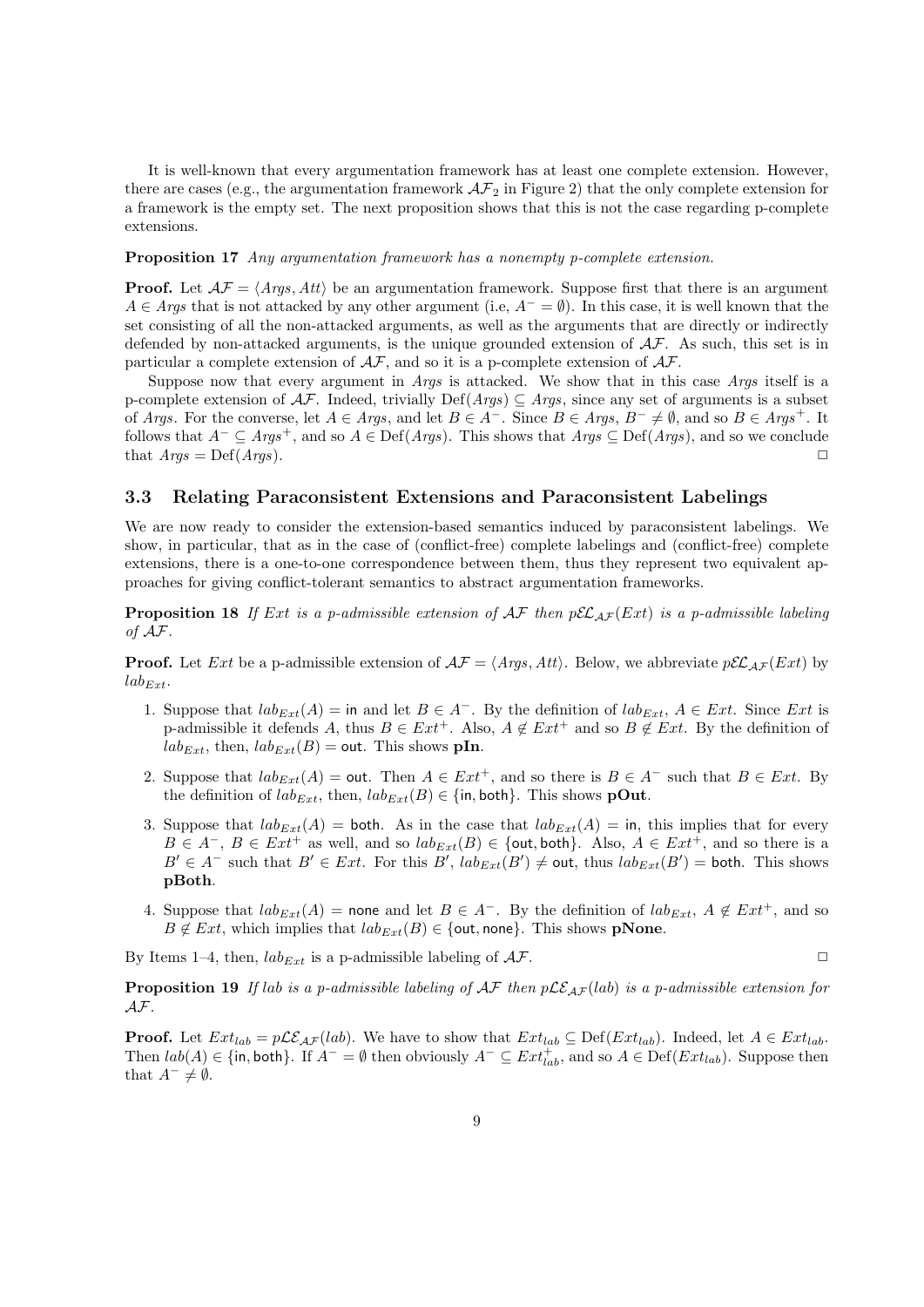- If  $lab(A) =$  in, then by **pIn**, for every  $B \in A^-$  it holds that  $lab(B) =$  out. Thus, by **pOut**, for every  $B \in A^-$  there is  $C \in B^-$  such that  $lab(C) \in \{\text{in}, \text{both}\}, i.e., C \in Ext_{lab}$ . Hence, for every  $B \in A^-$  it holds that  $B \in Ext^+_{lab}$ , and so  $A^- \subseteq Ext^+_{lab}$ , i.e.,  $A \in Def(Ext_{lab})$ .
- *•* If *lab*(*A*) = both, then by **pBoth**, for every *B ∈ A<sup>−</sup>* it holds that *lab*(*B*) *∈ {*out*,* both*}*. By **pOut** and **pBoth** this means that for every  $B \in A^-$  there is  $C \in B^-$  such that  $lab(C) \in \{\text{in}, \text{both}\}.$ Again, this implies that  $B \in Ext^+_{lab}$ . We conclude in this case as well that  $A^- \subseteq Ext^+_{lab}$ , i.e., that  $A \in \text{Def}(Ext_{lab}).$

In each case we have that  $A \in \text{Def}(Ext_{lab})$  when  $A \in Ext_{lab}$ , thus  $Ext_{lab} \subseteq \text{Def}(Ext_{lab})$ , and so  $Ext_{lab}$ is a p-admissible extension for  $A\mathcal{F}$ .

**Proposition 20** *Let*  $\mathcal{AF} = \langle \text{Args}, \text{Att} \rangle$  *be an argumentation framework.* 

- For every p-admissible labeling lab for  $\mathcal{AF}$  it holds that  $p\mathcal{EL}_{AF}(p\mathcal{LE}_{AF}(lab)) = lab$ .
- For every p-admissible extension Ext of  $\mathcal{AF}$  it holds that  $p\mathcal{LE}_{AF}(p\mathcal{EL}_{AF}(Ext)) = Ext$ .

**Proof.** Again, we abbreviate  $p\mathcal{LE}_{AF}(lab)$  by  $Ext_{lab}$  and  $p\mathcal{EL}_{AF}(Ext)$  by  $lab_{Ext}$ . Now, to show the first item let *lab* be a p-admissible labeling for  $\mathcal{AF}$  and let  $A \in \mathcal{A}$ rgs.

- If  $lab(A) =$  in, then by the definition of  $Ext_{lab}$  it holds that  $A \in Ext_{lab}$ . Also, by  $pIn, A \notin Ext_{lab}^+$ (otherwise,  $A \in Ext_{lab}^+$  and so there is  $B \in A^-$  such that  $lab(B) \in \{\text{in}, \text{both}\},\$  which contradicts **pIn**). It follows that  $lab_{Ext_{lab}}(A) = \text{in, and so } lab_{Ext_{lab}}(A) = lab(A).$
- If  $lab(A) = \text{out}$ , then by the definition of  $Ext_{lab}$  it holds that  $A \notin Ext_{lab}$ . Also, by **pOut**,  $A \in Ext_{lab}^+$  (otherwise,  $A \notin Ext_{lab}^+$  and so for every  $B \in A^-$  we have that  $lab(B) \in \{out, none\}$ , which contradicts **pOut**). It follows that  $lab_{Ext_{lab}}(A) = \text{out}$ , and so  $lab_{Ext_{lab}}(A) = lab(A)$ .
- If  $lab(A) =$  both, then by the definition of  $Ext_{lab}$  it holds that  $A \in Ext_{lab}$ . Also, by **pBoth**,  $A \in Ext_{lab}^+$  (otherwise,  $A \notin Ext_{lab}^+$  and so for every  $B \in A^-$  we have that  $lab(B) \in \{\text{out}, \text{none}\},$ which contradicts **pBoth**). It follows that  $lab_{Ext_{lab}}(A) = \text{both}$ , and so  $lab_{Ext_{lab}}(A) = lab(A)$ .
- If  $lab(A)$  = none, then by the definition of  $Ext_{lab}$  it holds that  $A \notin Ext_{lab}$ . Also, by **pNone**,  $A \notin \text{Ext}^+_{lab}$  (otherwise,  $A \in \text{Ext}^+_{lab}$  and so there is  $B \in A^-$  such that  $lab(B) \in \{\text{in}, \text{both}\},\$ contradicts **pNone**). It follows that  $lab_{Ext_{lab}}(A) =$  none, and so  $lab_{Ext_{lab}}(A) = lab(A)$ .

In each case, then, the labeling of  $lab_{Ext_{lab}}$  coincides with that of *lab*, which shows the first item. For the second item, let *Ext* be an extension of *AF*.

- To see that  $Ext \subseteq Ext_{lab_{Ext}},$  let  $A \in Ext$ . If  $A \notin Ext^+$  then  $lab_{Ext} =$  in and so  $A \in Ext_{lab_{Ext}}$ . Otherwise,  $A \in Ext^+$  thus  $\overline{lab}_{Ext} = \text{both}$ , and again  $A \in Ext_{lab_{Ext}}$ .
- To see that  $Ext_{lab_{Ext}} \subseteq Ext$ , let  $A \in Ext_{lab_{Ext}}$ . By the definition of  $Ext_{lab_{Ext}}$  it holds that either  $lab_{Ext}$  = in or  $lab_{Ext}$  = both. In either cases,  $A \in Ext$ .

It follows that  $Ext_{lab_{Ext}} = Ext$ , as required.

**Note 21** The requirement in the second item of the last proposition, that *Ext* should be p-admissible, is for the analogy with the first item of the same proposition (and for Corollary 22 below), but it is not really necessary for the proof.

By Propositions 18, 19, and 20, we conclude the following:

**Corollary 22** The functions  $p\mathcal{EL}_{AF}$  and  $p\mathcal{LE}_{AF}$ , restricted to the p-admissible labelings and the p*admissible extensions of AF, are bijective, and are each other's inverse.*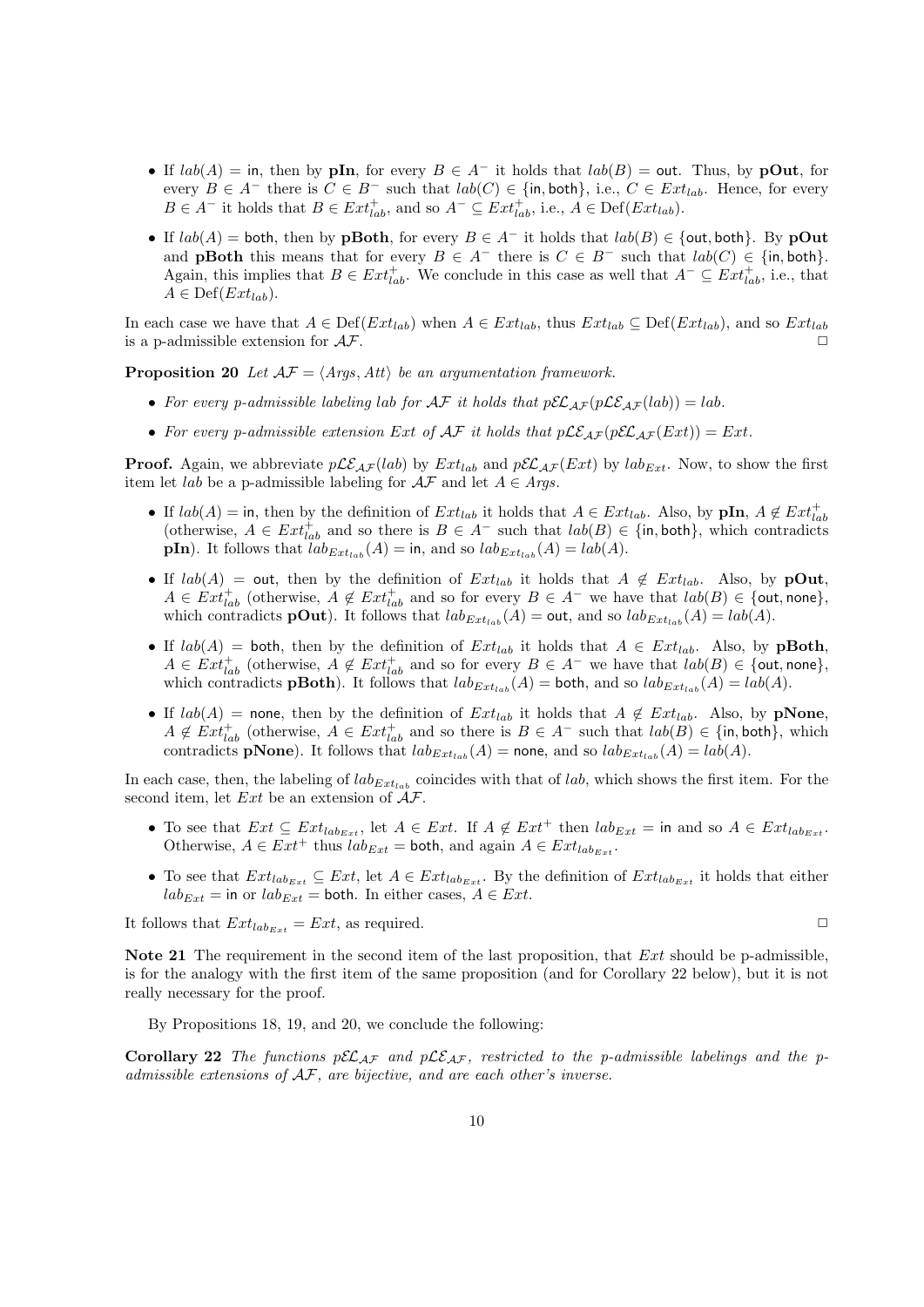It follows that p-admissible extensions and p-admissible labelings are, in essence, different ways of describing the same thing (see also Figure 3 below).

**Note 23** In a way, the correspondence between p-admissible extensions and p-admissible labelings of an argumentation framework is tighter than the correspondence between (conflict-free) admissible extensions and (conflict-free) admissible labelings, as depicted in [19] (see Section 2). Indeed, as indicated in [19], admissible labelings and admissible extensions have a many-to-one relationship: each admissible labeling is associated with exactly one admissible extension, but an admissible extension may be associated with several admissible labelings. For instance, in the argumentation framework  $\mathcal{AF}_1$  of Figure 1 (Example 10),  $lab_1 = \langle \{B\}, \{A, C\}, \{D\} \rangle$  and  $lab_2 = \langle \{B\}, \{A\}, \{C, D\} \rangle$  are different admissible labelings that are associated with the same admissible extension *{B}*. Note that, viewed as *four-valued* labelings into  $\{in, out, none\}$ , only  $lab_1$  is p-admissible, since  $lab_2$  violates **pNone**. Indeed, the p-admissible extension *{B}* is associated with exactly *one* p-admissible labeling (number 6 in Table 1), as guaranteed by the last corollary.

Let us now consider p-complete labelings.

**Proposition 24** If *Ext* is a p-complete extension of  $AF$  then  $p\mathcal{EL}_{AF}(Ext)$  is a p-complete labeling of *AF.*

**Proof.** Let *Ext* be a p-complete extension of  $AF$ . Again, we abbreviate  $p\mathcal{EL}_{AF}(Ext)$  by  $lab_{Ext}$ . Note, first, that since *Ext* is in particular a p-admissible extension of  $\mathcal{AF}$ , by Proposition 18  $lab_{Ext}$  is a p-admissible labeling of *AF*, so it satisfies **pIn**, **pOut**, **pBoth** and **pNone**.

- 1. One direction of  $\mathbf{pIn}^+$  is the rule  $\mathbf{pIn}$ , shown in the proof of Proposition 19 for p-admissible extensions, so it certainly holds for p-complete extensions. For the converse, suppose that  $lab_{Ext}(B) = \text{out}$ for every  $B \in A^-$ . By the definition of  $lab_{Ext}$ , then,  $B \in Ext^+$  for every  $B \in A^-$ , and so *A*<sup>−</sup>  $\subseteq$  *Ext*<sup>+</sup>. Thus, *A*  $\in$  Def(*Ext*). But *Ext* is p-complete, hence *A*  $\in$  *Ext*. It follows that  $lab_{Ext}(A) \in \{\text{in}, \text{both}\}.$  By **pBoth**,  $lab_{Ext}(A) \neq \text{both}$ , since there is no  $B \in A^{-}$  such that  $lab_{Ext}(B) =$  both. Thus  $lab_{Ext}(A) =$  in. This shows  $\mathbf{pIn}^+$ .
- 2. Suppose that  $lab_{Ext}(A) = \text{out}$ . By **pOut** (which holds already for p-admissible extensions), there is some *B ∈ A<sup>−</sup>* such that *labExt*(*B*) *∈ {*in*,* both*}*. Furthermore, it is not possible that for *every B*  $∈$  *A*<sup>*−*</sup> it holds that  $lab_{Ext}(B) ∈$  {both, out}, since in that case  $A<sup>−</sup> ⊆ Ext<sup>+</sup>$ , which implies that  $A \in \text{Def}(Ext)$  and since *Ext* is p-complete,  $A \in Ext$ . This contradicts the fact that  $lab_{Ext}(A) = \text{out}$ . Therefore there is some  $B \in A^-$  such that  $lab_{Ext}(B) \in \{\text{in, none}\}.$

For the converse, note that if there is some  $B \in A^-$  such that  $lab_{Ext}(B) \in \{\text{in, none}\},\$  then by  $\textbf{pIn},$  $lab_{Ext}(A) ≠$  in, and by **pBoth**,  $lab_{Ext}(A) ≠$  both. Moreover, since there is some  $B ∈ A<sup>−</sup>$  such that  $lab_{Ext}(B)$  ∈ {in, both}, by **pNone**,  $lab_{Ext}(A) ≠$  none. Thus, necessarily  $lab_{Ext}(A) =$  out. This shows  $\mathbf{pOut}^+$ .

3. Suppose that  $lab_{Ext}(A)$  = none. By **pNone** (which holds already for p-admissible extensions), for every  $B \in A^-$  it holds that  $lab_{Ext}(B) \in \{$ out, none $\}$ . By  $\mathbf{pIn}^+$  it is not possible that  $lab_{Ext}(B) = \mathsf{out}$ for every  $B \in A^-$  (otherwise  $lab_{Ext}(A) = \text{in}$ ), and so there is some  $B \in A^-$  such that  $lab_{Ext}(B) =$ none.

For the converse, suppose that there exists some  $B \in A^-$  such that  $lab_{Ext}(B) =$  none. By  $\mathbf{pIn}^+$ , then,  $lab_{Ext}(A) \neq$  in and by **pBoth**,  $lab_{Ext}(A) \neq$  both. Also, since for every  $B \in A^-$  it holds that  $lab_{\mathcal{AF}}(Ext)(B) \in \{out, none\}$ , by  $\mathbf{pOut}$ ,  $lab_{Ext}(A) \neq \mathbf{out}$ . Therefore, necessarily  $lab_{Ext}(A) = \mathbf{none}$ . This shows **pNone**<sup>+</sup>.

4. One direction of **pBoth**<sup>+</sup> is the rule **pBoth**, shown in the proof of Proposition 19 for p-admissible extensions, so it certainly holds for p-complete extensions. For the converse, suppose that for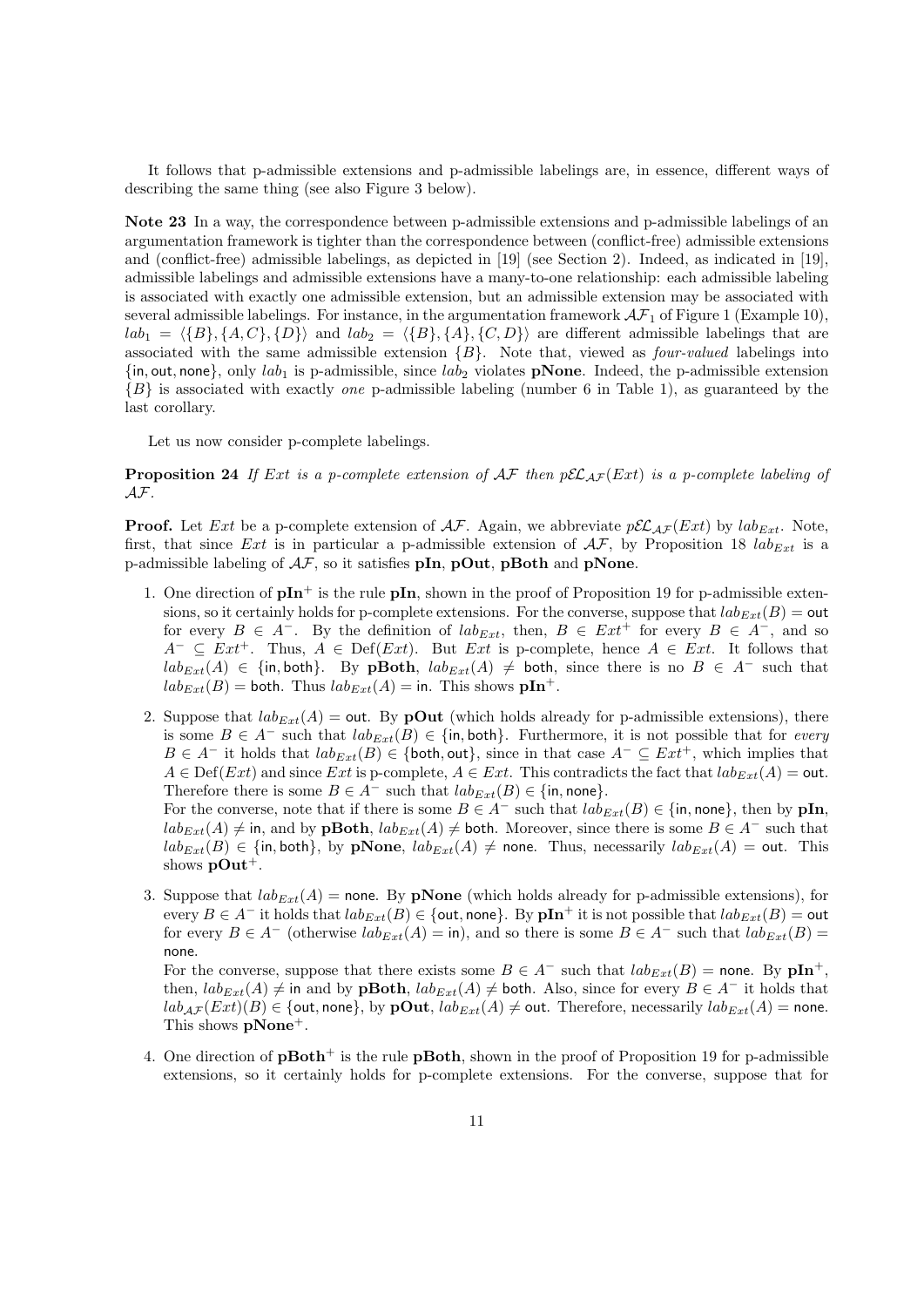every  $B \in A^-$  it holds that  $lab_{Ext}(B) \in \{out, both\}$  and there exists some  $B \in A^-$  such that  $lab_{Ext}(B) =$  both. The first condition together with **pNone**<sup>+</sup> show that  $lab_{Ext}(A) \neq$  none (since there is no  $B \in A^-$  such that  $lab_{Ext}(B) =$  none), and together with  $\mathbf{pOut}^+$ ,  $lab_{Ext}(A) \neq \mathbf{out}$  (since there is no  $B \in A^-$  such that  $lab_{Ext}(B) \in \{\text{in, none}\}\)$ . The second condition, together with  $\mathbf{pIn^+}$ show that  $lab_{Ext}(A) \neq$  in (since it is not the case that for all  $B \in A^{-}$ ,  $lab_{Ext}(B) = \text{out}$ ). Thus, necessarily  $lab_{Ext}(A) =$  both. This shows  $\mathbf{pBoth}^+.$ 

By Items 1–4, then,  $lab_{Ext}$  is a p-complete labeling of  $AF$ .

$$
\Box
$$

**Proposition 25** If lab is a p-complete labeling of  $AF$  then  $p\mathcal{LE}_{AF}(lab)$  is a p-complete extension for *AF.*

**Proof.** Let  $Ext_{lab} = p\mathcal{LE}_{AF}(lab)$ . We have to show that  $Ext_{lab} = Def(Ext_{lab})$ . By Proposition 19, since *lab* is in particular p-admissible,  $Ext_{lab} ⊆ Def(Ext_{lab})$ . It remains to show, then, that Def( $Ext_{lab}$ ) ⊆ *Ext<sub>lab</sub>*. Indeed, let  $A \in \text{Def}(Ext_{lab})$ . We show that this implies that  $lab(A) \in \{\text{in}, \text{both}\},\$ and so *A* ∈ *Ext*<sub>*lab*</sub>. First, note that if  $A^- = \emptyset$ , then by  $\mathbf{pIn}^+$ ,  $lab(A) = \text{in}$ . So in what follows we assume that *A*<sup>−</sup>  $\neq$  *Ø*. Now,

- If  $lab(A) =$  out then by  $\mathbf{pOut}^+$  there is  $B \in A^-$  such that  $lab(B) \in \{\text{in}, \text{none}\},\$  and since  $lab$  is a p-labeling this means that  $B \notin Ext^+_{lab}$ . It follows that  $A^- \not\subseteq Ext^+_{lab}$  and so  $A \notin Def(Ext_{lab})$ , a contradiction to our assumption.
- If  $lab(A)$  = none then by **pNone**<sup>+</sup> there is  $B \in A^-$  so that  $lab(B)$  = none, and since *lab* is a plabeling this means that  $B \notin Ext^+_{lab}$ . Again, this implies that  $A^- \not\subseteq Ext^+_{lab}$  and so  $A \notin Def(Ext_{lab})$ , which contradicts our assumption about *A*.

In each case above we reached a contradiction, thus *lab*(*A*) *∈ {*in*,* both*}*, and so *A ∈ Extlab*. In conclusion, then,  $Ext_{lab} = Def(Ext_{lab})$ , and so  $Ext_{lab}$  is a p-complete extension for  $AF$ .

**Proposition 26** *Let AF be an argumentation framework.*

- For every p-complete labeling lab for  $\mathcal{AF}$  it holds that  $p\mathcal{EL}_{AF}(p\mathcal{LE}_{AF}(lab)) = lab$ .
- For every p-complete extension  $Ext$  of  $AF$  it holds that  $p\mathcal{LE}_{AF}(p\mathcal{EL}_{AF}(Ext)) = Ext$ .

**Proof.** By Proposition 20 and the fact that every p-complete labeling for  $\mathcal{AF}$  (respectively, p-complete extension of  $\mathcal{AF}$ ) is also a p-admissible labeling for  $\mathcal{AF}$  (respectively, p-admissible extension of  $\mathcal{AF}$ ).  $\Box$ 

By Propositions 24, 25, and 26, we conclude the following:

**Corollary 27** *The functions*  $p\mathcal{EL}_{AF}$  *and*  $p\mathcal{LE}_{AF}$ *, restricted to the p-complete labelings and the p-complete extensions of AF, are bijective, and are each other's inverse.*

It follows that p-complete extensions and p-complete labelings are different ways of describing the same thing (see also Figure 3). This is in correlation with the results for conflict-free semantics, according to which there is a one-to-one relationship between complete extensions and complete labelings (Proposition 7).

**Example 28** Consider again the framework  $A\mathcal{F}_1$  of Example 10.

- 1. By Example 13 and Propositions 18, 19, the p-admissible extensions of  $\mathcal{AF}_1$  are those that are induced by labelings 1, 4, 5, 6, 12–16 in Table 1, i.e., *{A, C}*, *{A}*, *{B, D}*, *{B}*, *∅*, *{A, B, D}*, *{A, B}*, *{A, B, C}*, and *{A, B, C, D}* (respectively).
- 2. By Example 13 and Propositions 24, 25, the p-complete extensions of *AF*<sup>1</sup> are those that are induced by labelings 1, 5, 12 and 16 in Table 1, namely  $\{A, C\}$ ,  $\{B, D\}$ ,  $\emptyset$ , and  $\{A, B, C, D\}$  (respectively).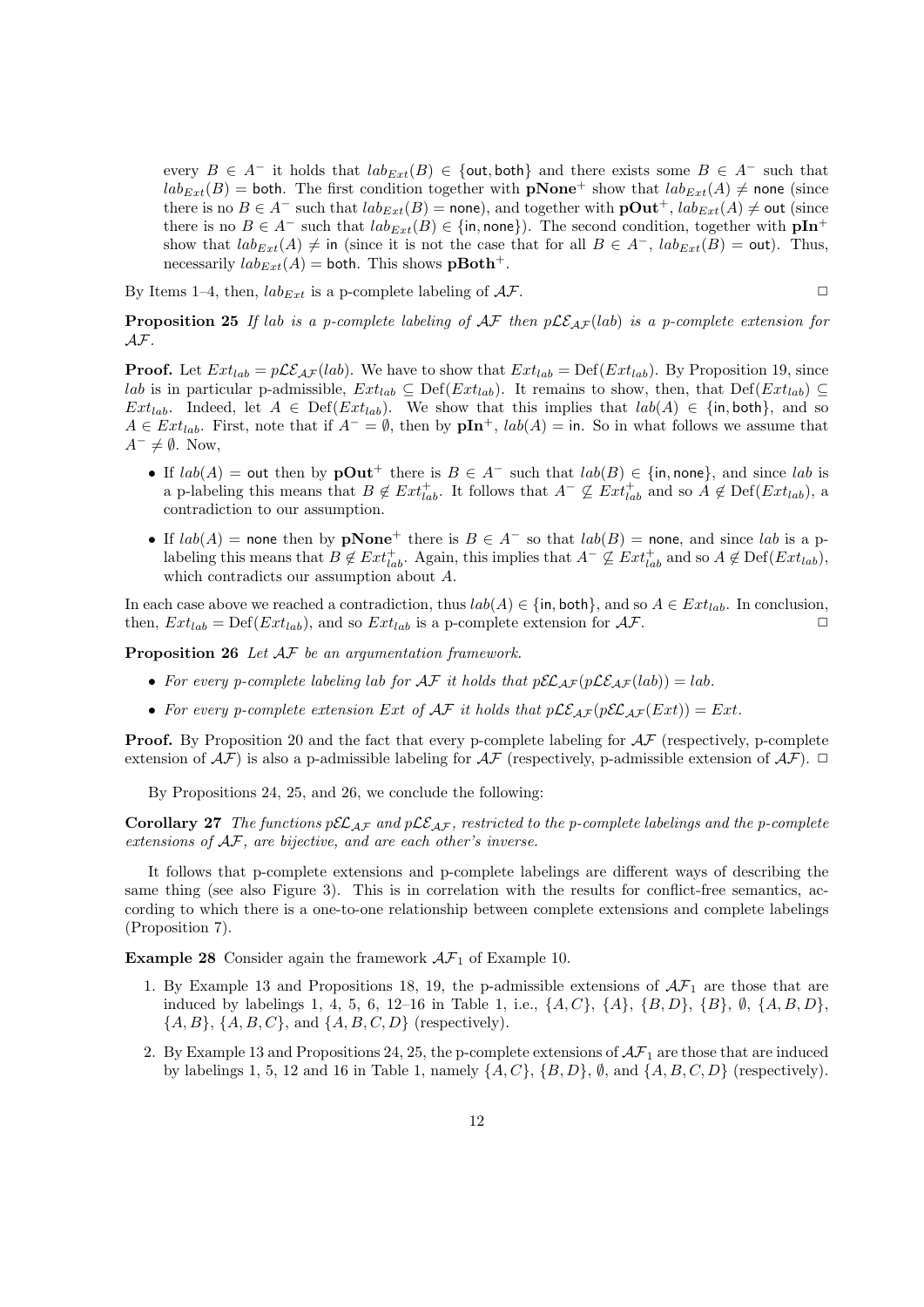### **4 From Conflict-Tolerant to Conflict-Free Semantics**

In this section we show that the variety of 'standard' semantics for argumentation frameworks, based on conflict-free extensions and conflict-free labeling functions, are still available in our conflict-tolerant setting. First, we consider admissible extensions (Definition 4) and admissible labelings (Definition 6).

**Proposition 29** *Let lab be a p-admissible labeling for an argumentation framework AF. If lab is into {*in*,* out*,* none*},* 9 *then it is admissible.*

**Proof.** Let *lab* be a p-admissible labeling. Then in particular it satisfies **pIn**, and so it satisfies **Pos2**. 10 Furthermore, since *lab* satisfies **pOut** and it is both-free, it necessarily satisfies **Neg**, and so *lab* is admissible in the sense of Definition 6.  $\Box$ 

As Note 23 shows, the converse of the last proposition does not hold. Indeed, as indicated by Caminada and Gabbay [19], there is a many-to-one relationship between admissible labelings and admissible extensions. On the other hand, by the next proposition (together with Corollary 22), there is a one-to-one relationship between both-free p-admissible labelings and admissible extensions.

**Proposition 30** *Let*  $A\mathcal{F} = \langle \text{Args}, \text{Att} \rangle$  *be an argumentation framework. Then* 

- *1. If lab is a* both*-free p-admissible labeling for AF, then pLEAF* (*lab*) *is an admissible extension of AF.*
- *2. If Ext is an admissible extension of AF then pELAF* (*Ext*) *is a* both*-free p-admissible labeling for AF.*

**Proof.** Item 1 follows from the fact that since *lab* is a p-admissible labeling, then by Proposition 19  $p\mathcal{LE}_{AF}(lab)$  is a p-admissible extension of  $\mathcal{AF}$ , thus  $p\mathcal{LE}_{AF}(lab) \subseteq \text{Def}(p\mathcal{LE}_{AF}(lab))$ . Moreover, since *lab* is both-free, there is no *A* ∈  $p\mathcal{LE}_{AF}(lab) ∩ p\mathcal{LE}_{AF}(lab)^{+}$ , thus  $p\mathcal{LE}_{AF}(lab)$  is conflict-free. It follows, then, that  $p\mathcal{LE}_{AF}(lab)$  is an admissible extension of  $\mathcal{AF}$ .

Item 2 follows from the fact that since *Ext* is an admissible extension of *AF*, it is in particular p-admissible extension of  $\mathcal{AF}$ , and so by Proposition 18,  $p\mathcal{EL}_{AF}(Ext)$  is a p-admissible labeling for *AF*. Moreover, since *Ext* is conflict-free, there is no argument  $A \in Args$  such that both  $A \in Ext$  and  $A \in Ext^+$ . This implies that  $p\mathcal{EL}_{AF}(Ext)$  is both-free.

**Note 31** In [19] Caminada and Gabbay consider also JV-labeling (which actually goes back to [26]), and show that such labelings are in a one-to-one correspondence with admissible extensions. Thus, by the last proposition, JV-labelings are in a one-to-one correspondence with both-free p-admissible labelings.<sup>11</sup>

Let us now consider complete extensions and complete labelings. The next two propositions are the analogue, for complete labelings and complete extensions, of Propositions 29 and 30:

**Proposition 32** *Let lab be a p-complete labeling for an argumentation framework AF. If lab is into {*in*,* out*,* none*}, then it is complete.*

**Proof.** Suppose that *lab* is p-complete and both-free. Then it is in particular p-admissible, and so by Proposition 29 it is admissible. To show that *lab* is complete in the sense of Definition 6 it therefore remains to show that *lab* satisfies **Neither** (when the label undec is renamed by none). Indeed, suppose that  $lab(A)$  = none. By **pNone**<sup>+</sup>, for every  $B \in A^-$  it holds that  $lab(B) \in \{out, none\}$  and there exists some  $B \in A^-$  such that  $lab(B)$  = none. Thus, not for every  $B \in A^-$  it holds that  $lab(B)$  = out and there  $\Box$  does not exist a  $B \in A^-$  such that  $lab(B) = \text{in.}$   $\Box$ 

<sup>&</sup>lt;sup>9</sup>In which case *lab* is called 'both-free'.

 $10$ We use different notations for these rules to emphasize that the former applies to four-valued labelings while the latter applies to three-valued labelings.

<sup>&</sup>lt;sup>11</sup>An anonymous reviewer is acknowledged for indicating this.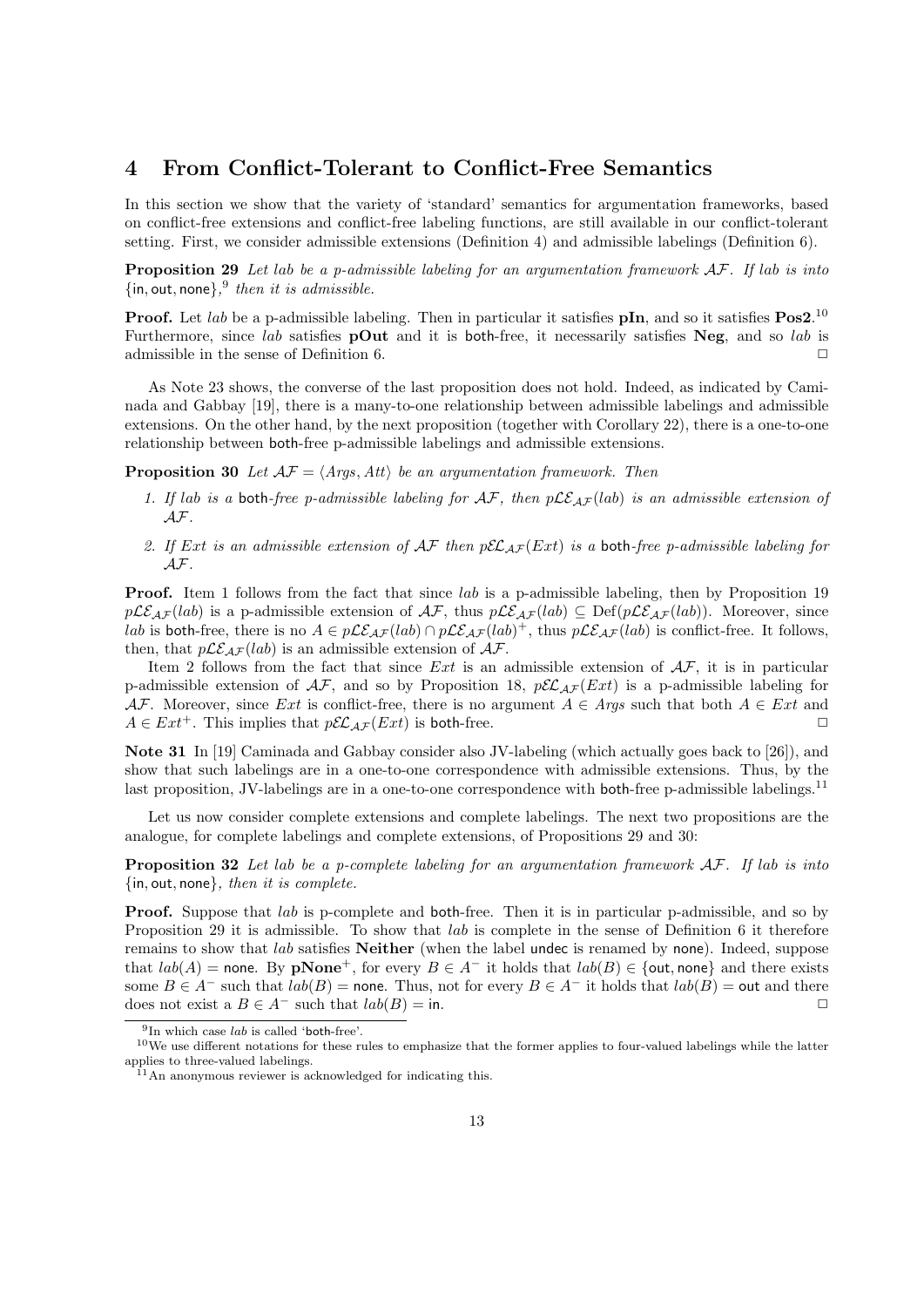**Proposition 33** *Let*  $A\mathcal{F} = \langle Args, Att \rangle$  *be an argumentation framework. Then* 

- 1. If lab is a both-free p-complete labeling for  $AF$ , then  $p\mathcal{LE}_{AF}(lab)$  is a complete extension of  $AF$ .
- 2. If Ext is a complete extension of  $\mathcal{AF}$  then  $p\mathcal{EL}_{AF}(Ext)$  is a both-free p-complete labeling for  $\mathcal{AF}$ .

**Proof.** Suppose that *lab* is a both-free p-complete labeling for *AF*. By Proposition 32, *lab* is a complete labeling of  $AF$ . Thus, by Proposition 7,  $\mathcal{LE}_{AF}(lab)$  is a complete extension of  $AF$ . But since *lab* is both-free, we have that  $\mathcal{LE}_{AF}(lab) = p\mathcal{LE}_{AF}(lab)$ , thus  $p\mathcal{LE}_{AF}(lab)$  is a complete extension of  $\mathcal{AF}$ .

Suppose now that *Ext* is a complete extension of *AF*. Then in particular *Ext* is conflict-free, and so  $p\mathcal{EL}_{AF}(Ext)$  cannot have both-assignments (if  $p\mathcal{EL}_{AF}(Ext)(A) =$  both for some  $A \in Args$  then  $A \in$ *Ext* ∩ *Ext*<sup>+</sup> and so  $Ext \cap Ext^+ \neq \emptyset$ ). Moreover, since *Ext* is a complete extension of  $AF$ ,  $LE_{AF}(lab)$  is a complete labeling of  $\mathcal{AF}$  (Proposition 7 again), and since  $p\mathcal{EL}_{\mathcal{AF}}(Ext)$  is into  $\{in, out, none\}$ , it coincides with  $\mathcal{EL}_{\mathcal{AF}}(Ext)$ . It follows that  $p\mathcal{EL}_{\mathcal{AF}}(Ext)$  satisfies the conditions **Pos2**, **Neg**, and **Neither** (when the label undec is replaced by none) in Definition 6. This, together with the fact that  $p\mathcal{EL}_{AF}(Ext)$ is both-free, implies that  $p\mathcal{EL}_{AF}(Ext)$  satisfies all the conditions in Definition 12. Indeed, **pBoth**<sup>+</sup> is not relevant since the labeling is both-free,  $pIn^+$  is the same as  $Pos2$ , and since there are no bothassignments, **pOut**<sup>+</sup> and **pNone**<sup>+</sup> are the same, respectively, as **Neg**, and **Neither**. Thus,  $p\mathcal{EL}_{AF}(Ext)$  is a p-complete labeling for  $AF$ . is a p-complete labeling for  $AF$ .

**Proposition 34** *Let AF be an argumentation framework. Then lab is a complete labeling for AF iff it is a* both*-free p-complete labeling for AF.*

**Proof.** One direction is shown in Proposition 32. For the converse, suppose that *lab* is a complete labeling for  $\mathcal{AF}$ . Then by Proposition 7,  $\mathcal{LE}_{AF}(lab)$  is a complete extension of  $\mathcal{AF}$ , and since *lab* is conflict-free,  $p\mathcal{LE}_{AF}(lab) = \mathcal{LE}_{AF}(lab) = \ln(lab)$ . It follows, then, that  $p\mathcal{LE}_{AF}(lab)$  is a complete extension of  $AF$ . Now, by Item 2 of Proposition 33,  $p\mathcal{EL}_{AF}(p\mathcal{LE}_{AF}(lab))$  is a both-free p-complete labeling for  $AF$ . By the first item of Proposition 26, then *lab* is a both free p complete labeling for  $AF$ the first item of Proposition 26, then,  $lab$  is a both-free p-complete labeling for  $AF$ .

Figure 3 summarizes the relations between the conflict-free semantics and the conflict-tolerant semantics considered so far, as well as the relations between the corresponding extension-based and labelingbased semantics. The arrows in the figure denote "is-a" relationships, and the double-arrows denote one-to-one relationships. For clarity, some arrows are omitted from the figure. For instance, complete extensions are p-complete extensions, admissible extensions are p-admissible extensions, and similar relations hold for their dual labelings.

By Proposition 34, a variety of conflict-free, extension-based (Dung-style) semantics for abstract argumentation frameworks may be defined in terms of both-free p-complete labelings. For instance,

- *• Ext* is a grounded extension of *AF* iff it is induced by a both-free p-complete labeling *lab* of *AF* such that there is no both-free p-complete labeling  $lab'$  of  $AF$  with  $\ln(lab') \subset \ln(lab)$ .
- *• Ext* is a preferred extension of *AF* iff it is induced by a both-free p-complete labeling *lab* of *AF* such that there is no both-free p-complete labeling  $lab'$  of  $AF$  with  $\ln(lab) \subset \ln(lab')$ .
- *• Ext* is a semi-stable extension of *AF* iff it is induced by a both-free p-complete labeling *lab* of *AF* such that there is no both-free p-complete labeling  $lab'$  of  $AF$  with  $\textsf{None}(lab) \subset \textsf{None}(lab)$ .
- *Ext* is a stable extension of  $A\mathcal{F}$  iff it is induced by a both-free p-complete labeling *lab* of  $A\mathcal{F}$  such that  $\textsf{None}(lab) = \emptyset$ .

By the last item, stable extensions correspond to *{*both*,* none*}*-free p-complete labelings:

**Corollary 35** *Let*  $\mathcal{AF} = \langle \text{Args}, \text{Att} \rangle$  *be an argumentation framework.*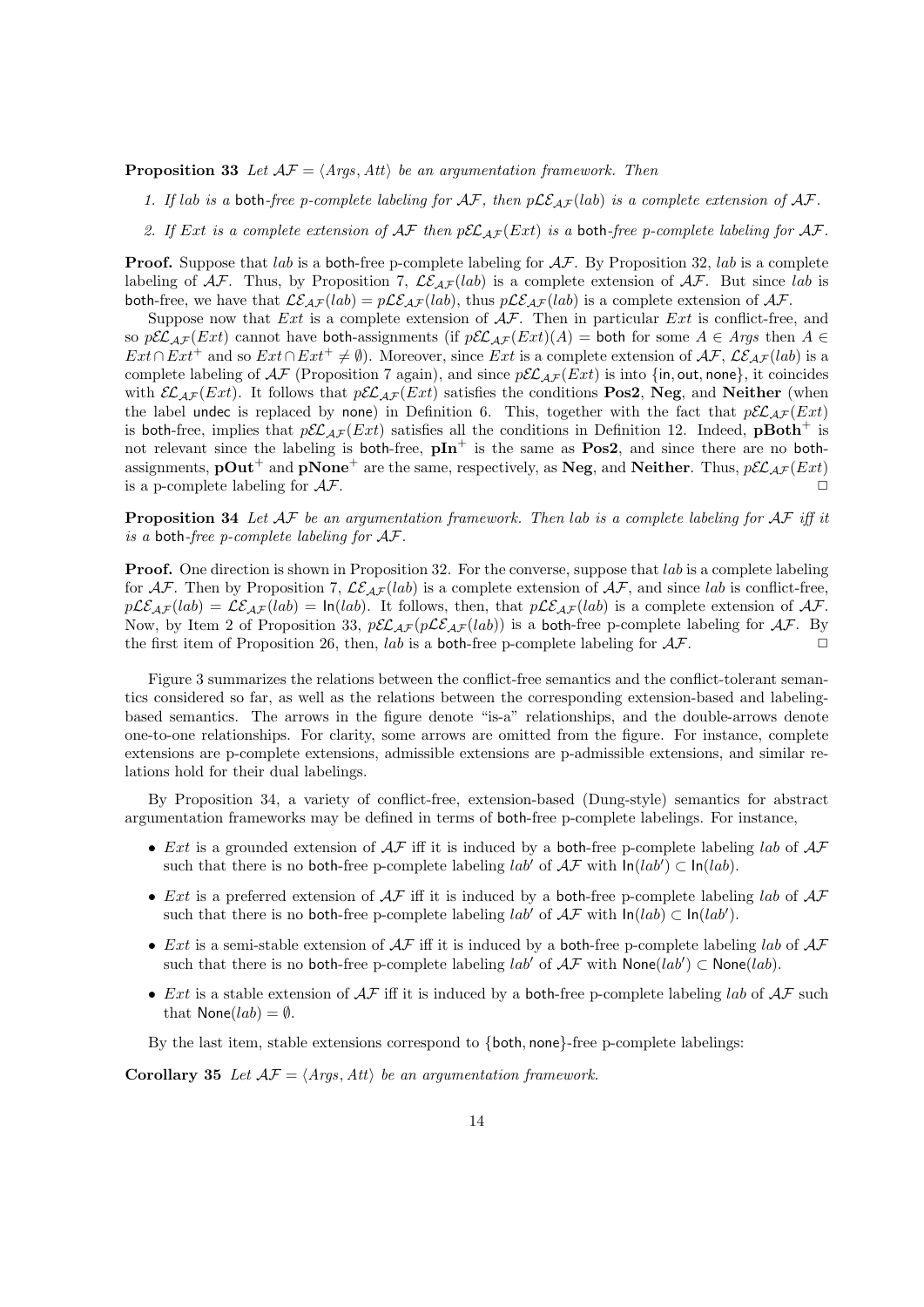

Figure 3: Conflict-free and conflict-tolerant semantics

- 1. If lab is a {both, none}*-free p-complete labeling for*  $AF$ *, then*  $p\mathcal{LE}_{AF}(lab)$  *is a stable extension of AF.*
- 2. If Ext is a stable extension of  $AF$ , then  $pEL_{AF}(Ext)$  is a {both, none}*-free p-complete labeling for AF.*

**Proof.** By Proposition 34 and the fact that three- (respectively, four-)valued labelings that are induced by stable extensions are  $(p-)$ complete and do not have undec (respectively, none) assignments.  $\Box$ 

**Example 36** Consider again the framework  $A\mathcal{F}_1$  of Example 10.

- 1. By Proposition 33, the complete extensions of  $\mathcal{AF}_1$  are those induced by the both-free p-complete labelings, i.e.,  $\{A, C\}$ ,  $\{B, D\}$  and  $\emptyset$  (which are the both-free labelings among those mentioned in Items 2 of Examples 13 and 28).
- 2. By Corollary 35, the stable extensions of  $\mathcal{AF}_1$  are those induced by the none-free labelings among the labeling in the previous item, i.e.,  $\{A, C\}$  and  $\{B, D\}$ .

# **5 Application: Constrained Argumentation Frameworks**

As observed, e.g., by Amgoud and Cayrol [2], Coste-Marquis et al. [21], Modgil [27], and others, it is sometimes useful to express some meta-knowledge about the arguments at hand (using, e.g., preferences relations on the arguments) for having a better understanding of the domain of the framework. However, it may happen that such an additional information increases the level of inconsistency of the whole system. In this section we demonstrate how conflict-tolerant approaches to argumentation semantics may help to handle such situations.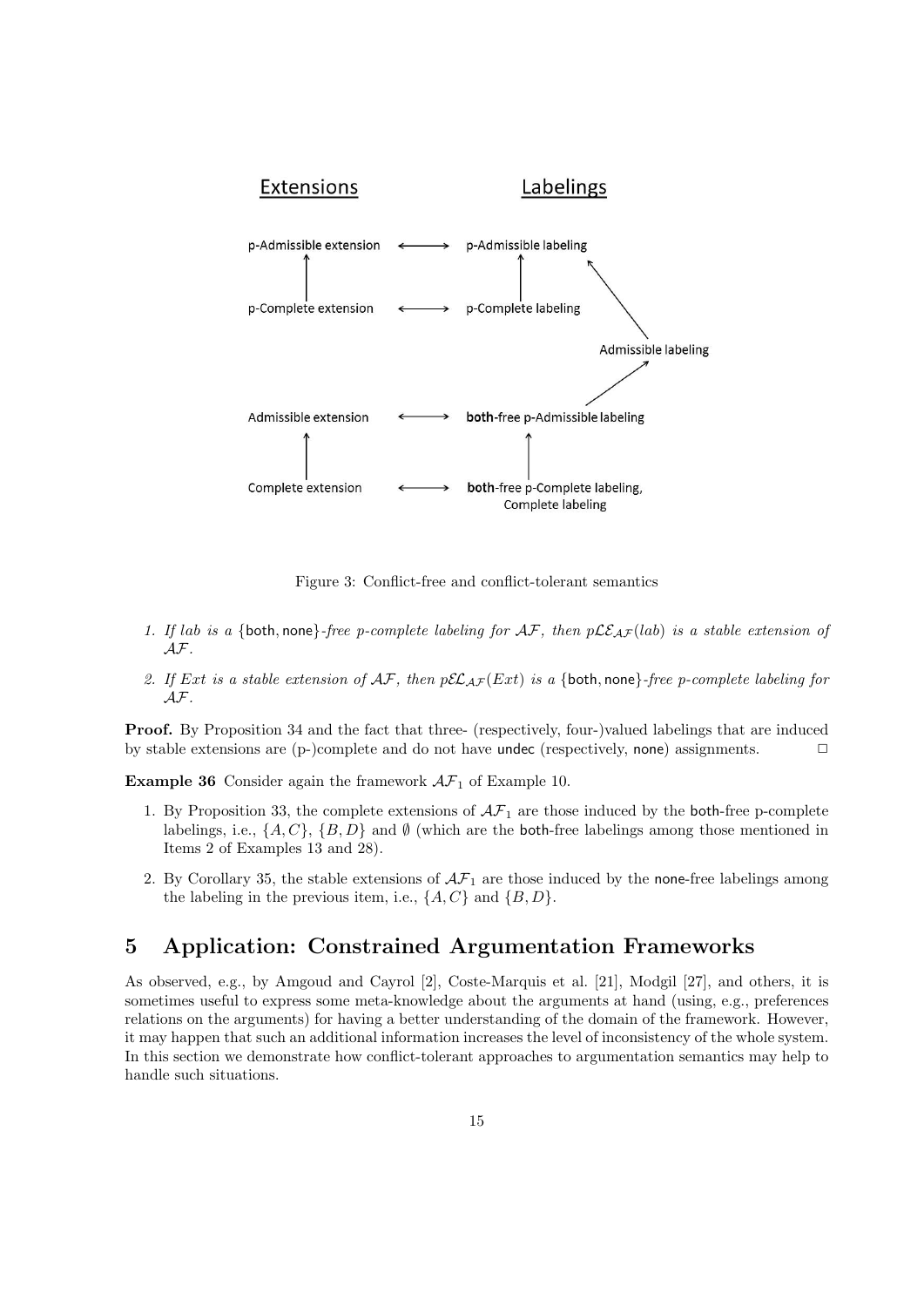Suppose, for instance, that each argument is equipped with a quantitative measurement, reflecting its plausibility. In the extreme case, such a measurement may indicate that the argument to which it is attached must be accepted, in which case that argument serves as a kind of integrity constraint which must always be taken into account. Thus, the set of constraints consists of arguments that must be included in every extension of the argumentation framework.

A natural requirement from a set of constraints is that it should be p-admissible. This is so, since any accepted argument, not to mention ones that *must* be accepted, has to be justified, and so such arguments shouldn't be exposed to undefended attacks. On the other hand, requiring conflict-freeness from a set of constraints may be too strong.<sup>12</sup> Clearly, if the set of constraints is not conflict-free (that is, if there are mutual attacks among arguments that must be accepted), no conflict-free extension satisfies the constraints, and so conflict-tolerant semantics is called for.

**Definition 37** A *constrained argumentation framework* is a triple  $\mathcal{CAF} = \langle \text{Args}, \text{Att}, \text{Const}\rangle$ , where *⟨Args, Att⟩* is an argumentation framework, and *Const* (the set of *constraints*) is a p-admissible subset of *Args*. 13

**Definition 38** An admissible (respectively, complete, p-admissible, p-complete) extension for a constrained argumentation framework  $CAF = \langle Args, Att, Const \rangle$  is a superset of *Const*, which is an admissible (respectively, complete, p-admissible, p-complete) extension of *⟨Args, Att⟩*.

**Example 39** Consider the constrained argumentation framework  $\mathcal{CAF}_1 = \langle \text{Arg}, \text{Att}, \text{Const} \rangle$ , where  $AF_1 = \langle \text{Ans. } Att \rangle$  is the argumentation framework of Figure 1 and *Const* =  $\{A, B\}$ . This constrained framework does not have admissible nor complete extensions (since *Const* is not conflict-free), but it has four p-admissible extensions:  $\{A, B\}$ ,  $\{A, B, C\}$ ,  $\{A, B, D\}$  and  $\{A, B, C, D\}$ , the latter is also p-complete.

**Proposition 40** *Every constrained argumentation framework has a nonempty p-admissible extension and a nonempty p-complete extension.*

**Proof.** Let  $\mathcal{CAF} = \langle \text{Args}, \text{Att}, \text{Const} \rangle$  be a constrained argumentation framework. If  $\text{Const} = \emptyset$  then *CAF* is in fact an ('ordinary') argumentation framework, and so the proposition follows from Proposition 17. Suppose then that  $Const \neq \emptyset$ . By its definition, *Const* is a p-admissible extension of  $CAT$ . Now, if *Const* is also a p-complete extension of  $CAF$ , we are done. Otherwise, there is an argument *A*<sub>1</sub> ∈ Def(*Const*) – *Const*, so let  $Const_1 = Const \cup \{A_1\}$ . Note that  $Const_1$  is still p-admissible, since  $A_1$  ∈ Def(*Const*), and so  $Const_1 = Const \cup \{A_1\} \subseteq Def(Const) \subseteq Def(Const_1)$ . Now, if *Const*<sub>1</sub> is p-complete, we are done. Otherwise, we again choose an argument  $A_2 \in \text{Def}(Const_1) - Const_1$ , and consider the set  $Const_2 = Const_1 \cup \{A_2\}$ . As before, *Const*<sub>2</sub> is still p-admissible. By this process we get a sequence of p-admissible extensions *Const, Const*1*, Const*2*, . . .*, each extension properly contains the previous one. Note that this sequence consists of no more than *|Args|* p-admissible sets, and it must culminate in a p-complete extension of *CAF*. This is so, since if we keep adding arguments without reaching a p-complete extension, we eventually end-up with the whole set of arguments, *Args*. Hence, since the sequence contains only p-admissible extensions, in particular  $Arg \subseteq Def(Arg s)$ , and obviously  $Def(Args) \subseteq Args$ , thus  $Args = Def(Args)$ , and so  $Args$  is a p-complete extension of  $CAF$ .<sup>14</sup>

Let *Ext* be a p-admissible or p-complete extension of a constrained argumentation framework  $\mathcal{CAF}$ *⟨Args, Att, Const⟩*. If *Const* is not conflict-free, the labeling *pELAF* (*Ext*) that is induced by *Ext* according

 $12$ Recall Example 1, for instance, in which the two conflicting arguments about the nature of light may be introduced as constraints.

<sup>&</sup>lt;sup>13</sup>Alternatively, we shall sometimes refer to a constrained argumentation framework as a *pair*  $\langle AF, Const \rangle$ , where  $AF$  is an argumentation framework and *Const* is a p-admissible extension of *AF*.

<sup>&</sup>lt;sup>14</sup>Note that the p-complete extension of  $\hat{CAF}$  constructed in the proof is minimal in the sense that every set that is properly contained in it is not p-complete or does not contain the set *Const*. In this respect, we have shown that *CAF* has what may be called a "p-grounded extension".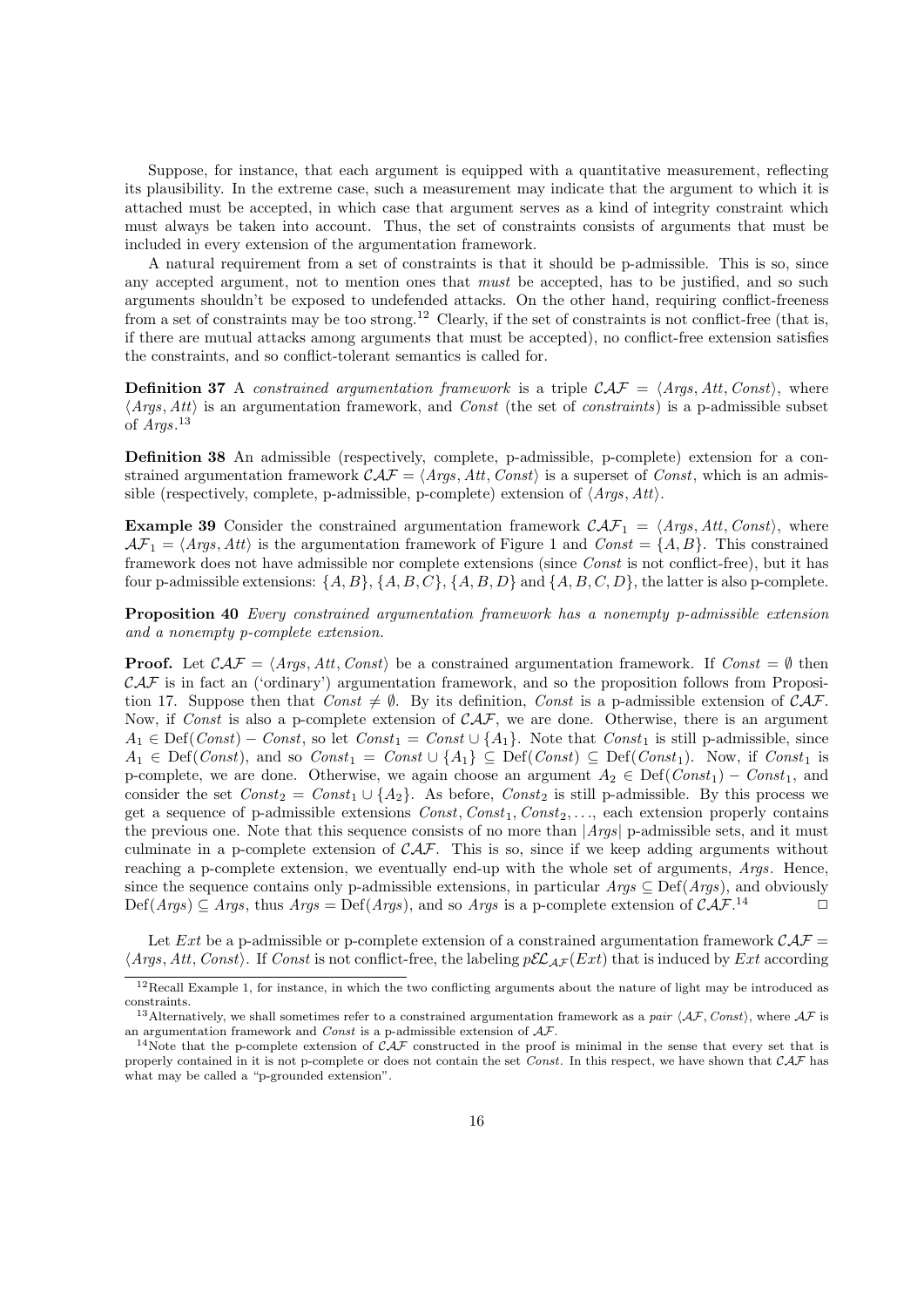to  $A\mathcal{F} = \langle \text{Args}, \text{Att} \rangle$  must have both-assignments. In such cases a sensible criterion for setting preferences among the p-extensions of  $CAF$  is to choose those whose induced four-valued labeling has a minimal amount of both-assignments. Moreover, when there is ambiguity about arguments in the framework uncertainty can spread throughout the framework, eliminating the possibility to decide on the validity of other arguments. It is therefore desirable to restrict this phenomenon as much as possible. Virtually, then, traditional *conflict-free* extensions of argumentation frameworks are replaced here by *conflict-minimizing* extensions of constrained argumentation frameworks. This is the intuition behind the next definition.

**Definition 41** Let *CAF* be a constrained argumentation framework for an argumentation framework *AF* and a set of constraints *Const*. A p-admissible (respectively, p-complete) extension *Ext* of *CAF* is *minimally conflicting*, if there is no p-admissible (respectively, p-complete) extension  $Ext'$  of  $CAF$  such that

$$
\mathsf{Both}(p\mathcal{EL}_{\mathcal{AF}}(Ext')) \subsetneq \mathsf{Both}(p\mathcal{EL}_{\mathcal{AF}}(Ext)).^{15}
$$

**Example 42** Among the four p-admissible extensions of the constrained argumentation framework *CAF*<sub>1</sub> of Example 39, two are minimally conflicting:  $\{A, B\}$  and  $\{A, B, D\}$ .

A criterion for setting further preferences among the minimally conflicting p-admissible (or p-complete) extensions of a constrained argumentation framework could be minimization of the none-assignments. Again, the intuition here is that while uncertainty about certain arguments is sometimes unavoidable, this is usually not desirable and so neutral states should be avoided as much as possible.

**Definition 43** Let *CAF* be a constrained argumentation framework for an argumentation framework *AF* and a set of constraints *Const*. A minimally conflicting p-admissible (respectively, p-complete) extension *Ext* of *CAF* is *p-semi-stable*, if there is no minimally conflicting p-admissible (respectively, p-complete) extension *Ext′* of *CAF* such that

$$
\mathsf{None}(p\mathcal{EL}_{\mathcal{AF}}(Ext')) \subsetneq \mathsf{None}(p\mathcal{EL}_{\mathcal{AF}}(Ext)).
$$

**Example 44** Among the two minimally conflicting p-admissible extensions of the constrained argumentation framework  $\mathcal{CAF}_1$  of Example 42, only  $\{A, B, D\}$  is p-semi-stable. This may be intuitively understood as keeping track to the two conflicting arguments (*A* and *B*), as dictated by the constraints, and accepting the argument  $(D)$  that is not directly related to the conflict.

Methods for representing and computing minimally conflicting p-extensions of constrained argumentation frameworks will be described in the next section.

**Note 45** Obviously, minimally conflicting p-complete extensions and p-semi-stable extensions dismiss any conflict that is not introduced by the constraints. Moreover, when the conflicts can be 'isolated' from the rest of the framework, they are 'localized' by these extensions. This happens, e.g., when the argumentation framework at hand can be partitioned into two distinct (non-connected) subgraphs  $\mathcal{AF}' = \langle \textit{Args}', \textit{Att}' \rangle$  and  $\mathcal{AF}'' = \langle \textit{Args}'', \textit{Att}' \rangle,$ <sup>16</sup> so that  $\textit{Args}'' \cap \textit{Const} = \emptyset$ . In such cases, if  $Ext$ is a minimally conflicting p-extension, then *Ext ∩ Args′′* is conflict-free. A simple example of this is the constrained argumentation framework  $\mathcal{CAF}_3 = \langle \text{Args}, \text{Att}, \text{Const} \rangle$ , where  $\mathcal{AF}_3 = \langle \text{Args}, \text{Att} \rangle$  is the argumentation framework of Figure 4 and  $Const = \{A, B\}$ . Here, the minimally conflicting p-complete extensions are  $\{A, B\}$ ,  $\{A, B, C\}$  and  $\{A, B, D\}$ , where the two latter are also p-semi-stable. In neither of them both *C* and *D* are accepted.

 $^{15}$ Equivalently,  $Ext' \cap Ext'^+ \subsetneq Ext \cap Ext^+$ .

<sup>&</sup>lt;sup>16</sup>That is,  $(Args')$ <sup>+</sup> ∩  $Args'' = ∅$  and  $(Args'')$ <sup>+</sup> ∩  $Args' = ∅$ .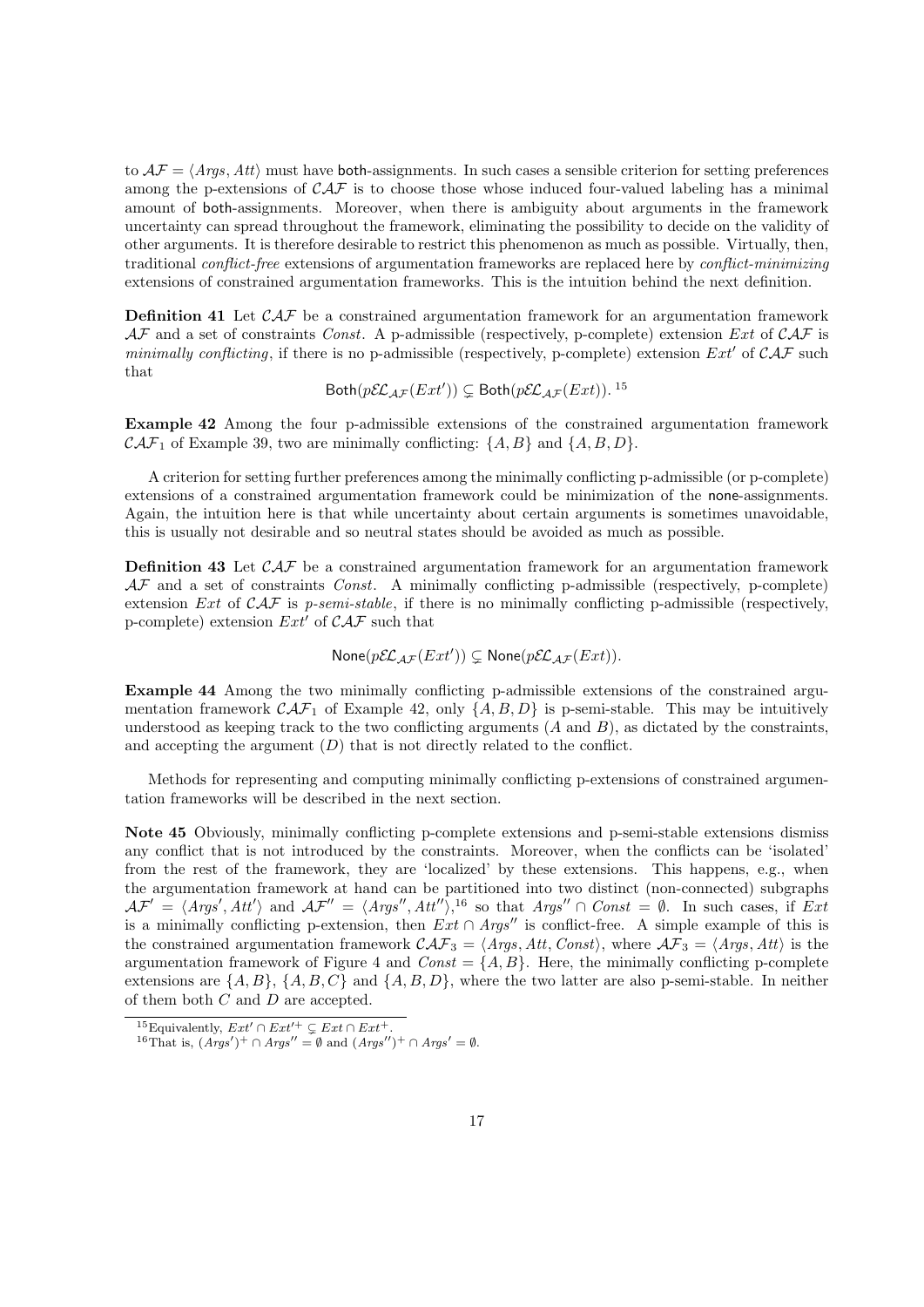

Figure 4: The argumentation framework *AF*<sup>3</sup>

**Note 46** The introduction of constraints in abstract argumentation frameworks may be useful, e.g., for enforcing reflexivity of entailment relations in the context of Besnard and Hunter's approach to deductive argumentation [13, 14].<sup>17</sup> According to this approach, given a finite set  $\Delta$  of propositional formulas (the underlying knowledge-base), an argument is a pair  $\langle S, \psi \rangle$ , where *S* (the support set) is a classically consistent subset of  $\Delta$  that is minimal with respect to set inclusion and classically entails the formula  $\psi$  (the conclusion). Denote by  $Args(\Delta)$  the set of arguments that are constructed from  $\Delta$  as described above. A corresponding attack relation *Att* on  $Arg(\Delta)$  is usually required to meet the following conditions (see [1]):

- *Conflict Sensitivity*: If the union of the support sets of two arguments is inconsistent, then at least one of these arguments attacks the other.
- *• Conflict Dependence*: If an argument attacks another argument, then the union of their support sets is inconsistent.

Intuitively, the above two principles assure, respectively, that all the inconsistencies in  $\Delta$  are captured by *Att* and that no attacks belong to *Att* unless they are reflected in ∆.

Now, a Dung-style argumentation framework (induced by  $\Delta$ ) is a pair  $\mathcal{AF}(\Delta) = \langle \text{Args}(\Delta), \text{Att} \rangle$ . Accordingly, extensions of  $\mathcal{A}\mathcal{F}(\Delta)$  may be used for defining the conclusions of  $\Delta$ :  $\psi$  follows from  $\Delta$ according to an argumentation semantics S (notation:  $\Delta \models_{\mathcal{S}} \psi$ ), if  $\psi$  is the conclusion of an argument that belongs to every S-extension of  $\mathcal{AF}(\Delta)$ .

Note that by conflict sensitivity the entailment relation  $\sim$ <sub>S</sub> cannot be reflexive when S is based on conflict-free extensions. Indeed, consider for instance the set  $\Delta = \{p, \neg p\}$ . In this case, conflict sensitivity dictates that at least one of the arguments  $A_1 = \langle \{p\}, p \rangle$  or  $A_2 = \langle \{-p\}, \neg p \rangle$  attacks the other, and so no conflict-free extension of  $\mathcal{AF}(\Delta)$  contains both of these arguments. This means, in particular, that at least one of *p* or  $\neg p$  cannot be a  $\neg$ <sub>S</sub>-consequence of  $\Delta$ .

The ability to conclude every premise is a primary principle in many logic-based systems (in particular those that are based on Tarskian consequence relations [31], where reflexivity is an explicit requirement). In our case this property can be sometimes guaranteed (on the expense of keeping the set of conclusions classically consistent) by including  $\Delta$  in the set of constraints. Indeed,

**Proposition 47** Let  $\Delta$  be a finite set of propositional formulas and let  $\mathcal{AF}(\Delta) = \langle \text{Arg}(\Delta), \text{Att} \rangle$  be the *argumentation framework that is induced by*  $\Delta$  *as described above. If Const* $(\Delta) = \{ \langle {\psi}, \psi \rangle | \psi \in \Delta \}$ *is p-admissible for*  $\mathcal{AF}(\Delta)$  *then*  $\mathcal{CAT}(\Delta) = \langle \mathcal{A} \mathcal{F}(\Delta), \mathcal{A} \mathcal{H}, \mathcal{C} \mathcal{O} \mathcal{F}(\Delta) \rangle$  *is a constrained argumentation framework and for every conflict tolerant semantics*  $S$  *of*  $CAF(\Delta)$  *it holds that*  $\Delta \vdash_S \psi$  *for every*  $\psi \in \Delta$ *.* 

**Proof.** Immediate from the definition of  $\mathcal{CAF}(\Delta)$  and its semantics.  $\Box$ 

We conclude this section with three further remarks:

 $17A$  similar approach for deductive argumentation in the context of defeasible reasoning goes back to [30]; We refer, e.g., to [14] for a comparison between the two approaches.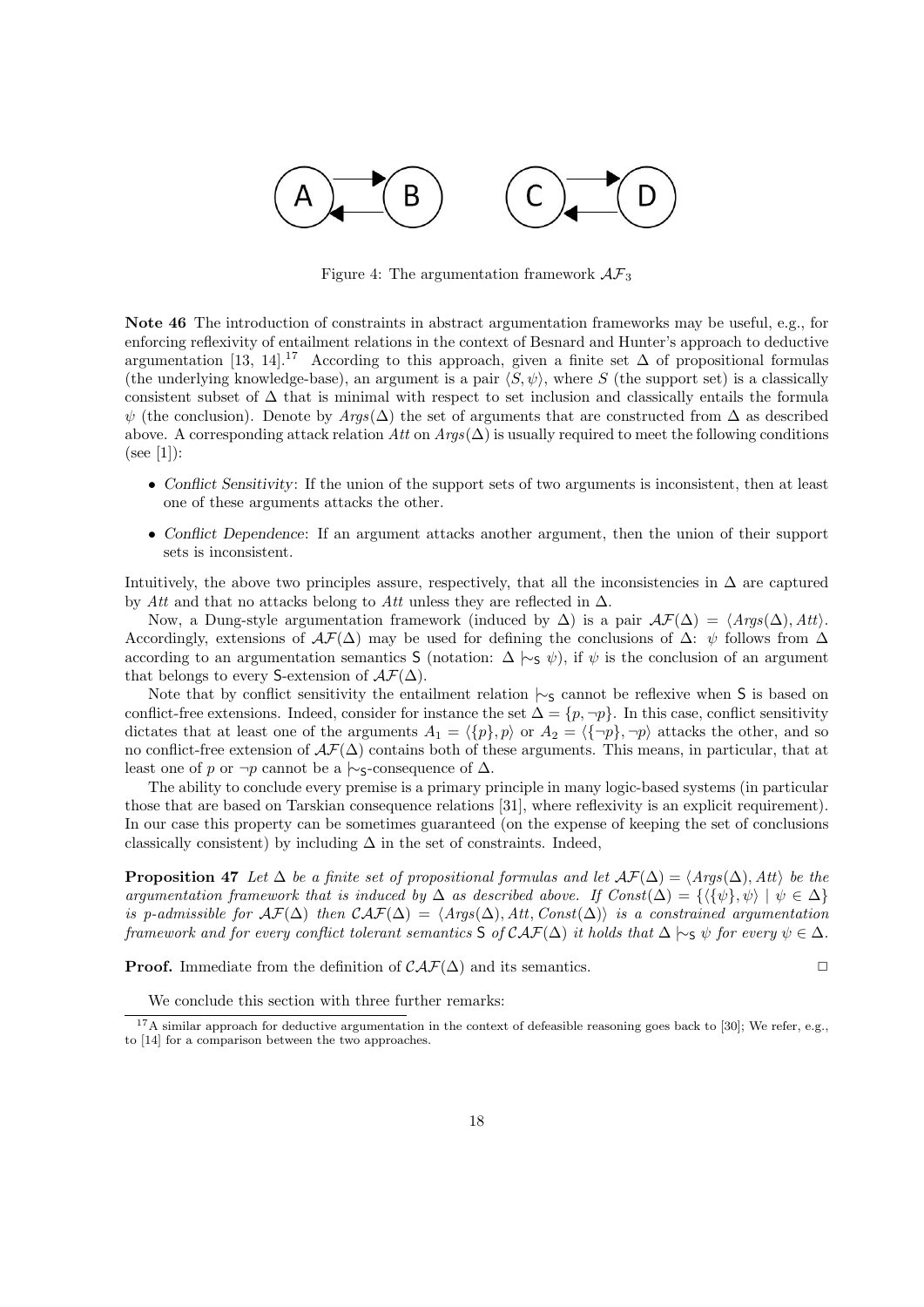1. As noted previously, constraints may be useful for enforcing the acceptance of conflicting arguments (such as experimental results with contradictory conclusions, conflicting indications coming from equally reliable sources, etc). It is interesting to note, however, that if the set of constraints *is* conflict-free, so are the minimally conflicting p-complete extensions of the underlying CAF (and of course the other way around):

**Proposition 48** *Let CAF be a constrained argumentation framework for an argumentation framework AF and a set of constraints Const . Then Const is conflict-free iff every minimally conflicting p-complete extension of CAF is conflict-free.*

**Proof.** If a minimally conflicting p-complete extension of  $\mathcal{CAF}$  is conflict-free, than since it contains the set of constraints *Const*, the latter must be conflict-free as well. Conversely, if *Const* is conflictfree, than since it is also p-admissible, it is in particular admissible, and so it is extendable to a complete extension *Ext* of *AF*. Now, *Ext* is a conflict-free p-complete extension of *CAF*, and as such it is a minimally conflicting p-complete extension of *CAF*. This also implies that any other minimally conflicting p-complete extension of *CAF* is conflict-free (otherwise it wouldn't be minimally conflicting). **□** 

- 2. The constraints considered here are of a very basic form, and are given as a motivation for introducing conflict-tolerant semantics. Clearly, in reality more complex constraints may be needed, and in many cases this can be easily done in our framework (see Note 66 below), but this is beyond the scope of this paper.
- 3. For another example on how argumentation frameworks may be extended for incorporating constrains the reader is referred to [21]. The main difference is that in [21] conflict freeness is assumed, and so neither of the constraints nor the extensions of the framework may be contradictory. This assumption implies, in particular, that extensions may not be available for some constrained frameworks or may be empty. Recall that by Proposition 40 this is not possible in our case.

# **6 Representation of Conflict-Tolerant Argumentation**

In this section we provide a simple approach, based on propositional languages and quantifications over propositional variables, for representing the above mentioned conflict-tolerant argumentation semantics by a unified logical theory. We shall use a propositional language  $\mathcal{L}$ , consisting of a set of atomic formulas Atoms( $\mathcal{L}$ ), the propositional constants t and f, and the logical symbols  $\neg, \wedge, \vee, \supset$ . In what follows we denote by the lower-case letters  $p, q, r$  atomic formulas of  $\mathcal{L}$ , the Greek letters  $\psi, \phi$  denote formulas in  $\mathcal{L}$ , and the calligraphic letters  $\mathcal{T}$ ,  $\mathcal{S}$  denote sets of formulas in  $\mathcal{L}$  (called *theories*). The set of all atoms occurring in a formula  $\psi$  is denoted by Atoms( $\psi$ ), and the set of all the atoms occurring in a theory  $\mathcal T$  is denoted by  $\mathsf{Atoms}(\mathcal{T})$ , that is,  $\mathsf{Atoms}(\mathcal{T}) = \bigcup_{\psi \in \mathcal{T}} \mathsf{Atoms}(\psi)$ .

The formalism described in what follows is based on the idea that the four-valued signed systems used in [7] for representing conflict-free semantics of argumentation frameworks can be incorporated also for representing the conflict-tolerant semantics defined above. In the following sections we describe how this can be done.

### **6.1 Four-Valued Semantics and Signed Formulas**

The resemblance of our setting to Belnap's well-known four-valued framework for computerized reasoning [12] is evident. This framework also consists of four basic elements ('truth values'), two of them, denoted t for 'truth' and f for 'falsity', represent the classical truth assignments, and the other two,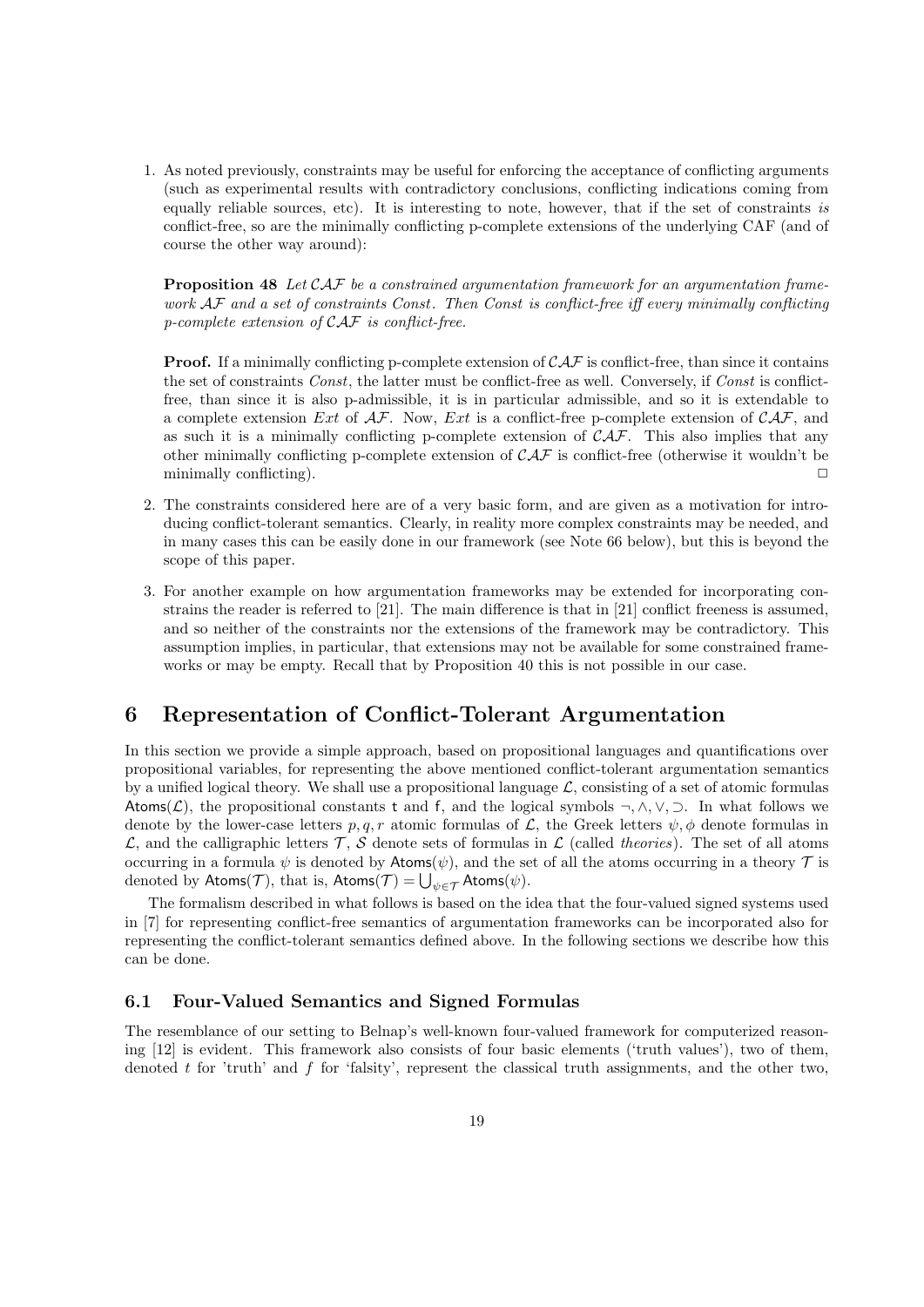denoted *⊥* and *⊤*, intuitively represent lack of information and contradictory information (respectively) about the underlying assertions. As in our case, two values *t* and *⊤* (called the 'designated elements') are used for designating acceptable assertions (see also  $[6]^{18}$ ).

The four elements mentioned above may be arranged in a lattice structure in which *f* is the minimal element, *t* is the maximal one, and the other two values are intermediate elements that are incomparable. The corresponding structure  $FOUR = (\{t, f, \top, \bot\}, \leq)$  is a distributive lattice with an order reversing involution *¬*, for which *¬t*=*f*, *¬f* =*t*, *¬⊤*=*⊤* and *¬⊥*=*⊥*. We shall denote the meet and the join of this lattice by *∧* and *∨*, respectively. Another operator on *FOUR* which will be useful in the sequel is defined as follows:  $a \supset b = t$  if  $a \in \{f, \perp\}$ , and  $a \supset b = b$  otherwise. The truth tables of the basic connectives of *FOUR* are given below.<sup>19</sup>

| $\vee$ $\begin{array}{ccc} t & f & \top & \bot \end{array}$ |  |                                 |  | $\wedge$ $t$ $f$ $\top$ $\bot$ |  |                                   |  |  |                                                             | $\supset$ $\begin{array}{ccc} t & f & \top & \bot \end{array}$ | $\Box$ |                 |
|-------------------------------------------------------------|--|---------------------------------|--|--------------------------------|--|-----------------------------------|--|--|-------------------------------------------------------------|----------------------------------------------------------------|--------|-----------------|
|                                                             |  | $t \mid t \mid t \mid t \mid t$ |  |                                |  | $t$   $t$   $f$   $\top$   $\bot$ |  |  | $t$ $t$ $f$ $\top$ $\bot$                                   |                                                                |        | $t \mid f$      |
|                                                             |  | $f \vert t$ f $\top \bot$       |  |                                |  | $f \mid f \mid f \mid f \mid f$   |  |  |                                                             | $f \mid t \mid t \mid t \mid t$                                |        | $f \mid t$      |
|                                                             |  | $\top$ $t$ $\top$ $\top$ $t$    |  |                                |  | T   T f T f                       |  |  | $\top$ $\begin{array}{ccc} t & f & \top & \bot \end{array}$ |                                                                |        | TIT             |
|                                                             |  | $\perp$ $\perp$ $t$ $\perp$     |  |                                |  | $\perp$ $\perp$ f f $\perp$       |  |  |                                                             | $\perp$   t t t t                                              |        | $\perp$ $\perp$ |

Now, a *valuation*  $\nu$  is a function that assigns to each atomic formula a truth value from  $\{t, f, \bot, \top\}$ . and  $\nu(t) = t$ ,  $\nu(f) = f$ . Any valuation is extended to complex formulas in the obvious way, using the truth tables of the basic lattice connectives given above:  $\nu(\neg \psi) = \neg \nu(\psi)$  and  $\nu(\psi \circ \phi) = \nu(\psi) \circ \nu(\phi)$  for every  $\circ \in \{\land, \lor, \Box\}$ . A valuation *v* satisfies  $\psi$  iff  $\nu(\psi) \in \{t, \top\}$ . A valuation that satisfies every formula in  $\mathcal T$  is a *model* of  $\mathcal T$ . The set of models of  $\mathcal T$  is denoted by  $mod(\mathcal T)$ .

The four truth values may also be represented by pairs of two-valued components of the lattice  $( {0, 1}, {0 < 1} )$  as follows:  $t = (1, 0), f = (0, 1), T = (1, 1), \perp = (0, 0).$  The intuition behind this representation is that the the first component in the pair indicates whether the corresponding assertion should be accepted, while the second component indicates whether the assertion should be rejected (this, for instance, the value (1*,* 1) is associated with contradictory evidence). In terms of the pairwise representation, the basic operators of  $\mathcal{FOUR}$  are representable as follows: For  $x_1, x_2, y_1, y_2 \in \{0, 1\}$ ,

$$
(x_1, y_1) \lor (x_2, y_2) = (x_1 \lor x_2, y_1 \land y_2),
$$
  
\n
$$
(x_1, y_1) \land (x_2, y_2) = (x_1 \land x_2, y_1 \lor y_2),
$$
  
\n
$$
(x_1, y_1) \supset (x_2, y_2) = (\neg x_1 \lor x_2, x_1 \land y_2),
$$
  
\n
$$
\neg(x, y) = (y, x).
$$

The representation of truth values in terms of pairs of two-valued components implies a similar way of representing four-valued valuations. A four-valued valuation  $\nu$  may be represented in terms of a pair of two-valued components  $(\nu_1, \nu_2)$  by  $\nu(p) = (\nu_1(p), \nu_2(p))$ . So if, for instance,  $\nu(p) = t$ , then  $\nu_1(p) = 1$ and  $\nu_2(p) = 0$ . Note also that  $\nu = (\nu_1, \nu_2)$  is a four-valued model of  $\mathcal T$  iff  $\nu_1(\psi) = 1$  for every  $\psi \in \mathcal T$ .

**Definition 49** A *signed alphabet* Atoms<sup> $±$ </sup>( $\mathcal{L}$ ) is a set that consists of two symbols  $p^{\oplus}$ ,  $p^{\ominus}$  for each atom  $p \in$  Atoms( $\mathcal{L}$ ). The language over Atoms<sup> $\pm$ </sup>( $\mathcal{L}$ ) is denoted by  $\mathcal{L}^{\pm}$ . Now,

- *•* The two-valued valuation *ν* <sup>2</sup> on Atoms*±*(*L*) that is *induced by* (or *associated with*) a four-valued valuation  $\nu^4 = (\nu_1, \nu_2)$  on  $\mathsf{Atoms}(\mathcal{L})$ , interprets  $p^{\oplus}$  as  $\nu_1(p)$  and  $p^{\ominus}$  as  $\nu_2(p)$ .
- The four-valued valuation  $\nu^4$  on Atoms(*L*) that is *induced by* a two-valued valuation  $\nu^2$  on Atoms<sup> $\pm$ </sup>(*L*) is defined, for every atom  $p \in \text{Atoms}(\mathcal{L})$ , by  $\nu^4(p) = (\nu^2(p^{\oplus}), \nu^2(p^{\ominus})).$

<sup>&</sup>lt;sup>18</sup>Note that as our purpose is to represent and reason with situations in which conflicting arguments may be accepted, logics that are trivialized in the presence of contradictions are not adequate for our goal, thus non-classical logics are indeed necessary here.

<sup>&</sup>lt;sup>19</sup>We refer to [6, 12] for further discussions on  $FOWR$  and the logics that are induced by this structure.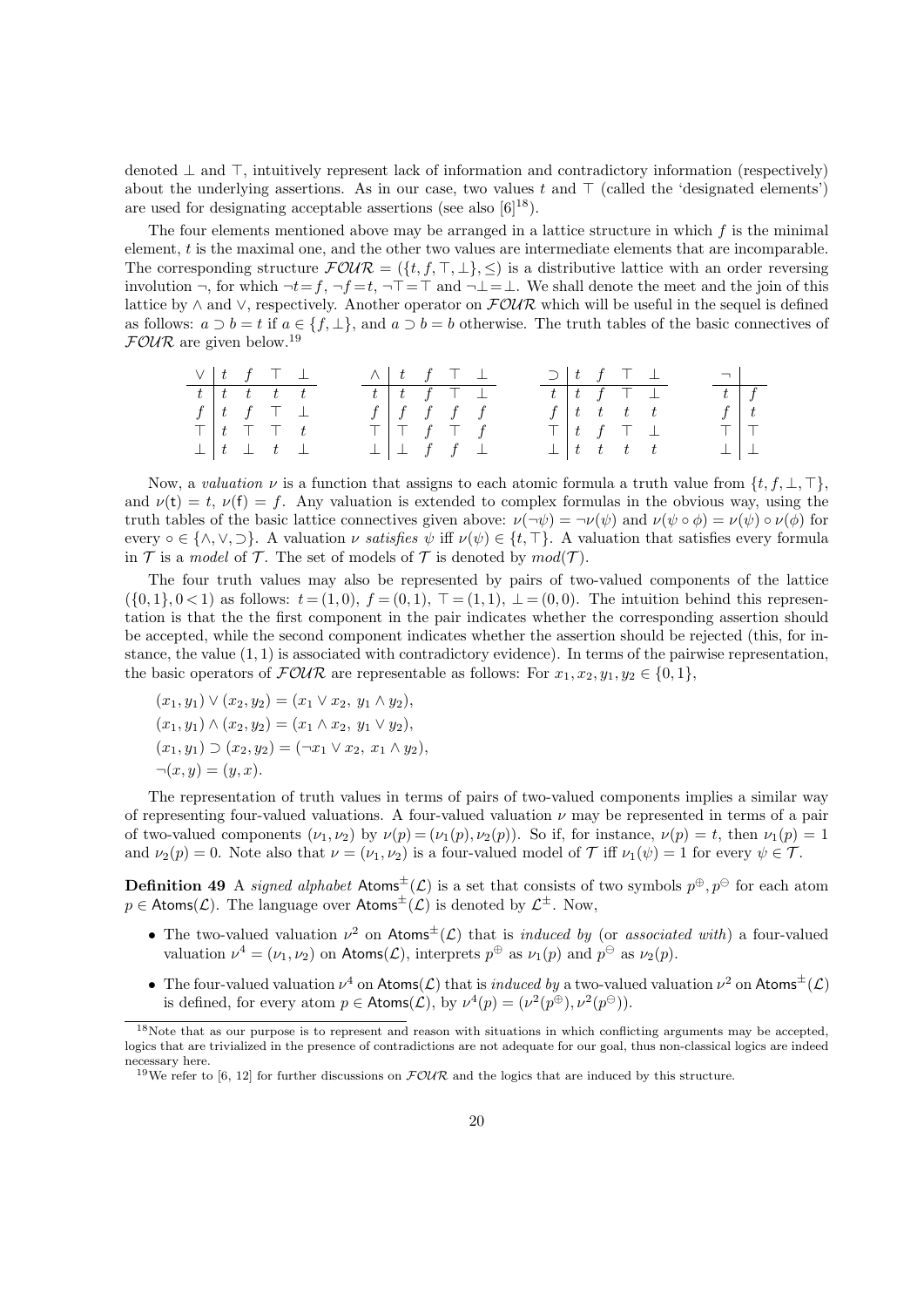In what follows we denote by  $\nu^2$  a valuation into  $\{0,1\}$ , and by  $\nu^4$  a valuation into  $\{t, f, \top, \bot\}$ . **Definition 50** For an atom *p* and formulas  $\psi$ ,  $\phi$ , we define the following formulas in  $\mathcal{L}^{\pm}$ :

 $\tau_1(p) = p^{\oplus}$ ,  $\tau_2(p) = p^{\ominus}$ ,

$$
\tau_1(\neg \psi) = \tau_2(\psi), \qquad \tau_2(\neg \psi) = \tau_1(\psi),
$$
  
\n
$$
\tau_1(\psi \land \phi) = \tau_1(\psi) \land \tau_1(\phi), \qquad \tau_2(\psi \land \phi) = \tau_2(\psi) \lor \tau_2(\phi),
$$
  
\n
$$
\tau_1(\psi \lor \phi) = \tau_1(\psi) \lor \tau_1(\phi), \qquad \tau_2(\psi \lor \phi) = \tau_2(\psi) \land \tau_2(\phi),
$$
  
\n
$$
\tau_1(\psi \supset \phi) = \neg \tau_1(\psi) \lor \tau_1(\phi), \qquad \tau_2(\psi \supset \phi) = \tau_1(\psi) \land \tau_2(\phi).
$$

Given a set  $\mathcal T$  of formulas in  $\mathcal L$ , we denote  $\tau_i(\mathcal T) = {\tau_i(\psi) \mid \psi \in \mathcal T}$ , for  $i = 1, 2$ .

We call  $\tau_i(\psi)$  (*i* = 1, 2) the *signed formulas* that are obtained from  $\psi$ . Next we recall some basic properties of signed formulas (see [3, 8] for the proofs).

**Proposition 51** If  $\nu^2$  is induced by  $\nu^4$  or  $\nu^4$  is induced by  $\nu^2$ , then  $\nu^4$  satisfies a formula  $\psi$  iff  $\nu^2$  satisfies *τ*<sub>1</sub>( $\psi$ ), and  $\nu^4$  satisfies  $\neg \psi$  *iff*  $\nu^2$  satisfies  $\tau_2(\psi)$ .

**Definition 52** For a formula  $\psi$  in  $\mathcal{L}$  we define the following signed formulas in  $\mathcal{L}^{\pm}$ :

$$
\mathsf{val}(\psi, t) = \tau_1(\psi) \land \neg \tau_2(\psi), \quad \mathsf{val}(\psi, f) = \neg \tau_1(\psi) \land \tau_2(\psi),
$$
  

$$
\mathsf{val}(\psi, \top) = \tau_1(\psi) \land \tau_2(\psi), \quad \mathsf{val}(\psi, \bot) = \neg \tau_1(\psi) \land \neg \tau_2(\psi).
$$

**Proposition 53** If  $\nu^2$  is induced by  $\nu^4$ , or  $\nu^4$  is induced by  $\nu^2$ , then for every formula  $\psi$ ,  $\nu^4(\psi) = x$  iff  $\nu^2$ (val $(\psi, x)$ ) = 1*.* 

Note that by the last proposition there is a one-to-one correspondence between the four-valued models of  $\mathcal T$  and the two-valued models of  $\tau_1(\mathcal T)$ :  $\nu^4$  is a model of  $\mathcal T$  if the two-valued valuation that is associated with  $\nu^4$  is a model of  $\tau_1(\mathcal{T})$ , and  $\nu^2$  is a model of  $\tau_1(\mathcal{T})$  if the four-valued valuation that is associated with  $\nu^2$  is a model of  $\mathcal{T}$ .

### **6.2 Signed Theories for Representing Conflict-Tolerant Semantics**

Let us first represent p-admissible extensions (alternatively, labelings) and p-complete extensions (labelings) by signed theories, interpreted by four-valued semantics. As noted previously, we shall do this by extending the framework for formalizing conflict-free semantics, described in [7], using the results in Section 3.

First, we represent p-admissible extensions. As Proposition 18 indicates, p-admissible extensions are represented by a four-valued semantics, in which the labels in, out, none and both correspond, respectively, to the truth values *t*,  $f$ ,  $\perp$  and  $\top$ . Next, we formalize this.

**Definition 54** Given an argumentation framework  $A\mathcal{F} = \langle Args, Att \rangle$ , we let  $pADM_{AF}(x)$  be the following set of expressions:

$$
\left\{\begin{array}{l} \mathsf{val}(x,t) \supset \bigwedge_{y \in \mathit{Arys}} \Big( \mathsf{att}(y,x) \supset \mathsf{val}(y,f) \Big), \\[1em] \mathsf{val}(x,f) \supset \bigvee_{y \in \mathit{Arys}} \Big( \mathsf{att}(y,x) \wedge \Big( \mathsf{val}(y,t) \vee \mathsf{val}(y,\top) \Big) \Big), \\[1em] \mathsf{val}(x,\top) \supset \Big( \bigwedge_{y \in \mathit{Arys}} \Big( \mathsf{att}(y,x) \supset \Big( \mathsf{val}(y,f) \vee \mathsf{val}(y,\top) \Big) \Big) \wedge \bigvee_{y \in \mathit{Arys}} \Big( \mathsf{att}(y,x) \wedge \mathsf{val}(y,\top) \Big) \Big), \\[1em] \mathsf{val}(x,\bot) \supset \bigwedge_{y \in \mathit{Arys}} \Big( \mathsf{att}(y,x) \supset \Big( \mathsf{val}(y,f) \vee \mathsf{val}(y,\bot) \Big) \Big) \end{array} \right\}
$$

*.*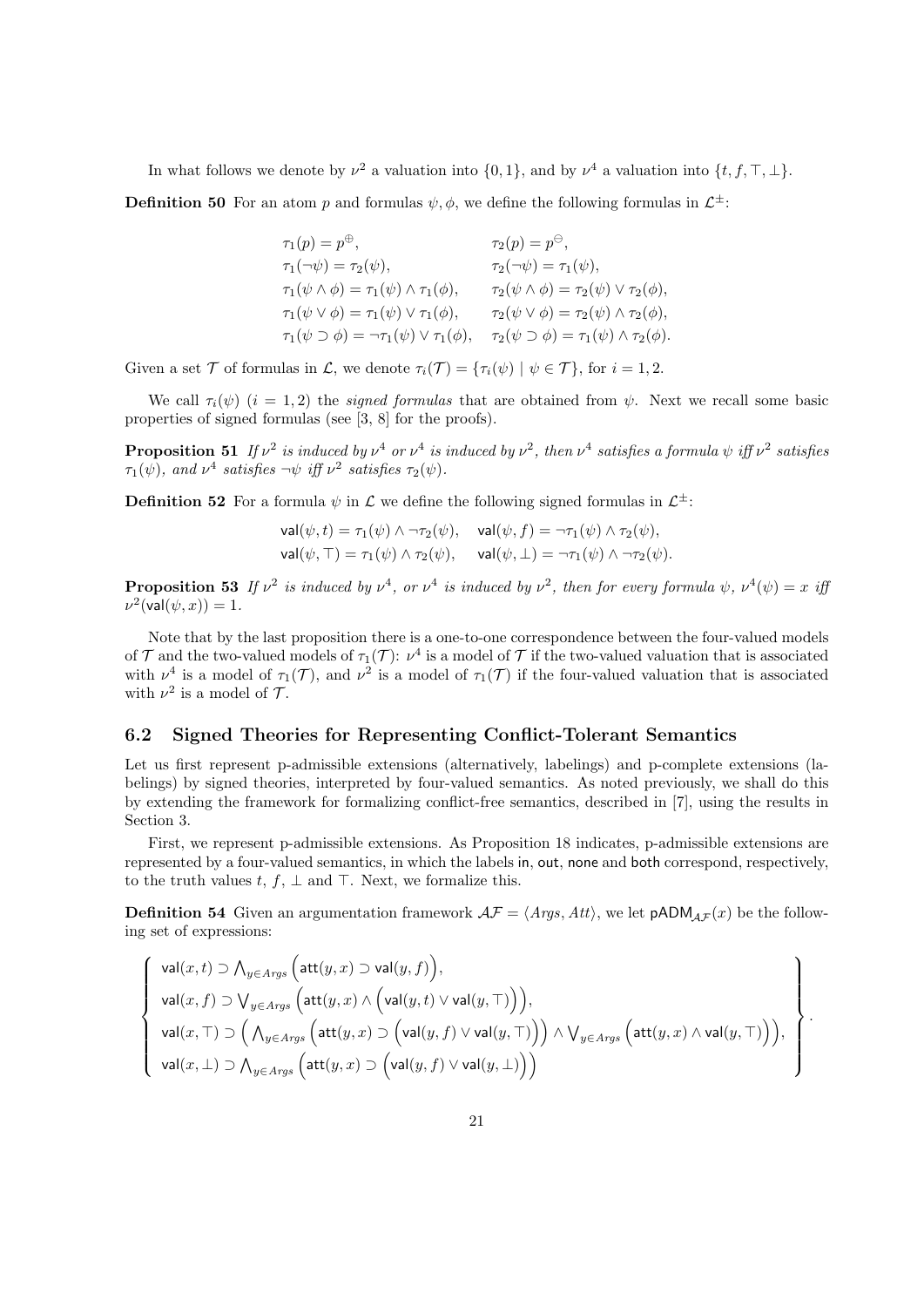In the expressions defined above, x is a variable (to be sequentially substituted by the elements of *Args*), val $(x, v)$  are the signed formulas in Definition 52, att $(y, x)$  is replaced by the propositional constant t if  $(y, x) \in Att$  (that is, if *y* attacks *x* in  $AF$ ), and otherwise att $(y, x)$  is replaced by the propositional constant f.

**Definition 55** Given an argumentation framework  $A\mathcal{F} = \langle \text{Arg} s, \text{Att} \rangle$ , we denote by  $pADM_{AF}[A_i/x]$  the expressions in Definition 54, evaluated with respect to the argument  $A_i \in \text{A} \text{rg} s$ . Also,

$$
\mathsf{pADM}(\mathcal{AF}) = \bigcup_{A_i \in \mathit{Arys}} \mathsf{pADM}_{\mathcal{AF}}[A_i/x].
$$

The formulas in  $pADM_{AF}[A_i/x]$  represent the application on  $A_i$  of the conditions listed in Definition 11, and which are represented in Definition 54. The theory  $pADM(\mathcal{AF})$  is therefore the application of those conditions to all the arguments of *AF*.

**Example 56** Consider again the argumentation framework  $A\mathcal{F}_1$  of Figure 1. In this case,  $pADM(A\mathcal{F}_1)$ is the following theory:

| $val(A, t) \supset val(B, f),$                      | $val(A, f) \supset (val(B, t) \vee val(B, T)),$         |
|-----------------------------------------------------|---------------------------------------------------------|
| $val(B,t) \supset val(A,f),$                        | $val(B, f) \supset (val(A, t) \vee val(A, T)),$         |
| $val(C, t) \supset val(B, f),$                      | $val(C, f) \supset (val(B, t) \vee val(B, T)),$         |
| $val(D, t) \supset val(C, f),$                      | $val(D, f) \supset (val(C, t) \vee val(C, \top)),$      |
| val $(A, \top)$ $\supset$ val $(B, \top)$ , $^{20}$ | $val(A, \perp) \supset (val(B, f) \vee val(B, \perp)),$ |
| $val(B, \top) \supset val(A, \top),$                | $val(B, \perp) \supset (val(A, f) \vee val(A, \perp)),$ |
| $val(C, \top) \supset val(B, \top),$                | $val(C, \perp) \supset (val(B, f) \vee val(B, \perp)),$ |
| $val(D, \top) \supset val(C, \top),$                | $val(D, \perp) \supset (val(C, f) \vee val(C, \perp))$  |

More explicitly, in terms of signed propositional variables,  $pADM(\mathcal{AF}_1)$  is of the following form:

| $(A^{\oplus} \wedge \neg A^{\ominus}) \supset (\neg B^{\oplus} \wedge B^{\ominus}),$<br>$(B^{\oplus} \wedge \neg B^{\ominus}) \supset (\neg A^{\oplus} \wedge A^{\ominus}),$<br>$(C^{\oplus} \wedge \neg C^{\ominus}) \supset (\neg B^{\oplus} \wedge B^{\ominus}),$<br>$(D^{\oplus} \wedge \neg D^{\ominus}) \supset (\neg C^{\oplus} \wedge C^{\ominus}),$ | $(\neg A^{\oplus} \wedge A^{\ominus}) \supset B^{\oplus}$ , <sup>21</sup><br>$(\neg B^\oplus \wedge B^\ominus) \supset A^\oplus,$<br>$(\neg C^{\oplus} \wedge C^{\ominus}) \supset B^{\oplus},$<br>$(\neg D^\oplus \wedge D^\ominus) \supset C^\oplus,$                              |
|--------------------------------------------------------------------------------------------------------------------------------------------------------------------------------------------------------------------------------------------------------------------------------------------------------------------------------------------------------------|--------------------------------------------------------------------------------------------------------------------------------------------------------------------------------------------------------------------------------------------------------------------------------------|
| $(A^{\oplus} \wedge A^{\ominus}) \supset (B^{\oplus} \wedge B^{\ominus}),$<br>$(B^{\oplus} \wedge B^{\ominus}) \supset (A^{\oplus} \wedge A^{\ominus}),$<br>$(C^{\oplus} \wedge C^{\ominus}) \supset (B^{\oplus} \wedge B^{\ominus}),$<br>$(D^{\oplus} \wedge D^{\ominus}) \supset (C^{\oplus} \wedge C^{\ominus}),$                                         | $(\neg A^{\oplus} \wedge \neg A^{\ominus}) \supset \neg B^{\oplus}, ^{22}$<br>$(\neg B^\oplus \wedge \neg B^\ominus) \supset \neg A^\oplus,$<br>$(\neg C^\oplus \wedge \neg C^\ominus) \supset \neg B^\oplus,$<br>$(\neg D^{\oplus} \land \neg D^{\ominus}) \supset \neg C^{\oplus}$ |

The (two-valued) models of the theory above are the following:

|  | $A^{\oplus}$ $A^{\ominus}$ $B^{\oplus}$ $B^{\ominus}$ $C^{\oplus}$ $C^{\ominus}$ $D^{\oplus}$ $D^{\ominus}$ |  |  |  |  |  |  | $A^{\oplus}$ $A^{\ominus}$ $B^{\oplus}$ $B^{\ominus}$ $C^{\oplus}$ $C^{\ominus}$ $D^{\oplus}$ $D^{\ominus}$ |  |
|--|-------------------------------------------------------------------------------------------------------------|--|--|--|--|--|--|-------------------------------------------------------------------------------------------------------------|--|
|  | $\mu_1$   1 0 0 1 1 0 0 1                                                                                   |  |  |  |  |  |  | $\mu_6$   1   1   1   0   1   1   0                                                                         |  |
|  | $\mu_2$   1 0 0 1 0 0 0 0                                                                                   |  |  |  |  |  |  |                                                                                                             |  |
|  | $\mu_3$   0   1   1   0   0   1   1   0                                                                     |  |  |  |  |  |  | $\mu_8$   1   1   1   1   0   1                                                                             |  |
|  |                                                                                                             |  |  |  |  |  |  |                                                                                                             |  |
|  | $\mu_5$   0 0 0 0 0 0 0 0 0                                                                                 |  |  |  |  |  |  |                                                                                                             |  |

 $^{20}$ This is a simplified formula of the original one, which is val( $A, T$ )  $\supset$  ((val( $B, f$ )  $\vee$  val( $B, T$ )). We perform a similar rewriting on the other formulas in which val(*x, ⊤*) appears on the left-hand side of the implication.

<sup>21</sup>This is a simplified formula of the original one, which is  $(A^{\ominus} \wedge \neg A^{\oplus}) \supset ((B^{\oplus} \wedge \neg B^{\ominus}) \vee (B^{\oplus} \wedge B^{\ominus}))$ . We perform a similar rewriting on other formulas of a similar form.

<sup>22</sup>Again, this is a simplified formula of the original one, which is  $(\neg A^{\oplus} \land \neg A^{\ominus}) \supset ((B^{\ominus} \land \neg B^{\oplus}) \lor (\neg B^{\ominus} \land \neg B^{\oplus}))$ . We perform a similar rewriting on other formulas of a similar form.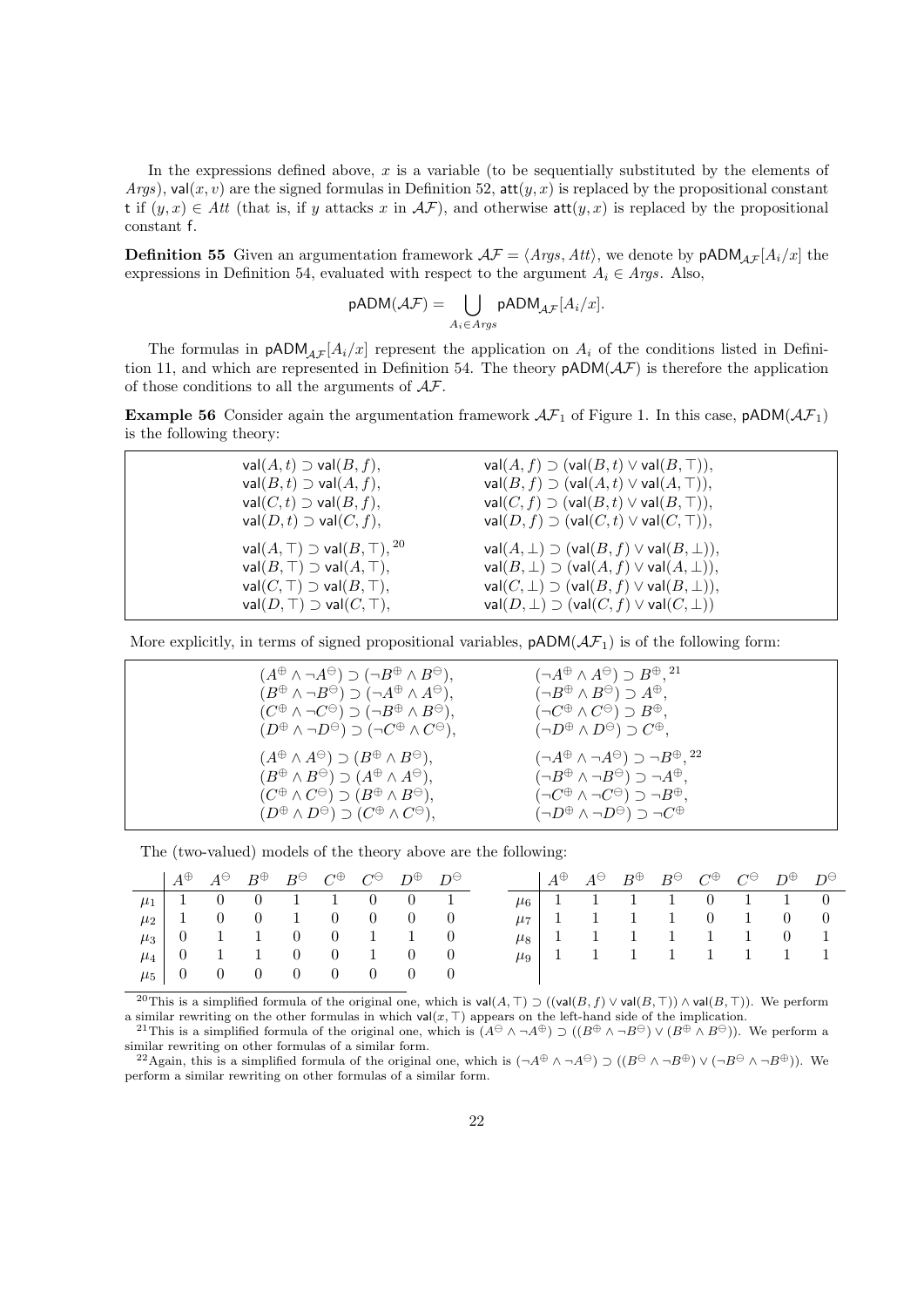The four-valued valuations that are associated with these models are the following:

|  | $A \quad B \quad C \quad D$                                    |  |  |  | $A \quad B \quad C \quad D$ |  |
|--|----------------------------------------------------------------|--|--|--|-----------------------------|--|
|  | $\nu_1$   t f t f                                              |  |  |  | $\nu_6$   T T $f$ t         |  |
|  | $\nu_2$ $\begin{array}{ccc} t & f & \perp & \perp \end{array}$ |  |  |  | $\nu_7$   T T $f$ $\perp$   |  |
|  | $\nu_3$   f t f t                                              |  |  |  | $\nu_8$   T T T f           |  |
|  | $\nu_4$   f t f $\perp$                                        |  |  |  | $\nu_9$   T T T T           |  |
|  | $\nu_5$ $\perp$ $\perp$ $\perp$ $\perp$                        |  |  |  |                             |  |

The sets of atoms that are assigned values in  $\{t, \top\}$  by these valuations are  $\{A, C\}$ ,  $\{A\}$ ,  $\{B, D\}$ ,  $\{B\}$ , *{}*, *{A, B, D}*, *{A, B}*, *{A, B, C}* and *{A, B, C, D}*. These are exactly the p-admissible extensions of *AF*<sup>1</sup> (see Example 13), as indeed suggested by Corollary 60 below.

Note that here and in what follows we freely exchange an argument  $A_i \in \text{A} \text{rgs}$ , the propositional variable that represents  $A_i$  (with the same notation), and the corresponding signed variables  $A_i^{\oplus}$ ,  $A_i^{\ominus}$  in pADM(*AF*).

Given an argumentation framework  $\mathcal{AF} = \langle \textit{Arys}, \textit{Att} \rangle$  and a valuation  $\nu$  on  $\textit{Arys}^{\pm}$ , we denote:

 $\ln(\nu) = \{A_i \in \text{A} \text{rgs } | \nu(A_i^{\oplus}) = 1, \nu(A_i^{\ominus}) = 0\},\$  $\text{Out}(\nu) = \{A_i \in \text{A} \text{rgs } | \nu(A_i^{\oplus}) = 0, \nu(A_i^{\ominus}) = 1\},\$  $\text{Both}(\nu) = \{A_i \in \text{A} \text{rgs } \mid \nu(A_i^{\oplus}) = 1, \ \nu(A_i^{\ominus}) = 1\}.$  $\textsf{None}(\nu) = \{A_i \in \textit{Args} \mid \nu(A_i^{\oplus}) = 0, \ \nu(A_i^{\ominus}) = 0\}.$ 

**Note 57** Given a two-valued valuation  $\nu^2$  on  $Args^{\pm}$ , let  $\nu^4$  be the four-valued valuation on Args that is induced by  $\nu^2$  (Definition 49). Then  $A \in \text{In}(\nu^2)$  iff  $\nu^4(A) = t$ ,  $A \in \text{Out}(\nu^2)$  iff  $\nu^4(A) = f$ ,  $A \in \text{Both}(\nu^2)$ iff  $\nu^4(A) = \top$ , and  $A \in \text{None}(\nu^2)$  iff  $\nu^4(A) = \bot$ . Thus, if we associate  $\nu^4$  with a corresponding fourvalued labeling  $lab(\nu^4)$ , defined by  $lab(\nu^4)(A) =$  in iff  $\nu^4(A) = t$ ,  $lab(\nu^4)(A) =$  out iff  $\nu^4(A) = f$ ,  $lab(\nu^4)(A) =$  both iff  $\nu^4(A) = \top$ , and  $lab(\nu^4)(A) =$  none iff  $\nu^4(A) = \bot$ , we have that:  $A \in \text{In}(\nu^2)$  iff  $A \in \text{In}(lab(\nu^4)), A \in \text{Out}(\nu^2)$  iff  $A \in \text{Out}(lab(\nu^4)), A \in \text{Both}(\nu^2)$  iff  $A \in \text{Both}(lab(\nu^4)),$  and  $A \in \text{None}(\nu^2)$ iff  $A \in \textsf{None}(lab(\nu^4)).$ 

**Proposition 58** Let  $AF = \langle Args, Att \rangle$  be an argumentation framework. Then for every p-admissible *extension Ext of*  $A\mathcal{F}$  *there is a model*  $\nu$  *of*  $pADM(A\mathcal{F})$ *, such that*  $Ext = \ln(\nu) \cup \text{Both}(\nu)$  *and*  $Ext^+ =$  $Out(\nu) \cup Both(\nu)$ .

**Proof.** Let *Ext* be a p-admissible extension of  $A\mathcal{F}$ . By Proposition 18,  $p\mathcal{EL}_{A\mathcal{F}}(Ext)$  is a p-admissible labeling of  $A\mathcal{F}$ . Define now a valuation  $\nu$  on  $A\eta s^{\pm}$  as follows:

$$
\nu(A_i^{\oplus}) = \begin{cases} 1 & \text{if } p\mathcal{EL}(Ext)(A_i) \in \{\text{in}, \text{both}\}, \\ 0 & \text{otherwise.} \end{cases}
$$

$$
\nu(A_i^{\ominus}) = \begin{cases} 1 & \text{if } p\mathcal{EL}(Ext)(A_i) \in \{\text{out}, \text{both}\}, \\ 0 & \text{otherwise.} \end{cases}
$$

It holds that  $\ln(\nu) = \ln(\rho \mathcal{EL}(Ext))$ ,  $\text{Out}(\nu) = \text{Out}(\rho \mathcal{EL}(Ext))$ ,  $\text{None}(\nu) = \text{None}(\rho \mathcal{EL}(Ext))$ , and  $\text{Both}(\nu) =$  $Both(pE\mathcal{L}(Ext))$ , therefore

$$
Ext = \ln(p\mathcal{EL}(Ext)) \cup \text{Both}(p\mathcal{EL}(Ext)) = \ln(\nu) \cup \text{Both}(\nu)
$$

and

$$
Ext^+ = \text{Out}(p\mathcal{EL}(Ext)) \cup \text{Both}(p\mathcal{EL}(Ext)) = \text{Out}(\nu) \cup \text{Both}(\nu).
$$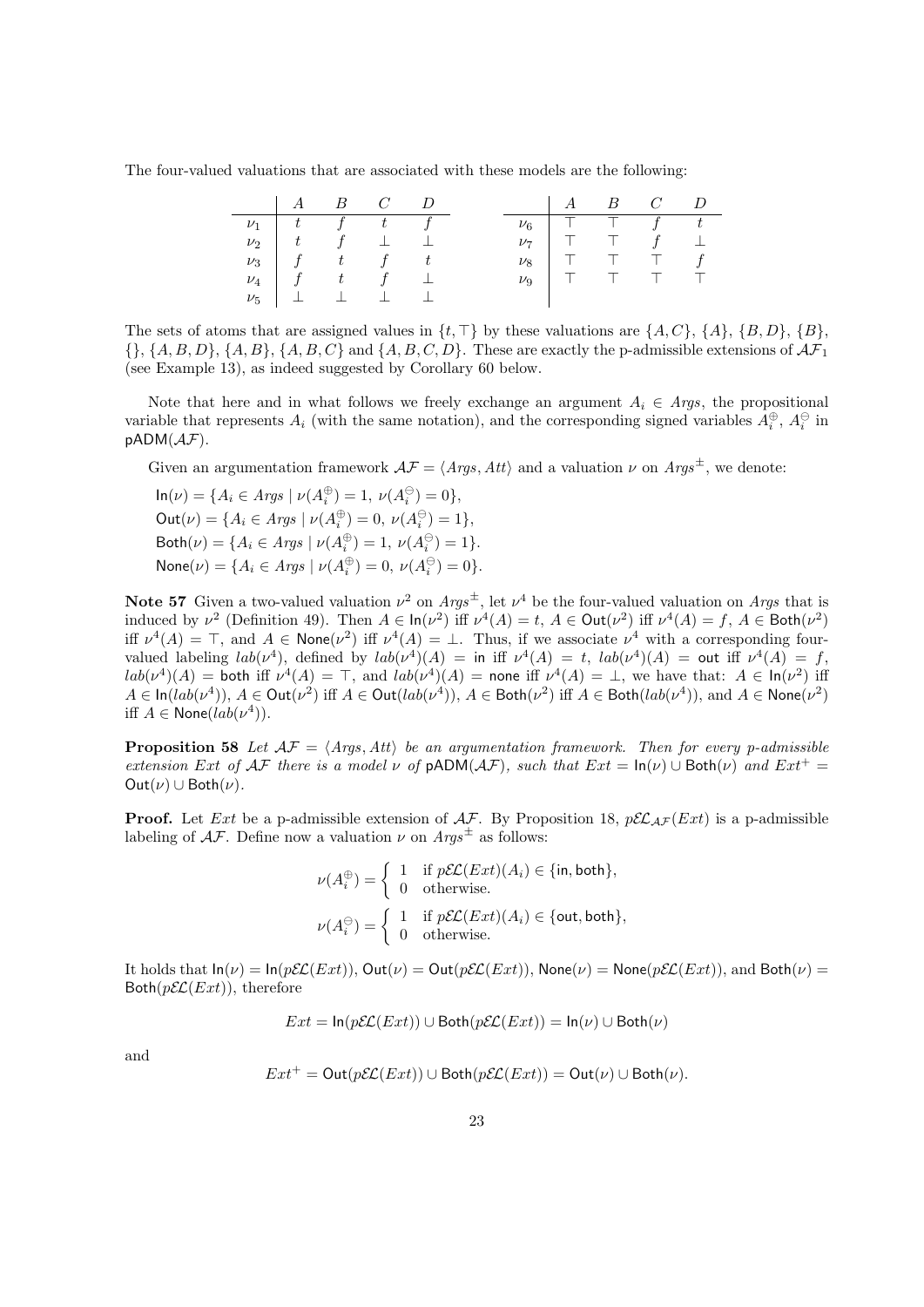It remains to show that *ν* is a model of  $pADM(\mathcal{AF})$ . Indeed, suppose for instance that  $\nu(A^{\oplus}) = 0$ and  $\nu(A^{\ominus}) = 1$  for some  $A \in \text{Args}$  (the other three cases are similar). This means, in particular, that  $\nu(\text{val}(A, t)) = \nu(\text{val}(A, \top)) = \nu(\text{val}(A, \bot)) = 0$ . Thus, *v* satisfies the formulas that are obtained from the first, third, and fourth expressions in Definition 54 for  $x = A$ . To see that  $\nu$  also satisfies the second expression in that definition note that by our assumptions on  $\nu$  and by its definition it holds that  $p\mathcal{EL}(Ext)(A) = \text{out}$ . Now, since  $p\mathcal{EL}(Ext)$  is a p-admissible labeling of  $\mathcal{AF}$ , it in particular satisfies **pOut**, and so there exists some  $B \in A^-$  for which  $p\mathcal{EL}(Ext)(B) \in \{\text{in}, \text{both}\}\.$  For this *B* we have that att $(B, A)$  is replaced in the signed theory by the constant t and that  $\nu(B^{\oplus}) = 1$ , i.e.,  $B \in \text{In}(\nu) \cup \text{Both}(\nu)$ . It follows that  $\nu(\text{val}(B, t) \vee \text{val}(B, T)) = 1$ , and so

$$
\nu\Big(\bigvee_{y\in Args}\Big(\mathsf{att}(y,A)\wedge\Big(\mathsf{val}(y,t)\vee\mathsf{val}(y,\top)\Big)\Big)\Big)\ =\ 1.
$$

This implies that *ν* satisfies also the formula corresponding to the second expression in Definition 54 (for  $x = A$ ).

**Proposition 59** *Let*  $A\mathcal{F} = \langle \text{Args}, \text{Att} \rangle$  *be an argumentation framework. Then for every model*  $\nu$  *of*  $pADM(\mathcal{AF})$  *there is a p-admissible extension Ext of*  $\mathcal{AF}$  *such that*  $Ext = \ln(\nu) \cup Bot(\nu)$ *.* 

**Proof.** Let *ν* be a model of  $\text{pADM}(\mathcal{AF})$ . Define a four-valued labeling  $lab_\nu$  by  $lab_\nu(A) = \text{in if } \nu(A) \in$  $\ln(\nu)$ ,  $lab_{\nu}(A) = \text{out if } \nu(A) \in \text{Out}(\nu)$ ,  $lab_{\nu}(A) = \text{both if } \nu(A) \in \text{Both}(\nu)$ , and  $lab_{\nu}(A) = \text{none if }$  $\nu(A) \in \text{None}(\nu)$ . It is easy to verify that since  $\nu$  is a model of  $pADM(\mathcal{AF})$ , *lab<sub>* $\nu$ *</sub>* satisfies the four conditions in Definition 11. For instance, to see **pIn**, suppose that  $lab_{\nu}(A) =$  in for some  $A \in Args$ . Then  $\nu(A) \in \ln(\nu)$ , i.e.,  $\nu(A^{\oplus}) = 1$  and  $\nu(A^{\ominus}) = 0$ . Thus, val(*A, t*) = 1. By the first expression of Definition 54 when  $x = A$ , then,

$$
\nu\Big(\bigwedge_{y\in \mathit{Arys}}\Big(\mathsf{att}(y,A)\supset \mathsf{val}(y,f)\Big)\Big)\ =\ 1,
$$

which implies that for every attacker *B* of *A*,  $\nu(\text{val}(B, f)) = 1$ . Hence, for such an attacker *B*, it holds that  $B \in \text{Out}(\nu)$ , and so  $lab_{\nu}(B) = \text{out}$ . Similarly, the other three expressions in Definition 54 guarantee conditions **pOut**, **pBoth**, and **pNone** in Definition 11. It follows that *lab<sup>ν</sup>* is a p-admissible labeling of  $AF$ , and by Proposition 19  $Ext_\nu = p\mathcal{LE}(lab_\nu)$  is a p-admissible extension for  $AF$ . Moreover, we have  $\text{that } Ext_{\nu} = \ln(lab_{\nu}) \cup \text{Both}(lab_{\nu}) = \ln(\nu) \cup \text{Both}(\nu).$ 

By the last two propositions we have the following corollary.

**Corollary 60** *The set of the p-admissible extensions of an argumentation framework AF is the same as the set*  $\{\ln(\nu) \cup \text{Both}(\nu) \mid \nu \text{ is a model of } \text{pADM}(\mathcal{AF})\}.$ 

Next, we represent p-complete extensions. Again, the idea is to formalize the conditions of such extensions (Definition 12) by a corresponding signed theory. Below, we abbreviate by  $\psi \leftrightarrow \phi$  the formula  $(\psi \supset \phi) \wedge (\phi \supset \psi).$ 

**Definition 61** Given an argumentation framework  $A\mathcal{F} = \langle Args, Att \rangle$ , we let  $pCMP_{A\mathcal{F}}(x)$  be the following set of expressions:

$$
\left\{\begin{array}{l} \mathsf{val}(x,t) \leftrightarrow \bigwedge_{y \in \mathit{Arys}}\Big(\mathsf{att}(y,x) \supset \mathsf{val}(y,f)\Big), \\[1mm] \mathsf{val}(x,f) \leftrightarrow \Big(\bigvee_{y \in \mathit{Arys}}\Big(\mathsf{att}(y,x) \wedge \Big(\mathsf{val}(y,t) \vee \mathsf{val}(y,T)\Big)\Big) \wedge \bigvee_{y \in \mathit{Arys}}\Big(\mathsf{att}(y,x) \wedge \Big(\mathsf{val}(y,t) \vee \mathsf{val}(y,\bot)\Big)\Big)\Big), \\[1mm] \mathsf{val}(x,T) \leftrightarrow \Big(\bigwedge_{y \in \mathit{Arys}}\Big(\mathsf{att}(y,x) \supset \Big(\mathsf{val}(y,f) \vee \mathsf{val}(y,T)\Big)\Big) \wedge \bigvee_{y \in \mathit{Arys}}\Big(\mathsf{att}(y,x) \wedge \mathsf{val}(y,T)\Big)\Big), \\[1mm] \mathsf{val}(x,\bot) \leftrightarrow \Big(\bigwedge_{y \in \mathit{Arys}}\Big(\mathsf{att}(y,x) \supset \Big(\mathsf{val}(y,f) \vee \mathsf{val}(y,\bot)\Big)\Big) \wedge \bigvee_{y \in \mathit{Arys}}\Big(\mathsf{att}(y,x) \wedge \mathsf{val}(y,\bot)\Big)\Big) \end{array}\right\}
$$

*.*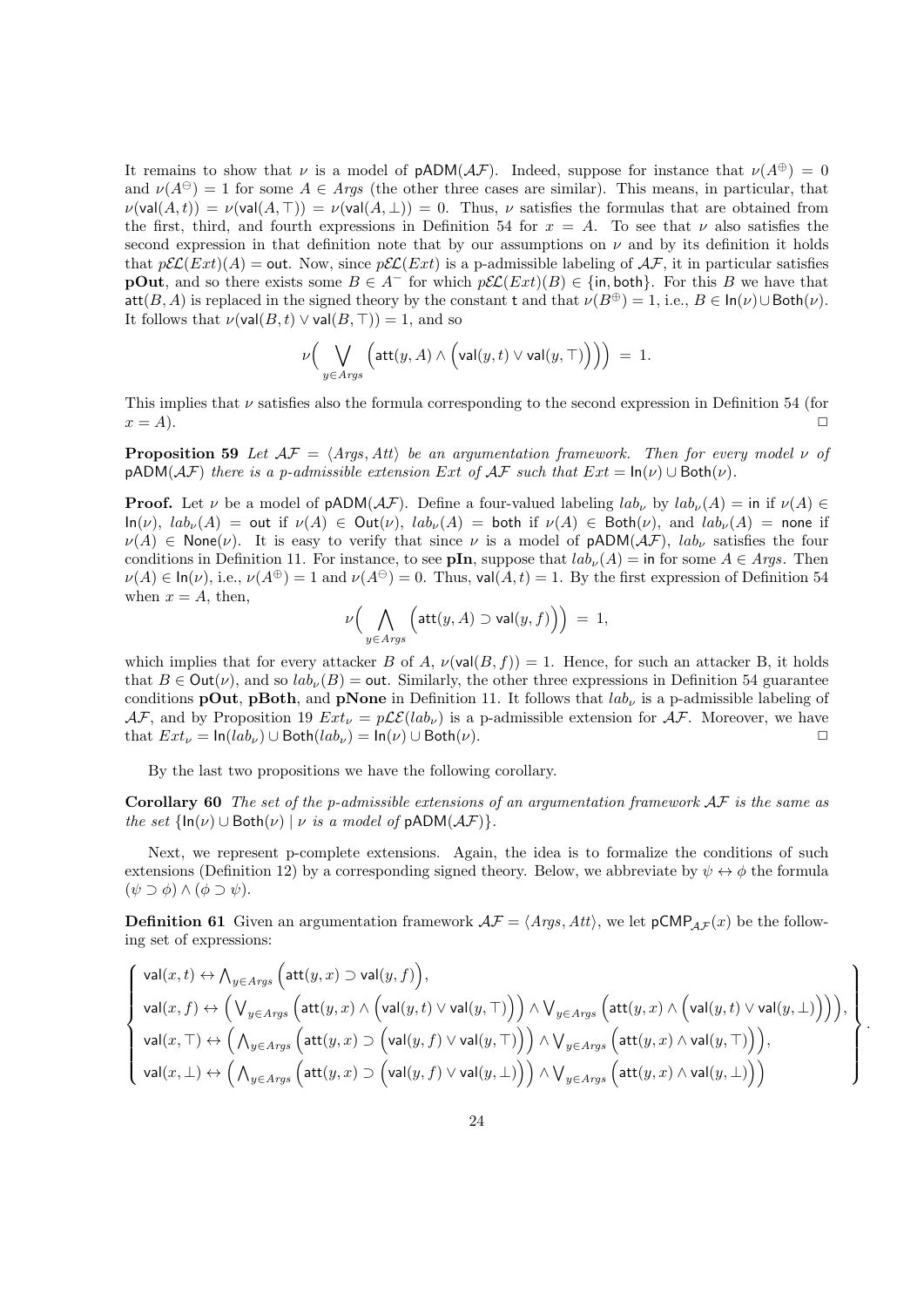As before,  $pCMP_{AF}[A_i/x]$  denotes the substitution in the expressions above of x by an argument  $A_i \in$ *Args*, and

$$
\mathsf{pCMP}(\mathcal{AF}) = \bigcup_{A_i \in \mathit{Arys}} \mathsf{pCMP}_{\mathcal{AF}}[A_i/x].
$$

Once again, we show the correspondence between the models of  $pCMP(\mathcal{AF})$  and the p-complete extensions of *AF*.

**Proposition 62** Let  $AF = \langle \text{Args}, \text{Att} \rangle$  be an argumentation framework. Then for every p-complete *extension Ext of*  $A\mathcal{F}$  *there is a model*  $\nu$  *of*  $pCMP(A\mathcal{F})$ *, such that*  $Ext = \ln(\nu) \cup Both(\nu)$  *and*  $Ext^+ =$  $Out(\nu) \cup Both(\nu)$ .

**Proposition 63** *Let*  $A\mathcal{F} = \langle \text{Args}, \text{Att} \rangle$  *be an argumentation framework. Then for every model*  $\nu$  *of*  $pCMP(\mathcal{AF})$  *there is a p-complete extension Ext of*  $\mathcal{AF}$  *such that*  $Ext = \ln(\nu) \cup \text{Both}(\nu)$ *.* 

The proofs of Propositions 62 and 63 are similar to those of Propositions 58 and 59 (respectively), where the conditions of Definition 11 are replaced by the conditions of Definition 12.

**Corollary 64** *The set of the p-complete extensions of an argumentation framework AF is the same as the set*  $\{\ln(\nu) \cup \text{Both}(\nu) \mid \nu \text{ is a model of } p\text{CMP}(\mathcal{AF})\}.$ 

**Example 65** The signed theory  $pCMP(\mathcal{AF}_1)$ , where  $\mathcal{AF}_1$  is the argumentation framework of Figure 1, is given below (using the abbreviations of Definition 52, and applying a few simple rewriting rules).

| $val(A, t) \supset val(B, f),$<br>$val(B,t) \supset val(A,f),$<br>$val(C, t) \supset val(B, f),$<br>$val(D, t) \supset val(C, f),$                           | $val(A, f) \supset val(B, t),$<br>$val(B, f) \supset val(A, t),$<br>$val(C, f) \supset val(B, t),$<br>$val(D, f) \supset val(C, t),$                                |
|--------------------------------------------------------------------------------------------------------------------------------------------------------------|---------------------------------------------------------------------------------------------------------------------------------------------------------------------|
| $val(A, \top) \supset val(B, \top),$<br>$val(B, \top) \supset val(A, \top),$<br>$val(C, \top) \supset val(B, \top),$<br>$val(D, \top) \supset val(C, \top),$ | $val(A, \perp) \supset val(B, \perp),$<br>$val(B, \perp) \supset val(A, \perp),$<br>$val(C, \perp) \supset val(B, \perp),$<br>$val(D, \perp) \supset val(C, \perp)$ |

The four-valued valuations that are associated with the models of this theory are the following:

|         | B | C. | I) |
|---------|---|----|----|
| $\nu_1$ |   |    |    |
| $\nu_2$ |   |    |    |
| $\nu_3$ |   |    |    |
| $\nu_4$ |   |    |    |

The sets of atoms that are assigned values in *{t, ⊤}* by these valuations are *{A, C}*, *{B, D}*, *{}* and  ${A, B, C, D}$ . These are exactly the p-complete extensions of  $\mathcal{AF}_1$  (see Example 13), as indeed guaranteed by Corollary 64.

### **Constraint Handling**

Handling constrains in argumentation systems is very simple. For forcing the inclusion of the arguments in a given set of constraints *Const*, we just have to make sure that their variables would get designated values by the models of the corresponding signed theory. This is assured by the following sets of formulas:

$$
\Big\{{\rm val}(A,t)\vee {\rm val}(A,\top)\mid A\in \mathit{Const}\Big\}.
$$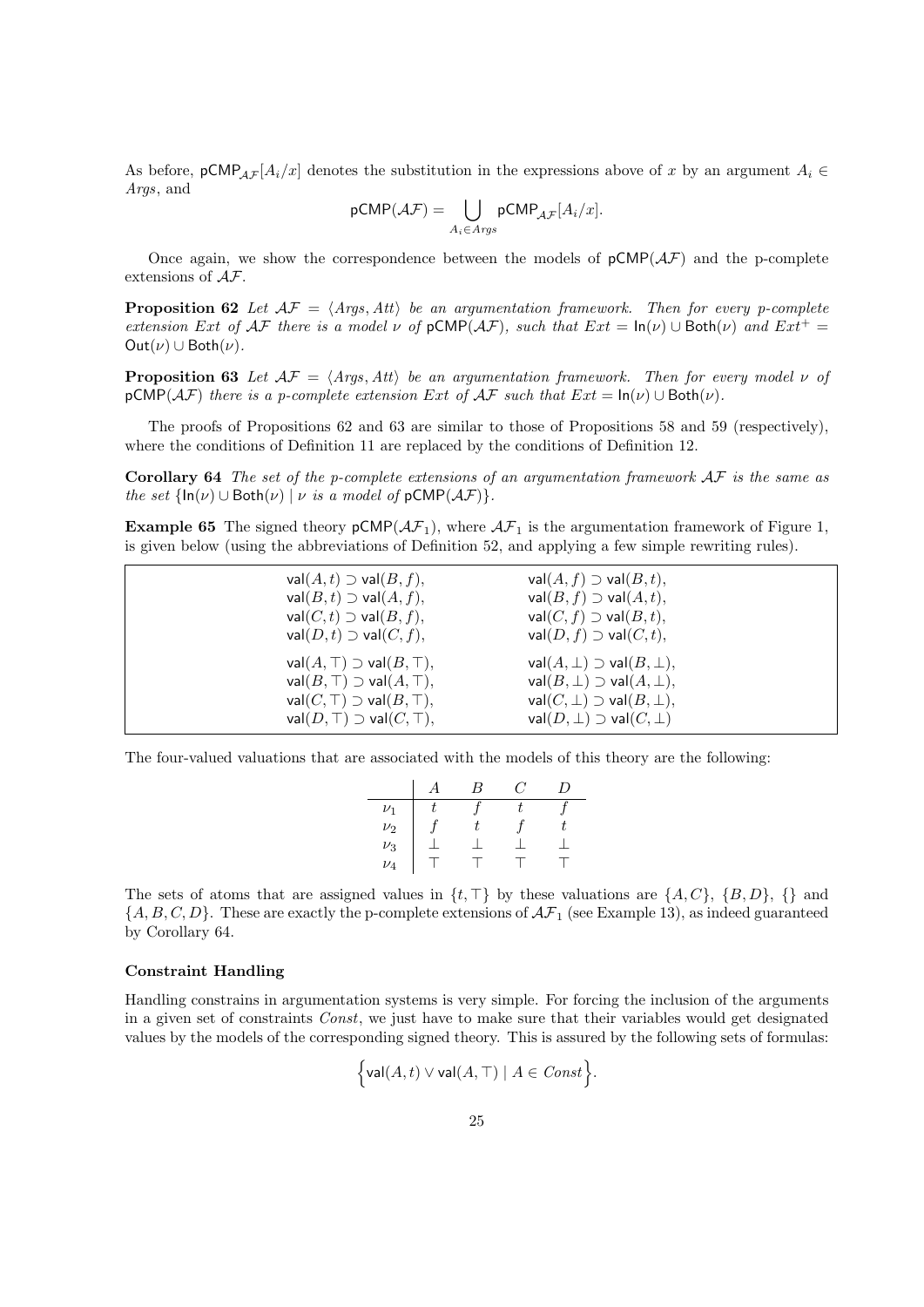An equivalent (and somewhat more explicit and simplified) writing of the formulas above is by the formula

$$
Const(Args) = \bigwedge_{A \in Const} A^{\oplus}.
$$

Let  $\mathcal{CAF} = \langle \mathcal{AF}, \mathit{Const}\rangle$  be a constrained argumentation framework, where  $\mathcal{AF} = \langle \mathit{Args}, \mathit{Att}\rangle$ . By Corollary 60, the p-admissible extensions of  $\mathcal{CAF}$  are the sets  $\ln(\nu) \cup \text{Both}(\nu)$ , where  $\nu$  ranges over the models of the following signed theory:

$$
pADM(CAF) = pADM(AF) \cup \{Const(Args)\}.
$$

Similarly, by Corollary 64, the p-complete extensions of  $\mathcal{CAT}$  are the sets  $\ln(\nu) \cup \text{Both}(\nu)$ , where  $\nu$  ranges over the models of the following signed theory:

$$
\mathsf{pCMP}(\mathcal{CAF}) = \mathsf{pCMP}(\mathcal{AF}) \cup \{\mathsf{Const}(Args)\}.
$$

**Note 66** By using Definition 50, it is easy to incorporate more complex forms of constraints. For instance, demanding that the acceptance of argument *A* implies the acceptance of argument *B* may be formalized by the introduction of the constraint  $A \supset B$ . This means the addition of the signed formula  $\tau_1(A \supset B) = \neg A^{\oplus} \vee B^{\oplus}$  to the corresponding signed theory.

### **6.3 Signed QBF Theories for Conflict Minimization**

As indicated in Section 5, when the set of conflicts of a constrained argumentation framework is not conflict-free all of its p-admissible and p-complete extensions would contain conflicting arguments. In such cases it may be useful to select only those extensions in which the number of conflicts are as minimal as possible (Definition 41). For computing those minimally conflicting p-extensions we use the same approach as in [7] and incorporate quantified Boolean formulas (QBFs) [15] for formalizing conflicts minimizations.

Quantified Boolean formulas are obtained by extending the underlying propositional language *L* with universal and existential quantifiers *∀, ∃* over propositional variables. The intuitive meaning of a QBF of the form  $\exists p \forall q \psi$ , for instance, is that there exists a truth assignment of *p* such that for every truth assignment of  $q, \psi$  is true. Clearly, every QBF is associated with a logically equivalent propositional formula, thus QBFs can be seen as a conservative extension of classical propositional logic.

**Definition 67** Let Ψ be a QBF and Γ a set of QBFs.

- *•* An occurrence of an atom *p* in Ψ is called *free*, if it is not in the scope of a quantifier Q*p*, for  $Q \in \{\forall, \exists\}$ . We denote by  $\Psi[\phi_1/p_1, \ldots, \phi_n/p_n]$  the uniform substitution of each free occurrence of a variable (atom)  $p_i$  in  $\Psi$  by a formula  $\phi_i$ , for  $i = 1, \ldots, n$ .
- *•* The definition of a *valuation* can be extended to QBFs as follows:

$$
\nu(\neg\psi) = \neg\nu(\psi),
$$
  
\n
$$
\nu(\psi \circ \phi) = \nu(\psi) \circ \nu(\phi), \text{ where } \circ \in \{\land, \lor, \supset\},
$$
  
\n
$$
\nu(\forall p \psi) = \nu(\psi[t/p]) \land \nu(\psi[f/p]),
$$
  
\n
$$
\nu(\exists p \psi) = \nu(\psi[t/p]) \lor \nu(\psi[f/p]).
$$

• We say that a (two-valued) valuation *ν* satisfies  $\Psi$  if  $\nu(\Psi) = 1$ . A valuation *ν* is a *model* of Γ if  $\nu$ satisfies every element of Γ. We say that Ψ is (classically) *entailed by* Γ, if every model of Γ is also a model of Ψ.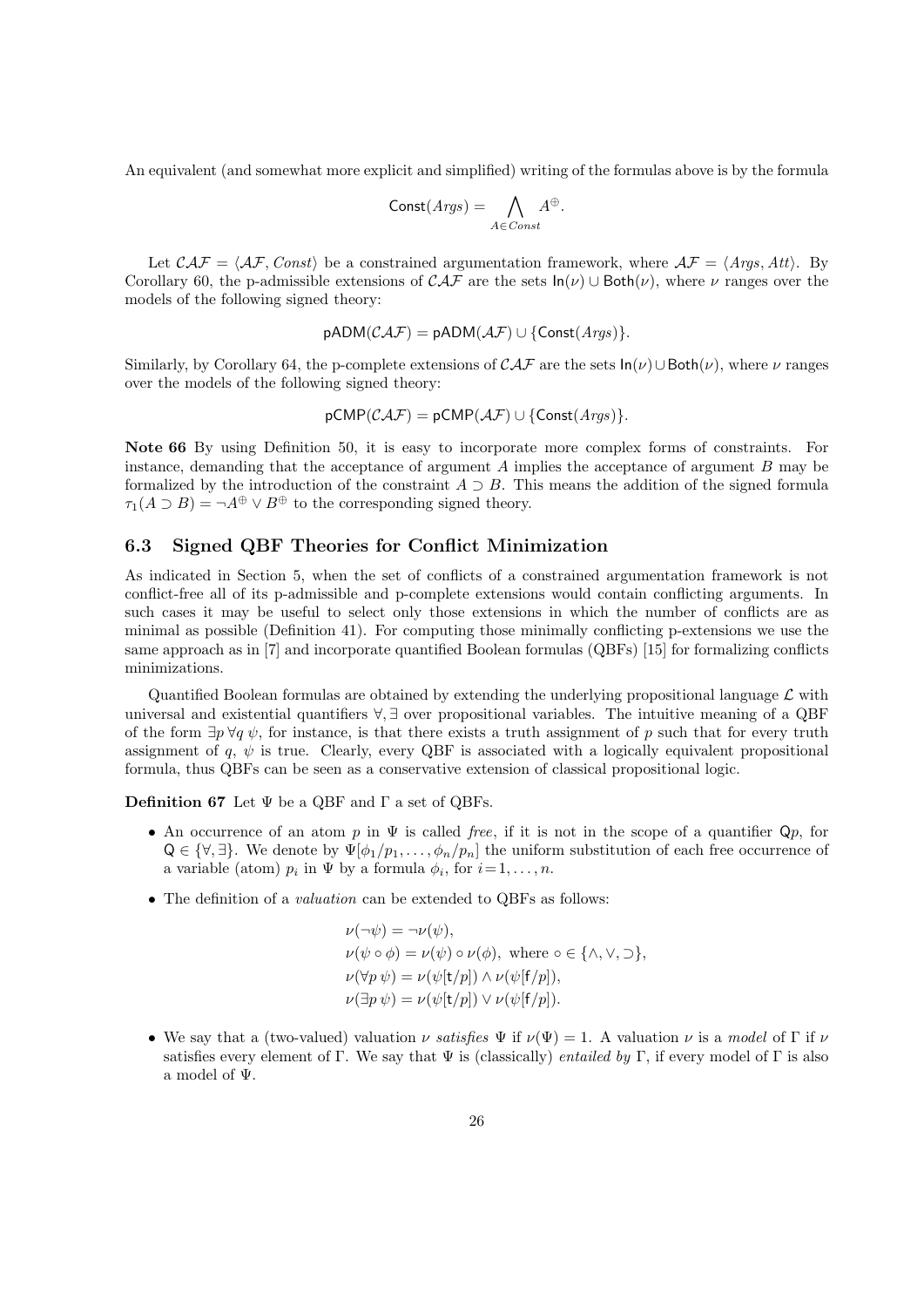In order to compute the p-admissible extensions of a constrained argumentation framework *CAF* we should identify the models of pADM(*CAF*) and exclude those whose set of *⊤*-assignments is not minimal with respect to set inclusion. This is what we do by the circumscriptive-like QBF that is defined next.

**Definition 68** Given a constrained argumentation theory  $\mathcal{CAF} = \langle \mathcal{A}\mathcal{rgs}, \mathcal{A}tt, \mathcal{C}oust \rangle$  in which  $|\mathcal{A}\mathcal{rgs}| =$ *n*, let  $pADM(CAF)$  be the signed theory for computing the p-admissible extensions of  $CAT$  defined in the previous section. Let also  $Args^{\pm} = \{A_i^{\oplus} \mid A_i \in Ar\} \cup \{A_i^{\ominus} \mid A_i \in Ar\}$  be the set of atoms in  $pADM(CAF)$ . We denote by  $\bigwedge pADM(CAF)$  the conjunction of the formulas in  $pADM(CAF)$ . Now, we denote by Min*⊤*(pADM(*CAF*)) the following QBF:

$$
\forall p_1^{\oplus}, p_1^{\ominus}, \dots, p_n^{\oplus}, p_n^{\ominus} \Big( \bigwedge \mathsf{pADM}(\mathcal{CAF}) \Big[ p_1^{\oplus} / A_1^{\oplus}, p_1^{\ominus} / A_1^{\ominus}, \dots, p_n^{\oplus} / A_n^{\oplus}, p_n^{\ominus} / A_n^{\ominus} \Big] \supset \\ \Big( \bigwedge \limits_{A_i \in \mathit{Arys}} \Big( \mathsf{val}(A_i, \top) \Big[ p_i^{\oplus} / A_i^{\oplus}, p_i^{\ominus} / A_i^{\ominus} \Big] \supset \mathsf{val}(A_i, \top) \Big) \supset \\ \bigwedge \limits_{A_i \in \mathit{Arys}} \Big( \mathsf{val}(A_i, \top) \supset \mathsf{val}(A_i, \top) \Big[ p_i^{\oplus} / A_i^{\oplus}, p_i^{\ominus} / A_i^{\ominus} \Big] \Big) \Big) \Big).
$$

As we shall see shortly, among the models of  $\mathsf{pADM}(\mathcal{CAT})$ , the only ones who satisfy the formula above are those with minimal *⊤*-assignments (where minimization here is with respect to set inclusion; cf. Definition 41). This brings us to the next definition.

**Definition 69** Given a constrained argumentation theory *CAF*, we denote

$$
\mathsf{MINDADM}(\mathcal{CAF}) = \mathsf{pADM}(\mathcal{CAF}) \cup \{\mathsf{Min}_{\top}(\mathsf{pADM}(\mathcal{CAF}))\}.
$$

**Proposition 70** Let  $\mathcal{CAF} = \langle \mathcal{A} \mathcal{rgs}, \mathcal{A} \mathcal{t} \rangle$  be a constrained argumentation framework. A subset Ext of *Args is a minimally conflicting p-admissible extension of CAF iff there is a model ν of* MINpADM(*CAF*) *such that*  $Ext = \ln(\nu) \cup Both(\nu)$ .

**Proof.** By Corollary 60 it only remains to show that *ν* is a model of  $\text{Min}_{\top}(\text{pADM}(\mathcal{CAT}))$  iff there is no model  $\mu$  of pADM( $\mathcal{CAF}$ ) for which Both( $\mu$ )  $\subsetneq$  Both( $\nu$ ). Indeed, by Definition 68, and since for every  $A_i \in$ *Args* it holds that  $\nu(\text{val}(A_i, \top)) = 1$  iff  $A_i \in \text{Both}(\nu)$ , we have that  $\nu$  is a model of  $\text{Min}_{\top}(\text{pADM}(\mathcal{CAF}))$ iff for every model *µ* of  $pADM(CAF)$  such that  $Both(\mu) \subseteq Both(\nu)$ , also  $Both(\nu) \subseteq Both(\mu)$ . Thus,  $\nu$ satisfies  $\text{Min}_{\top}(\text{pADM}(\mathcal{CAF}))$  iff  $\text{Both}(\nu)$  is not properly contained in any set of the form  $\text{Both}(\mu)$  for some model  $\mu$  of  $\text{pADM}(\mathcal{CAF})$ model  $\mu$  of  $pADM(CAF)$ .

The p-complete extensions of a constrained argumentation theory *CAF* are computed similarly. Let Min*⊤*(pCMP(*CAF*)) be a signed QBF that is similar to the signed QBF Min*⊤*(pADM(*CAF*)) in Definition 68, except that ∧ pADM(*CAF*) is replaced by the conjunction ∧ pCMP(*CAF*) of the formulas in  $pCMP(CAF)$ . We denote:

 $MINpCMP(CAF) = pCMP(CAF) \cup \{Min_T(pCMP(CAF))\}.$ 

Then we have the following proposition, the proof of which is similar to that of Proposition 70.

**Proposition 71** Let  $\mathcal{CAF} = \langle \mathcal{A} \mathcal{rgs}, \mathcal{A} \mathcal{t} \rangle$  be a constrained argumentation framework. A subset Ext of *Args is a minimally conflicting p-complete extension of CAF iff there is a model ν of* MINpCMP(*CAF*) *such that*  $Ext = \ln(\nu) \cup \text{Both}(\nu)$ .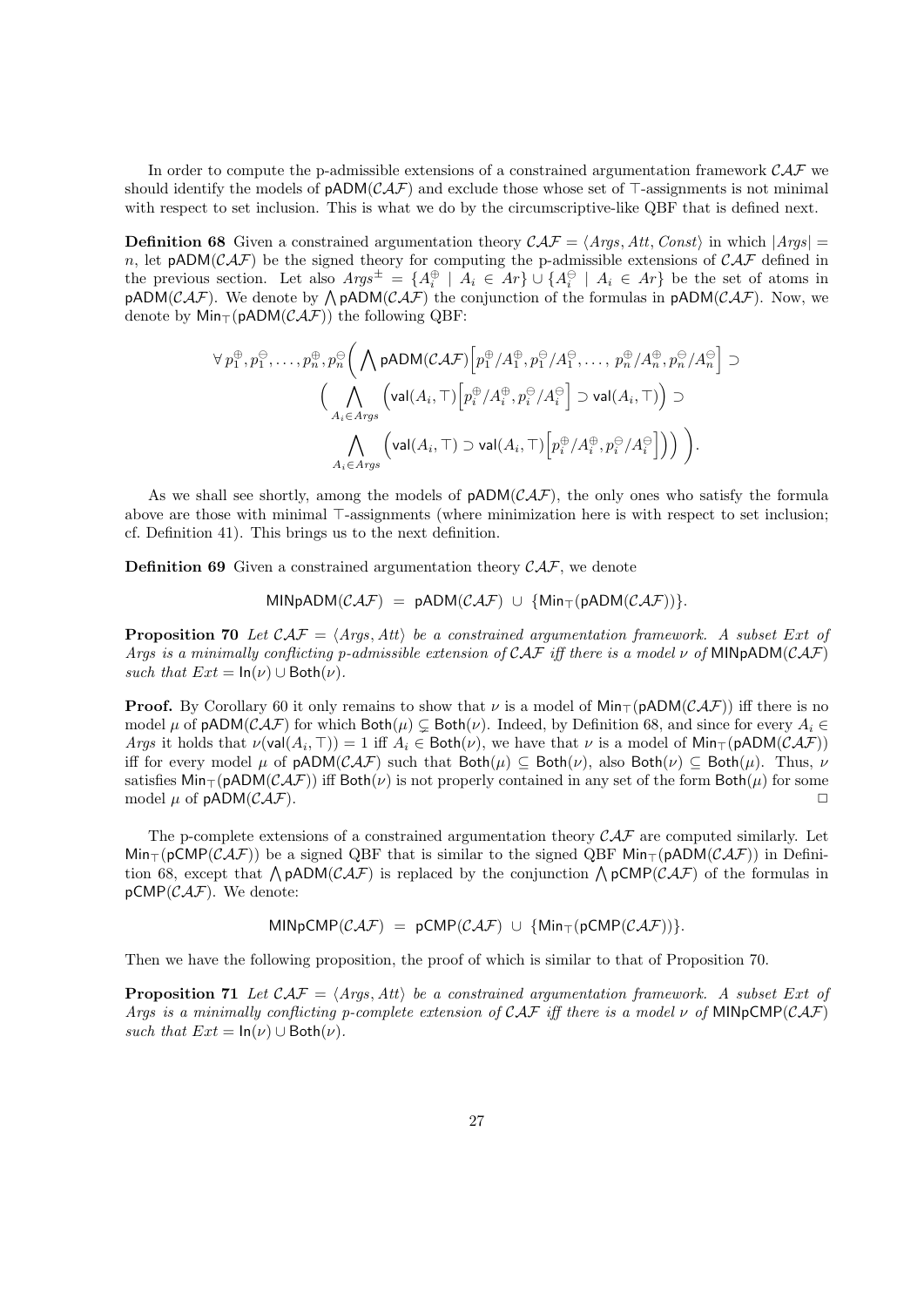**Note 72** Like minimally conflicting extensions, p-semi-stable p-admissible extensions (Definition 43) may be computed by augmenting the theory  $MINpADM(CAF)$  by the following signed QBF, assuring minimal *⊥*-assignments among the minimally conflicting p-admissible extensions of *CAF*:

$$
\forall p_1^{\oplus}, p_1^{\ominus}, \dots, p_n^{\oplus}, p_n^{\ominus} \Big( \bigwedge \text{MINpADM}(\mathcal{CAF}) \Big[ p_1^{\oplus} / A_1^{\oplus}, p_1^{\ominus} / A_1^{\ominus}, \dots, p_n^{\oplus} / A_n^{\oplus}, p_n^{\ominus} / A_n^{\ominus} \Big] \supset
$$
  

$$
\Big( \bigwedge_{A_i \in \text{Arys}} \Big( \text{val}(A_i, \bot) \Big[ p_i^{\oplus} / A_i^{\oplus}, p_i^{\ominus} / A_i^{\ominus} \Big] \supset \text{val}(A_i, \bot) \Big) \supset
$$
  

$$
\bigwedge_{A_i \in \text{Arys}} \Big( \text{val}(A_i, \bot) \supset \text{val}(A_i, \bot) \Big[ p_i^{\oplus} / A_i^{\oplus}, p_i^{\ominus} / A_i^{\ominus} \Big] \Big) \Big).
$$

For having the p-semi-stable p-complete extensions of *CAF* we have to augment the theory MINpCMP(*CAF*) be a QBF that is similar to the one above, where  $\bigwedge$  MINpADM(*CAF*) is replaced by  $\bigwedge$  MINpCMP(*CAF*).

# **7 Conclusion**

The lack of satisfactory facilities for dealing with arguments that, directly or indirectly, contradict themselves is already indicated in [16] and [22]. This issue has attracted a considerable attention in recent years and several argumentation semantics were proposed in order to properly maintain loop situations. In this paper we considered a clement approach to circularity in argumentation frameworks, derived by four-valued labelings and corresponding extensions that may not be conflict-free. Our conflict-tolerant approach to abstract argumentation is beneficial for several reasons:

- From a purely theoretical point of view, we have shown that the correlation between the labelingbased approach and the extension-based approach to argumentation theory is preserved also when conflict-freeness is abandoned. Interestingly, as indicated in Note 23, in our framework this correlation holds also between admissibility-based labelings and admissibility-based extensions, which is *not* the case in the conflict-free setting of [19].
- From a more pragmatic point of view, new types of semantics are introduced, which accommodate conflicts, yet they are not trivialized by inconsistency. It is shown that this setting is not a substitute of standard (conflict-free) semantics, but rather a generalized framework, offering an option for inter-attacks when such attacks make sense or are unavoidable.
- As demonstrated in Section 5, in some extended forms of argumentation frameworks conflicts among accepted arguments cannot be avoided. This could be the case, for instance, when constraints are introduced. In such contexts the necessity of maintaining conflicts is evident.
- Already in standard approaches for giving semantics to argumentation systems the issue of conflicts handling turns out to be more evasive than what it looks like at first sight. In fact, conflicts may implicitly arise even in conflict-free semantics, because such semantics simulate binary attacks and not collective conflicts. To see this, consider the last example of [9]: "John will be on the tandem bicycle because he wants to", "Mary will be on the tandem bicycle because she wants to" and "Suzy will be on the tandem bicycle because she wants to". These three arguments are in collective conflict when the tandem has only two seats. Indeed, as noted in [9], conflict-freeness without admissibility is not enough for guaranteeing consistent conclusions. In this respect, the possibility of having conflicts is not completely ruled out even in some conflict-free semantics (such as CF2 and stage semantics; see [9]), and our approach may be viewed as an explication of this possibility.

As we have shown, our conflict-tolerant approach to abstract argumentation theory may be represented in terms of a logical theory, based on signed formulas. Such a theory can serve as the basis for representing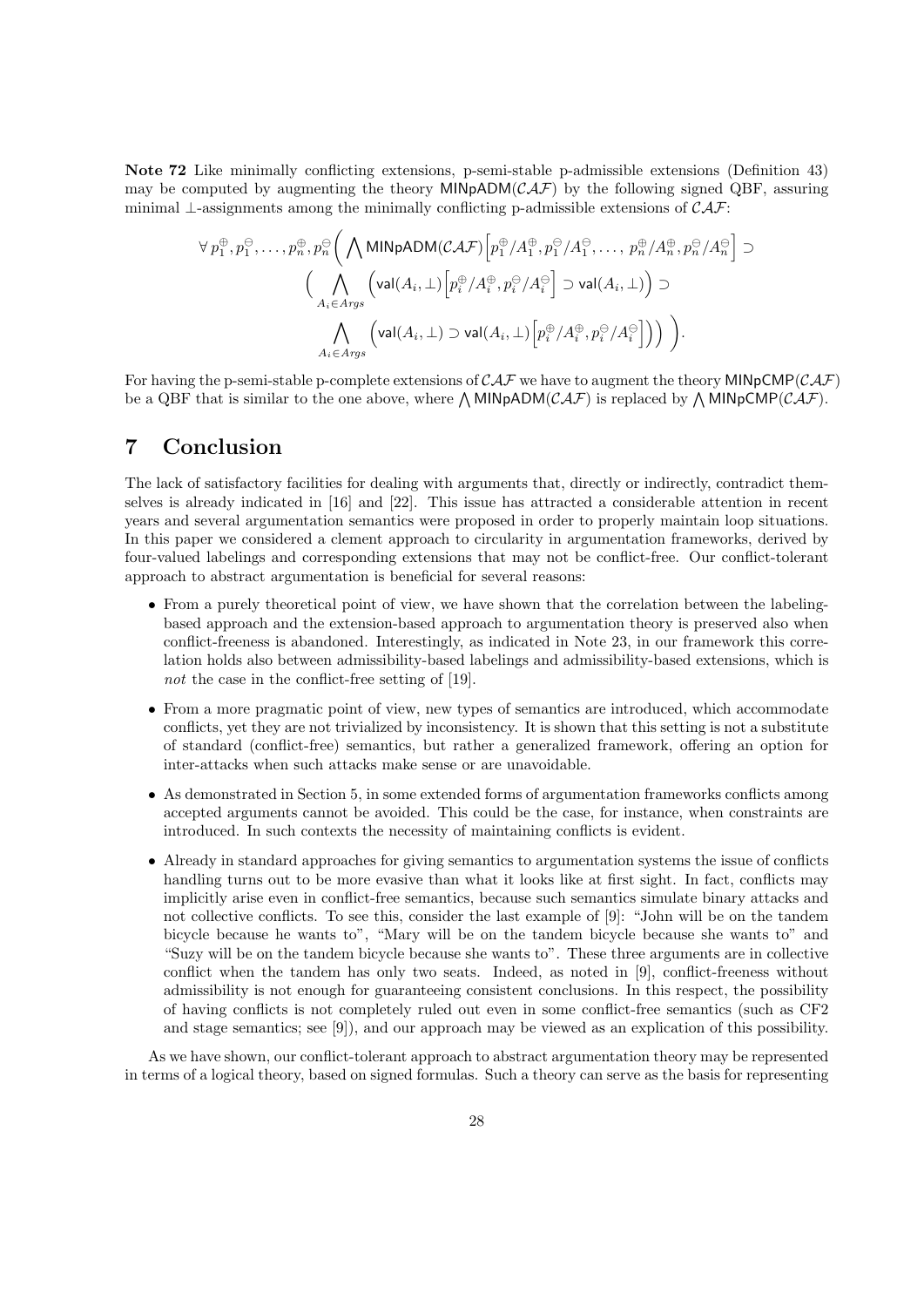and computing various decision problems involving contradictory arguments. This purely logical approach makes problems like skeptical and credulous acceptance of arguments simply a matter of entailment and satisfiability checking. The latter may be verified by off-the-shelf SAT-solvers and QBF-solvers.

Finally, it would be interesting, and probably helpful, to introduce evaluation criteria for conflicttolerant semantics, similar to those considered in [10] for conflict-free semantics. This remains a subject for future work.

# **References**

- [1] L. Amgoud and Ph. Besnard. Bridging the gap between abstract argumentation systems and logic. In *Proc. 3rd International Conference on Scalable Uncertainty Management (SUM'09)*, volume 5785 of *Lecture Notes in Computer Science*, pages 12–27. Springer, 2009.
- [2] L. Amgoud and C. Cayrol. Inferring from inconsistency in preference-based argumentation frameworks. *Journal of Automated Reasoning*, 29(2):125–169, 2002.
- [3] O. Arieli. Paraconsistent reasoning and preferential entailments by signed quantified Boolean formulas. *ACM Transactions on Computational Logic*, 8(3), 2007. Article 18.
- [4] O. Arieli. Conflict-tolerant semantics for argumentation frameworks. In L. Fariñas del Cerro, A. Herzig, and J. Mengin, editors, *Proc. 13th European Conference on Logics in Artificial Intelligence (JELIA'12)*, volume 7519 of *Lecture Notes in Computer Science*, pages 28–40. Springer, 2012.
- [5] O. Arieli. Towards constraints handling by conflict tolerance in abstract argumentation arameworks. In Ch. Boonthem-Denecke and G. M. Youngblood, editors, *Proc. 26th International FLAIRS Conference (Special Track on Uncertain Reasoning)*, pages 585–590. AAAI Press, 2013.
- [6] O. Arieli and A. Avron. The value of the four values. *Artificial Intelligence*, 102(1):97–141, 1998.
- [7] O. Arieli and M. W. A. Caminada. A general QBF-based framework for formalizing argumentation. In *Proc. 4th Conference on Computational Models of Argument (COMMA'12)*, volume 245 of *Frontiers in Artificial Intelligence and Applications*, pages 105–116. IOS Press, 2012.
- [8] O. Arieli and M. Denecker. Reducing preferential paraconsistent reasoning to classical entailment. *Journal of Logic and Computation*, 13(4):557–580, 2003.
- [9] P. Baroni, M. W. A. Caminada, and M. Giacomin. An introduction to argumentation semantics. *The Knowledge Engineering Review*, 26(4):365–410, 2011.
- [10] P. Baroni and M. Giacomin. On principle-based evaluation of extension-based argumentation semantics. *Artificial Intelligence*, 171(10–15):675–700, 2007.
- [11] P. Baroni and M. Giacomin. Semantics for abstract argumentation systems. In Rahwan and Simari [29], pages 25–44.
- [12] N. D. Belnap. A useful four-valued logic. In J. M. Dunn and G. Epstein, editors, *Modern Uses of Multiple-Valued Logics*, pages 7–37. Reidel Publishing Company, 1977.
- [13] Ph. Besnard and A. Hunter. A logic-based theory of deductive arguments. *Artificial Intelligence*, 128(1–2):203–235, 2001.
- [14] Ph. Besnard and A. Hunter. Argumentation based on classical logic. In Rahwan and Simari [29], pages 133–152.